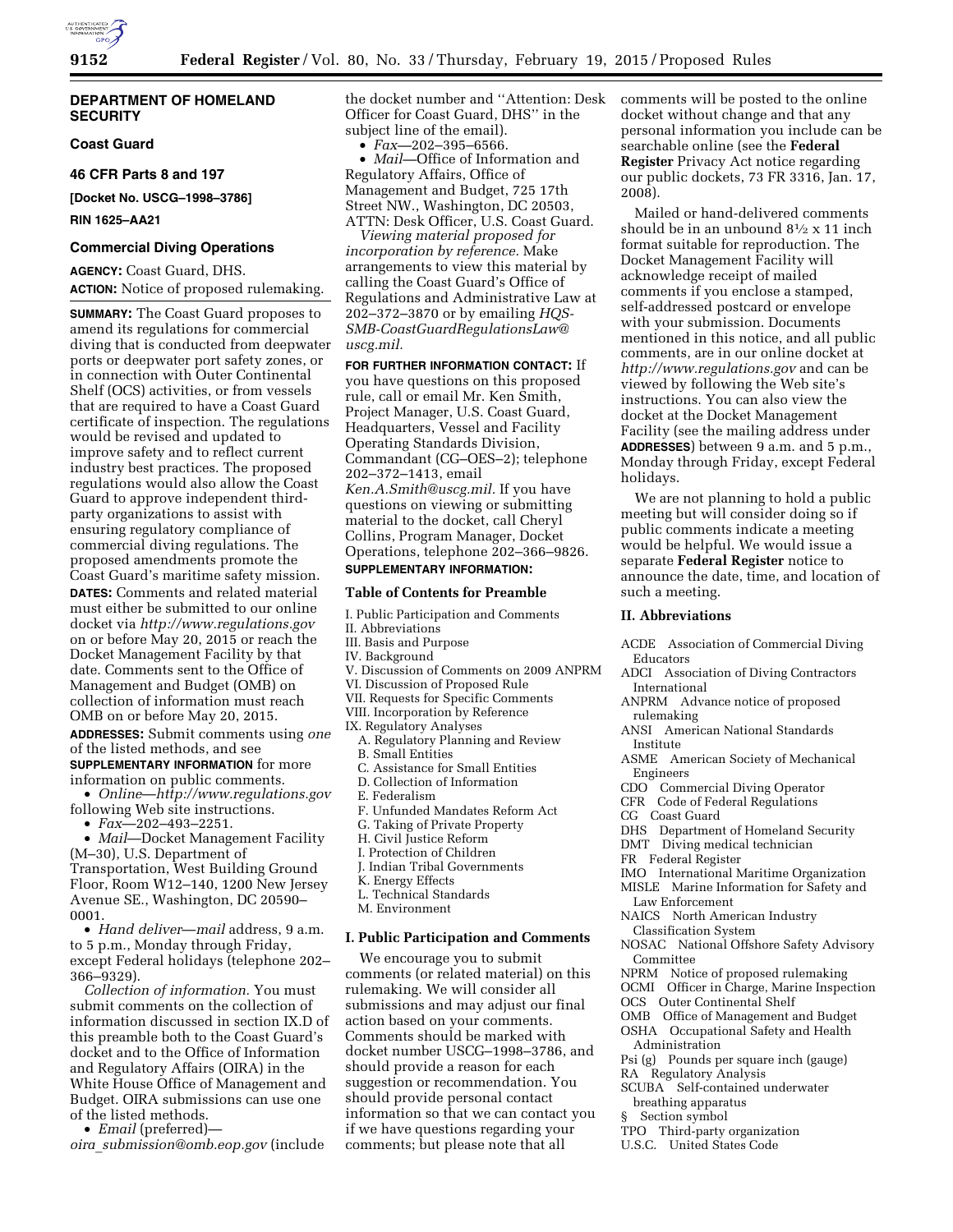# **III. Basis and Purpose**

The legal basis for this notice of proposed rulemaking (NPRM) is 33 U.S.C. 1509(b), which requires safety regulations for deepwater ports; 43 U.S.C. 1333(d)(1), which permits safety regulations for Outer Continental Shelf (OCS) facilities and their equipment; 46 U.S.C. 3306, which requires regulations to implement subtitle II of Title 46 of the U.S. Code with respect to inspected vessels, including offshore supply vessels and their equipment; 46 U.S.C. 3703, which requires safety and environmental protection regulations for liquid bulk dangerous cargo carriers and their equipment, to be issued after consultation with Federal, State, and local governments and with private sector entities (we specifically request interested government agencies and private sector entities to comment on this NPRM); and 46 U.S.C. 6101, which requires regulations for reporting and investigating marine casualties. The Secretary of Homeland Security's authority under all of these statutes has been delegated to the Commandant of the Coast Guard by Department of Homeland Security Delegation No. 0170.1, para. II (75), (90), and (92).

The purpose of the NPRM is to propose revisions and updates to our existing commercial diving regulations, to improve safety, to reflect current industry best practices, and to facilitate the use of approved third-party organizations to ensure regulatory compliance.

## **IV. Background**

*History.* The Coast Guard issued commercial diving operation regulations (found at 46 CFR part 197, subpart B), in 1978. Generally, the regulations apply to commercial operations conducted from deepwater ports (such as offshore liquefied natural gas facilities), or as a part of OCS activities, or from vessels that are required to have a Coast Guard certificate of inspection.1 Commercial diving operations conducted near shore or in U.S. internal waters from a vessel not required to have a Coast Guard certificate of inspection are not covered by Coast Guard regulations, but are regulated by the Occupational Safety and Health Administration (OSHA).2

We began this rulemaking in 1994 at the request of an industry group now known as the Association of Diving Contractors International (ADCI). Among other recommendations for updating our 1978 regulations, ADCI suggested the Coast Guard incorporate

its consensus standards into regulation. We issued our first advance notice of proposed rulemaking (ANPRM) in 1998 3 and noted that our regulations were then already 20 years old and did not reflect the latest safety and technology standards and industry best practices. In 2009, a second ANPRM 4 discussed in detail the public comments we received for the 1998 ANPRM, recounted the early history of the rulemaking, and summarized developments between 1998 and 2009. The public comments received on the 1998 ANPRM revealed a deep split of opinion as to which industry group's standards should be incorporated in our regulations. Our position in the 2009 ANPRM was to encourage continued industry interest in this rulemaking and to solicit a new round of public comments.

*Recommendations to the Coast Guard.* We are aware of continuing issues such as proper dive manning, drill, medical and audit practices/ requirements among others, that have continued to be evident in the industry. Consequently, in this NPRM, we propose a complete revision of the commercial diving operation regulations in 46 CFR part 197, subpart B. In doing so, we are mindful of the recommendations made in the Coast Guard's 1996 formal investigation report into a commercial diving fatality involving Cliff's Drilling Rig No. 12 (''the Rig 12 report''), and of recommendations made in 2008 and 2012 by the Diving Subcommittee of the National Offshore Safety Advisory Committee (''the NOSAC report''). (NOSAC is a Federal advisory committee that advises the Coast Guard on matters related to operations and safety on the OCS.) All recommendations in the reports discussed above are available in the online docket at *[http://](http://www.regulations.gov) [www.regulations.gov.](http://www.regulations.gov)* 

The Rig 12 report recommended new requirements for additional safety equipment, standby divers, equipment maintenance records, and pre-dive planning. This NPRM proposes many of these measures. The Rig 12 report also recommended against delegating Coast Guard dive safety enforcement duties to third-parties. Although this NPRM proposes the use of independent thirdparty auditors, their proposed use is intended to leverage industry expertise and capabilities, and provide a framework for Coast Guard enforcement, not to relieve us of our regulatory responsibilities. Therefore, we do not

3 63 FR 34840 (Jun. 26, 1998).

regard the use of third-party organizations as being contrary to the Rig 12 report recommendation.

The 2008 NOSAC report to the Coast Guard<sup>5</sup> noted that two industry groups, ADCI and the International Marine Contractors Association, had published standards that were more up to date than our regulations. The 2008 NOSAC report's major recommendations included avoiding overly-prescriptive requirements that might stifle innovation in diving safety, developing specific requirements for each diving mode, and setting training requirements that balance practical experience with classroom instruction. To implement those major recommendations, we concluded that it would be better to completely revise our regulations instead of making the section-by-section changes NOSAC suggested.

The 2008 NOSAC report found that audits would be ''of great benefit'' but ''should be developed, implemented, and performed by industry in order to ensure full consideration of the operation in that geographical area.'' We encourage industry to conduct its own audits, this NPRM proposes the use of Coast Guard-approved third-party organizations subject to Coast Guard approval and oversight. In determining whether to approve a third-party organization, we would take into account the organization's ability to understand operating conditions within specific geographical areas.

NOSAC also recommended in 2008 against recognizing self-contained underwater breathing apparatus (SCUBA) diving as an offshore commercial diving application. However, our discussions with members of the commercial diving industry and knowledge of known commercial diving activities indicates that this mode of diving continues to be used in some commercial diving operations, especially in shallow water. Since we are aware that SCUBA continues to be used in commercial diving activities regulated by the Coast Guard, we believe SCUBA diving should continue to be addressed in our commercial diving regulations in order to maintain established minimum safety standards for that mode of diving.

In November 2009, NOSAC issued a report to the Coast Guard voicing concerns about the evacuation and medical treatment of injured workers from remote OCS facilities. Recognizing the importance of this matter, we asked NOSAC to reestablish the subcommittee

<sup>1</sup> 46 CFR 197.202.

<sup>2</sup> 29 CFR 1910.401–1910.441, 1915.6.

<sup>4</sup> 74 FR 414 (Jan. 6, 2009).

<sup>5</sup> ''NOSAC Diving Subcommittee 46 CFR 197 Sub Part B General Revision Recommendations,'' Apr. 18, 2008.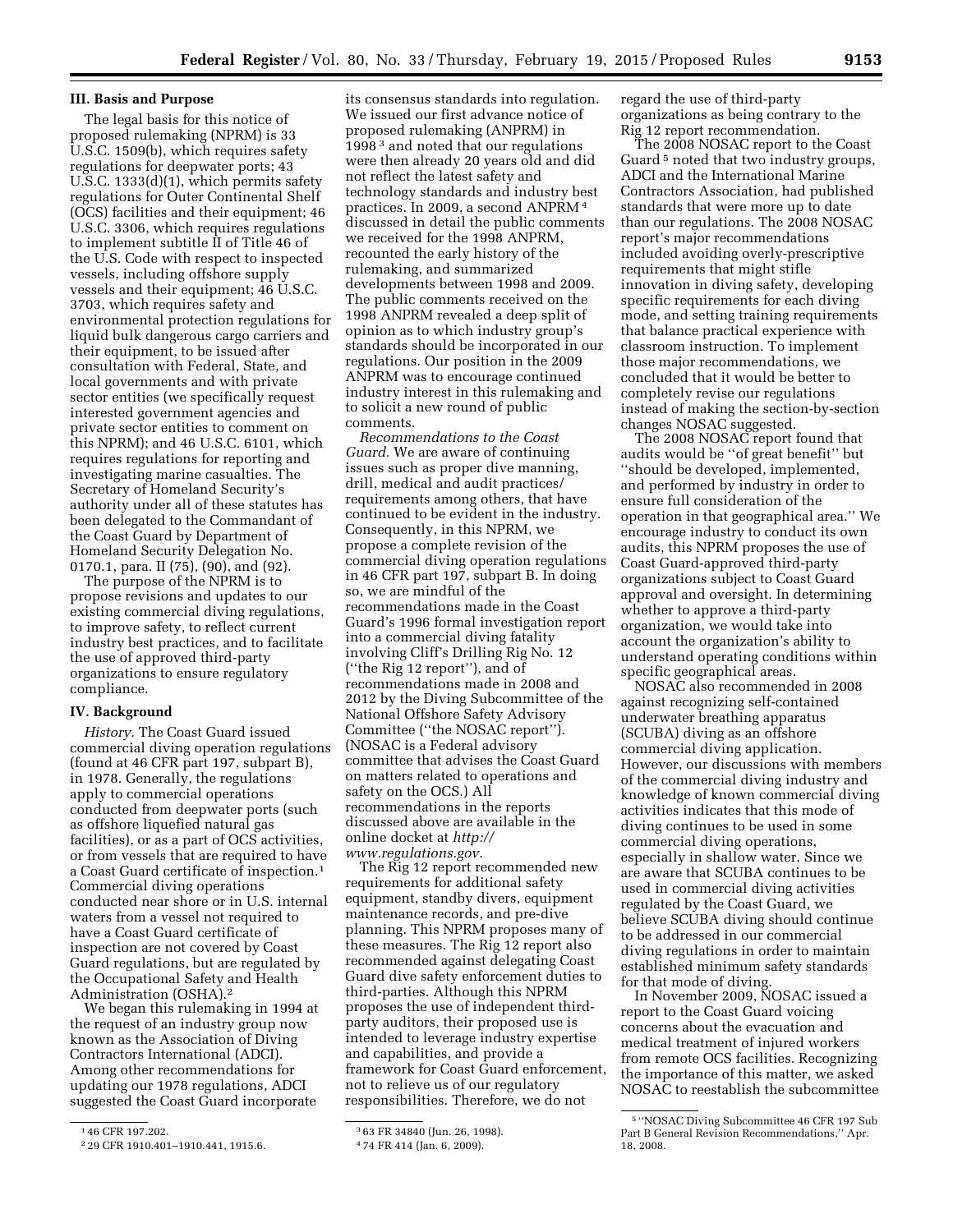on commercial diving operations to review and assess the various issues and challenges associated with providing timely medical attention and treatment to divers who become ill or are injured while working subsea/under pressures at remote OCS facilities or from the vessels servicing them. We asked the subcommittee to review and assess present capabilities, practices, and procedures for medical treatments and evacuations for injured divers to shore treatment facilities from offshore facilities, including industry and government agency resources and capabilities. We also asked the subcommittee to prepare a final report for NOSAC's review and approval, recommending how to alleviate the issues and problems associated with medical treatment or evacuation of injured divers from remote OCS facilities. On May 8, 2012, NOSAC made their final report to us, containing the following recommendations concerning commercial diving operations:

1. Require a certified diver medical technician on each surface-supplied and saturation diving operation taking place on the Outer Continental Shelf in the Gulf of Mexico;

2. Ensure that the certified diver medical technician in a saturation diving operation shall have saturation diving certification and experience;

3. Ensure that the certified diver medical technician in a surface diving operation shall have surface diving certification and experience; and

4. Ensure a detailed emergency action plan is in place for medical trauma or barotrauma related injuries for each diving operation. Environmental parameters, equipment, personnel, onboard medical supplies for remote operations and logistics should also be considered.

Our NPRM addresses these recommendations, except that we believe that certified diver medical technicians may only be necessary for saturated diving operations, which would be in keeping with current U.S. industry practices. Presently, the commercial diving industry is required to have at least one diver medical technician on all saturation diving projects, in accordance with the 6th edition of the Association of Diving Contractors, ''International Standards for Commercial Diving and Underwater Operations.'' Additionally, as part of adopting this industry standard for saturated diving operations, we would require an emergency evacuation system to help ensure that divers undergoing hyperbaric treatment can be safely removed in the event of an emergency.

# **V. Discussion of Comments on 2009 ANPRM**

*Comments received during the public comment period.* The 2009 ANPRM specifically requested comment on six topics: (1) the possible regulatory adoption of industry standards, (2) the use of third-party organizations (TPOs) to conduct regulatory compliance audits, (3) compliance documentation, (4) recommendations made by the Rig 12 report, (5) regulatory priorities, and (6) regulatory costs and benefits. We received comments from seven individuals or associations during the public comment period and, for the most part, the seven did not explicitly address the six topics we requested.

One commenter asked if certain other organizations had posted comments and, if so, how to view their comments. Only one of the organizations mentioned by this commenter submitted a comment and it had already been posted online at *[http://](http://www.regulations.gov) [www.regulations.gov.](http://www.regulations.gov)* A second commenter asked the Coast Guard to regulate SCUBA diving for the commercial harvesting of coral in Hawaii. Coral harvesting is a form of commercial fishing and, as such, it is not covered by either our current or our proposed regulations, except when conducted from a Coast Guardinspected vessel (most commercial fishing vessels are uninspected). Another commenter asked us to extend our commercial diving regulations to all marine assistance towing and salvage industry vessels. Proposals to extend the applicability of the commercial diving regulations to vessels or operations that are not now covered by those regulations are beyond the scope of this rulemaking.

The fourth commenter expressed support for the use of TPOs to help provide a consistent level of compliance auditing. We agree with this comment, and third-party auditing is a central concept of this NPRM.

The fifth commenter said that visual inspection of diver helmets is sufficient and that a requirement for annual helmet inspection only imposes unnecessary cost. Our review of commercial diving casualty data indicates that visual inspections are not enough to ensure that a helmet can be used safely in the hazardous conditions for which it is designed. We propose that helmets, as well as all other essential diving equipment, be inspected, maintained, and serviced in accordance with the manufacturer's instructions.

The sixth commenter, an association, noted its participation in developing

NOSAC's 2008 recommendations for improving our commercial diving regulations, and confirmed its ongoing interest in improving safety and efficiency. This comment requires no substantive response.

The final commenter made 15 specific recommendations. In general, the recommendations dealt with safety equipment maintenance and repair guidelines and documentation, and with training requirements for safety equipment technicians and users. We believe our proposals align with the intent of those recommendations. The commenter also recommended specific reporting and chain of custody requirements for equipment involved in diving fatalities. In the event of a marine casualty or a serious marine incident, this NPRM proposes requiring the commercial diving operator (CDO) to suspend the commercial diving operation, take action to protect the safety of life and the environment, and resume the operation only after all commercial diving employees have fully complied with the reporting requirements of 46 CFR part 4. Additionally, the CDO would be required to analyze the event and take all reasonable action required to prevent further events from occurring, arrange for a timely post-casualty audit, and ensure that any equipment that may have contributed to the event is immediately removed from service and secured against unauthorized access and any change in its material condition. This NPRM also proposes requiring most diving equipment to carry a serial number or other unique identifier to aid in recording equipment maintenance and to facilitate casualty investigations. Finally, the commenter recommended standardizing training for Coast Guard regulatory compliance personnel. In lieu of standardizing training for Coast Guard regulatory compliance personnel, this NPRM would augment Coast Guard enforcement activities through the use of TPOs to provide another method for improving regulatory compliance. We invite the commenter to consider whether our NPRM proposals adequately address the concerns and to comment on those proposals.

*Late comments.* We also received six comments after the close of the public comment period.

The first late commenter said we should license all dive supervisors and life support technicians, that licensed supervisors and technicians should not be removed during diving operations except at their own request or for cause, and that we should make unannounced dive site inspections. We do not have authority to license commercial divers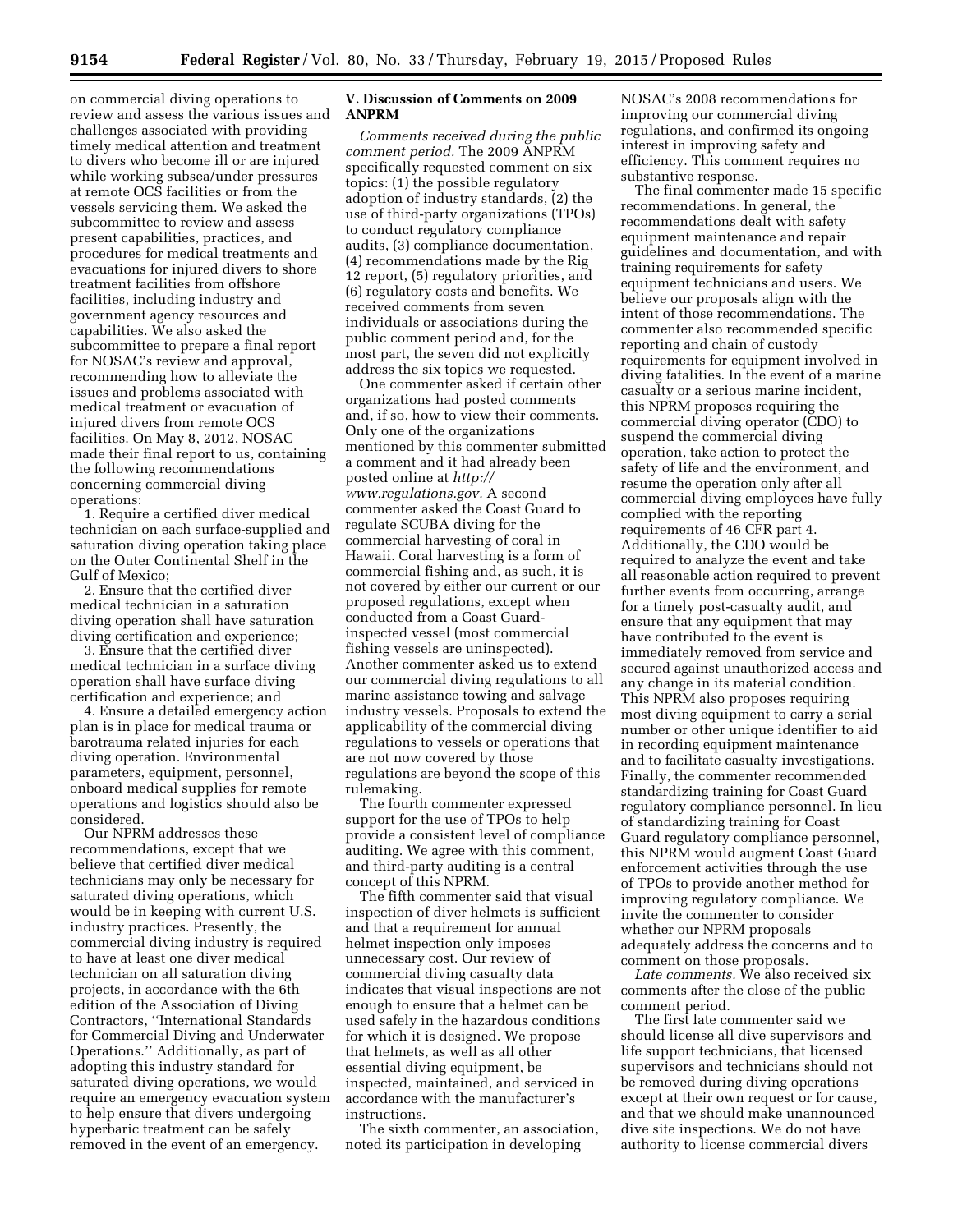or dive support personnel at this time. However, in this NPRM, we propose requiring commercial diving personnel to have the knowledge, skills, experience, and certification necessary to perform their assigned duties. Many of the desirable outcomes of a Coast Guard licensing program would be provided for by completing the training and experience requirements defined in this NPRM. We would enforce compliance through documentation requirements, inspections, and thirdparty audits. This commenter also recommended United States and British coordination of dive personnel requirements. We believe our incorporation of the international dive standards of ADCI and of International Maritime Organization (IMO) Assembly Resolution A.831(19), the International Code of Safety for Diving Systems, meets the intent of the commenter.

The other late commenters all suggested minimum dive team size and composition requirements. This NPRM reflects many of those suggestions and we are interested in hearing from the public as to whether our proposed minimum requirements are appropriate.

# **VI. Discussion of Proposed Rule**

We propose revising the 1978 commercial diving regulations in subpart B of 46 CFR part 197 (Marine Occupational Safety and Health Standards, General Provisions). The scope of diving operations affected by these regulations would not change, and affected diving operators would still be able to substitute alternative measures, standards, or equipment if those can be shown to provide an equivalent level of safety. However, we would replace most of the regulations that impose specific operational, personnel, and equipment requirements with new regulations that draw on industry's best practices incorporated in ADCI's current consensus standards. We would also incorporate ADCI's commercial diver training requirements which are based in part on the consensus standards of the Association of Commercial Diving

Educators (ACDE). Our proposed regulatory language does not duplicate all the provisions of either the ADCI or ACDE standards, but instead adapts them to create a new regulatory baseline. Affected diving operations would have to comply with that baseline, but where they can use practices that provide greater safety than our baseline, we encourage them to voluntarily do so.

The 2009 ANPRM<sup>6</sup> discussed our preference for using ''regulations as a tool to encourage compliance, before injuries or deaths occur, rather than as a way of punishing violators in the wake of a tragedy.'' Currently, the enforcement of commercial diving regulations is governed by the general civil and criminal penalty procedures found in 33 CFR subpart 1.07, and on the authority to initiate personnel actions against licensed mariners authorized under 46 CFR subchapter A (Procedures Applicable to the Public). We will retain these tools but believe they, alone, are inadequate to prevent accidents from happening. Therefore, this NPRM focuses on proactively promoting and supporting appropriate administrative, operational, and auditing environments to ensure or improve safety. Under our proposals, commercial diving operators would have to provide additional compliance documentation. Coast Guard personnel or approved TPOs would be authorized to inspect operator records, observe diving operations, and interview an operator's employees.

In some diving accidents, the dive team has been so small that it was unable to respond to the emergency or retrieve a disabled diver in time to avoid a serious injury or death. Often, a single dive team member holds multiple duties (for example serving as both the dive supervisor and as a standby diver). This NPRM proposes new minimum standards for the size and composition of dive teams. We also propose prohibiting standby divers from having multiple duties that could interfere with their ability to focus on their primary

role or respond adequately to an emergency. These proposals are based on manning levels adopted by the ADCI and the International Association of Oil and Gas Producers. They are minimum levels for safe team operation in the emergency conditions that can readily arise in a dynamic operating environment.

We propose requiring U.S. inspected vessels conducting commercial diving operations in any waters and foreign vessels conducting diving operations on the U.S. Outer Continental Shelf to meet the IMO's International Code of Safety for Diving Systems.7 This will help ensure that diving systems are designed, constructed, and surveyed in accordance with an accepted international standard. A diving system safety certificate would provide evidence of compliance. This certificate would be issued to a U.S. vessel by a recognized classification society; a foreign vessel's certificate would be issued by its flag state or their delegated authority.

Finally, we propose using TPOs to audit CDOs and determine, on our behalf, whether or not those CDOs are in compliance with our regulations. Our proposed use of TPOs to perform delegated regulatory oversight functions is similar to our longstanding use of recognized classification societies to perform delegated Coast Guard vessel inspection and certification functions, as described in 46 CFR part 8 subpart B. These arrangements enable the Coast Guard to make use of a commercial organization's trained personnel and resources. However, the Coast Guard specifically seeks public input on the following question: What merits and drawbacks can be associated with the proposed use of third parties acting on behalf of the Coast Guard to conduct audits of commercial diving operations?

Table 1 shows how the content of the current commercial diving regulations would be affected by this NPRM. Table 2 provides details about specific sections in the proposed regulations.

# TABLE 1—TREATMENT OF CURRENT 46 CFR PART 197 SUBPART B SUBJECT MATTER IN PROPOSED REGULATIONS

| Current 46 CFR part 197 subpart B | Proposed 46 CFR part 197 sub-<br>part B | <b>Discussion</b>                                                                                                                                                                                                                                                                                                                                                                                                                                                   |
|-----------------------------------|-----------------------------------------|---------------------------------------------------------------------------------------------------------------------------------------------------------------------------------------------------------------------------------------------------------------------------------------------------------------------------------------------------------------------------------------------------------------------------------------------------------------------|
| General, 197.201-197.210          | General, 197.201-197.205                | General provisions would be revised and reorganized with no change<br>in substance, except for the addition of new definitions. Current<br>197.200 (Purpose of subpart) would be removed as unnecessary.<br>Current 197.203 (Right of appeal) would be removed as unneces-<br>sarily duplicative of 46 CFR subpart 1.03. Current 197.208 (des-<br>ignation of person in charge) and 197.210 (designation of diving<br>supervisor) would be replaced by new 197.220. |
| Equipment, 197.300-197.346        | Equipment, 197.270-197.286              | Equipment provisions would be substantively revised.                                                                                                                                                                                                                                                                                                                                                                                                                |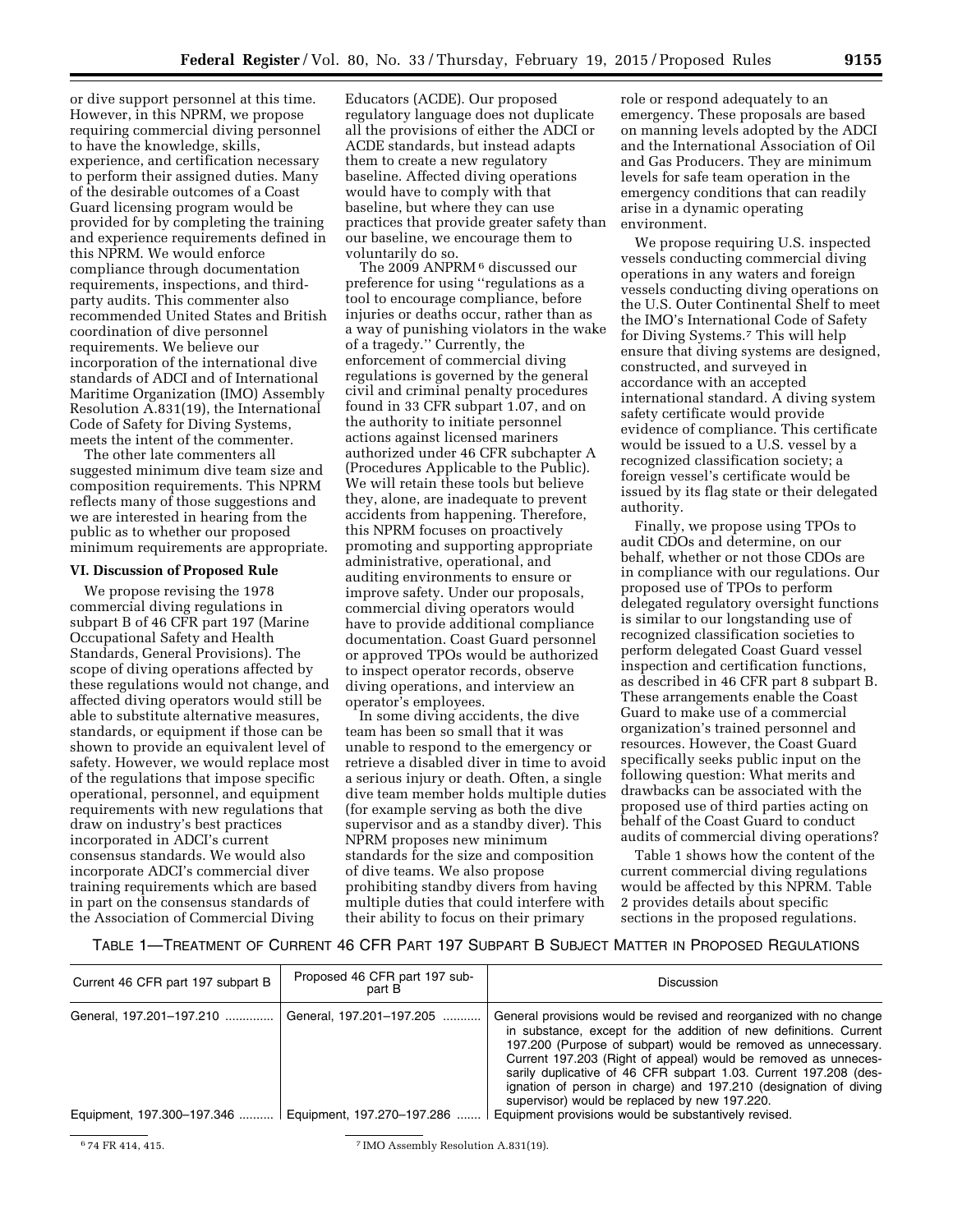٠

-

# TABLE 1—TREATMENT OF CURRENT 46 CFR PART 197 SUBPART B SUBJECT MATTER IN PROPOSED REGULATIONS— **Continued**

| Current 46 CFR part 197 subpart B                                                 | Proposed 46 CFR part 197 sub-<br>part B         | Discussion                                                                                                                                                                                                                                                                                                                |
|-----------------------------------------------------------------------------------|-------------------------------------------------|---------------------------------------------------------------------------------------------------------------------------------------------------------------------------------------------------------------------------------------------------------------------------------------------------------------------------|
| Operations, 197.400-197.420                                                       | 197.260-<br>Specific Operations.<br>197.267.    | Operations provisions would be substantively revised.                                                                                                                                                                                                                                                                     |
| Specific Diving Mode Procedures,<br>197.430-197.436.                              | 197.260-<br>Specific<br>Operations,<br>197.267. | New provisions would be added for specific diving modes.                                                                                                                                                                                                                                                                  |
| Periodic Tests and Inspections of<br>Divina<br>197.450-<br>Equipment,<br>197.462. | Equipment, 197.270-197.286                      | Testing and inspection requirements for a specific item of equipment<br>would appear in the section providing overall equipment require-<br>ments for that item. General testing and inspection requirements<br>would appear under "Operational Duties" (197.220–197.225) and<br>"Specific Operations (197.260–197.267)." |
| Records, 197.480-197.488                                                          | See Discussion column                           | Logbook requirements would appear in 197.221. Casualty record re-<br>quirements would appear in 197.224.                                                                                                                                                                                                                  |

| TABLE 2-PROPOSED NEW OR AMENDED REGULATIONS, 46 CFR |  |  |  |  |  |
|-----------------------------------------------------|--|--|--|--|--|
|-----------------------------------------------------|--|--|--|--|--|

| 46 CFR section | Proposed version                  | Comment on proposed version                                                                                                            |  |  |  |  |
|----------------|-----------------------------------|----------------------------------------------------------------------------------------------------------------------------------------|--|--|--|--|
|                |                                   | 46 CFR Part 8, Subpart C—International Convention Certificate Issuance                                                                 |  |  |  |  |
|                | issue international certificates. | Classification society authorization to Amend this section to add IMO diving system safety certificate to the list of<br>certificates. |  |  |  |  |

# **46 CFR Part 197, Subpart B—Commercial Diving Operations**

# **197.200–197.205 General**

|                                                                            | Add paragraph (d) concerning foreign vessels; otherwise, rewrite current<br>197.202 for improved clarity but without changing scope.                                                                |
|----------------------------------------------------------------------------|-----------------------------------------------------------------------------------------------------------------------------------------------------------------------------------------------------|
|                                                                            | Current 197.204 definitions with some revision and supplementing to reflect<br>other proposed changes.                                                                                              |
| 197.202   Incorporation by reference                                       | Current 197.205 updated to conform to Office of Federal Register require-<br>ments and to reflect other proposed changes.                                                                           |
|                                                                            | Current 197.206 dealing with acceptable regulatory substitutes, revised for<br>clarity without changing the public's ability to use approved substitutes<br>(equivalents) for regulatory standards. |
| 197.204  Commercial diving operations<br>con-<br>ducted in foreign waters. | New provisions requiring certain operations to comply with the International<br>Code of Safety for Diving Systems and to possess valid diving system safety<br>certificates.                        |
|                                                                            | New provisions giving the Coast Guard additional enforcement authority and<br>requiring certain vessels to document compliance with the International Code<br>of Safety for Diving Systems.         |

# **197.209–197.213 Audits**

| 197.210    Internal audits.        | ations. |  |  |  |  |
|------------------------------------|---------|--|--|--|--|
| 197.211    External audits.        |         |  |  |  |  |
| 197.212    Pre-audit notification. |         |  |  |  |  |
| 197.213    Audit reporting.        |         |  |  |  |  |

# **197.220–197.225 Operational Duties**

|         | Commercial diving operators                                                              | Places specific regulatory responsibilities on CDOs to ensure full organizational<br>accountability. Current regulations provide specific responsibilities only for<br>the person in charge and dive supervisor.                                                                                                              |
|---------|------------------------------------------------------------------------------------------|-------------------------------------------------------------------------------------------------------------------------------------------------------------------------------------------------------------------------------------------------------------------------------------------------------------------------------|
| 197.221 |                                                                                          | Largely retains the person in charge's responsibilities listed in current 197.402.<br>while adding new provisions relating to dive planning and dynamic posi-<br>tioning.                                                                                                                                                     |
| 197.222 |                                                                                          | Retains several responsibilities that dive supervisors have under current<br>197.404, but adds new safety requirements, for example, explicitly giving the<br>dive supervisor final authority over the dive, and requiring the dive super-<br>visor to communicate with dive team members in a language they under-<br>stand. |
| 197.223 |                                                                                          | Largely unchanged from current 197.420, but revised for clarity.                                                                                                                                                                                                                                                              |
| 197.224 | Operational duties in the event of ma-<br>rine casualty or serious marine inci-<br>dent. | Substantively identical to requirements in current 197.484-197.488; revised for<br>clarity.                                                                                                                                                                                                                                   |
| 197.225 | Safety management system                                                                 | New provisions establishing operations under a safety management system.                                                                                                                                                                                                                                                      |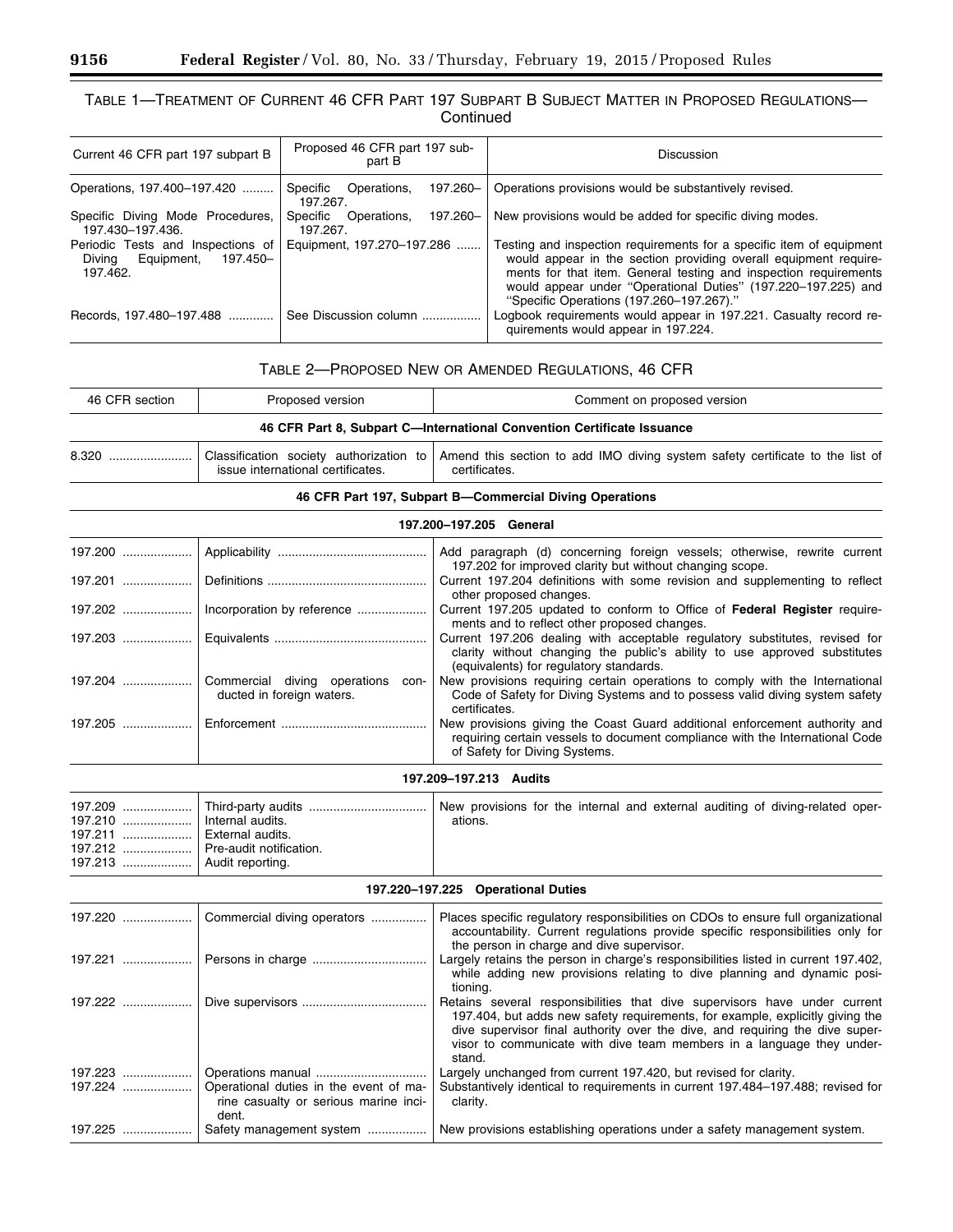# TABLE 2—PROPOSED NEW OR AMENDED REGULATIONS, 46 CFR—Continued

| 46 CFR section     | Proposed version                                                                               | Comment on proposed version                                                                                                                        |
|--------------------|------------------------------------------------------------------------------------------------|----------------------------------------------------------------------------------------------------------------------------------------------------|
|                    |                                                                                                | 197.240-197.247 Personnel Training and Qualifications                                                                                              |
| 197.240            |                                                                                                | New provisions to set minimum standards, generally and for each dive team<br>position.                                                             |
| 197.241            | Standby divers                                                                                 |                                                                                                                                                    |
| 197.242            | Dive supervisors.                                                                              |                                                                                                                                                    |
| 197.243            | Divers and dive tenders.                                                                       |                                                                                                                                                    |
| 197.244            | Life-support technicians.                                                                      |                                                                                                                                                    |
| 197.245            | Saturation technicians.                                                                        |                                                                                                                                                    |
| 197.246            | Individuals<br>conducting<br>underwater<br>burning, welding, or exothermic cut-<br>ting.       |                                                                                                                                                    |
| 197.247            | Diver medical technicians.                                                                     |                                                                                                                                                    |
|                    |                                                                                                | 197.250-197.253 Health and Medical Requirements                                                                                                    |
| 197.250            |                                                                                                | New minimum health and medical standards.                                                                                                          |
| 197.251            | Pre-operational verification.                                                                  |                                                                                                                                                    |
| 197.252            | Work hours.                                                                                    |                                                                                                                                                    |
| 197.253            | Ascent to altitude after diving or flying<br>after diving.                                     |                                                                                                                                                    |
|                    |                                                                                                | 197.260-197.267 Specific Operations                                                                                                                |
| 197.260            | Operations with potential for differential<br>pressures in adjacent areas.                     | New minimum standards for specific operations.                                                                                                     |
| 197.261            | Operations conducted from a dynamic<br>positioning vessel.                                     |                                                                                                                                                    |
| 197.262            | Operations conducted from a vessel<br>that is liveboating.                                     |                                                                                                                                                    |
| 197.263            | Operations involving SCUBA.                                                                    |                                                                                                                                                    |
| 197.264            | Operations involving multiple dives by                                                         |                                                                                                                                                    |
|                    | a diver.                                                                                       |                                                                                                                                                    |
| 197.265            | Operations in which a diver's decom-<br>pression is required, but has been                     |                                                                                                                                                    |
|                    | omitted.                                                                                       |                                                                                                                                                    |
| 197.266<br>197.267 | Operations in contaminated water.<br>Operations involving underwater weld-<br>ing and burning. |                                                                                                                                                    |
|                    |                                                                                                | 197.270–197.286<br><b>Equipment</b>                                                                                                                |
| 197.270            |                                                                                                | New minimum equipment standards.                                                                                                                   |
| $197.271$          | Commercial diving operator's general<br>equipment duties.                                      |                                                                                                                                                    |
| 197.272            | Person in charge's equipment duties.                                                           |                                                                                                                                                    |
| 197.273            | Dive supervisor's equipment mainte-<br>nance logbook duties.                                   |                                                                                                                                                    |
| 197.274            | Diver's equipment duties.                                                                      |                                                                                                                                                    |
| 197.275            | Volume tanks.                                                                                  |                                                                                                                                                    |
| 197.276            | Compressed gas cylinders                                                                       | Covers same topic as current 197.338, but adds new industry standard re-<br>quirement.                                                             |
| 197.277            | Pressure vessels for human occupancy                                                           | Covers same topic as current 197.328–197.332, but adds new industry stand-<br>ard requirement.                                                     |
| 197.278<br>197.279 | First aid and treatment equipment                                                              | Similar to current 197.336, but proposes updated industry standard.<br>Covers same topic as current 197.454, but adds new industry standard re-    |
| 197.280            | Diving ladders and stages                                                                      | quirement and greater detail.<br>Covers same topic as current 197.320, but adds new industry standard re-                                          |
| 197.281            | Surface-supplied helmets and masks                                                             | quirement.<br>Covers same topic as current 197.322, but adds new industry standard re-<br>quirement.                                               |
| 197.282            |                                                                                                | Covers same topic as current 197.324, but adds new industry standard re-<br>quirement.                                                             |
| 197.283            | Buoyancy-changing devices                                                                      | Identical to current 197.342.                                                                                                                      |
| 197.284            | Inflatable flotation devices                                                                   | Identical to current 197.344.                                                                                                                      |
| 197.285            |                                                                                                | Substantively identical to current 197.326 and 197.452.                                                                                            |
| 197.286            | Miscellaneous equipment requirements<br>-Breathing gas supply, diver-carried<br>reserve.       | See discussion for specific items.<br>Similar to current 197.340(e), but adds detail for unused ports.                                             |
|                    | -Breathing gas supply, primary<br>-Breathing gas supply, secondary                             | Substantively identical to current 197.340(a).<br>Substantively identical to current 197.340(b).<br>Substantively identical to current 197.340(f). |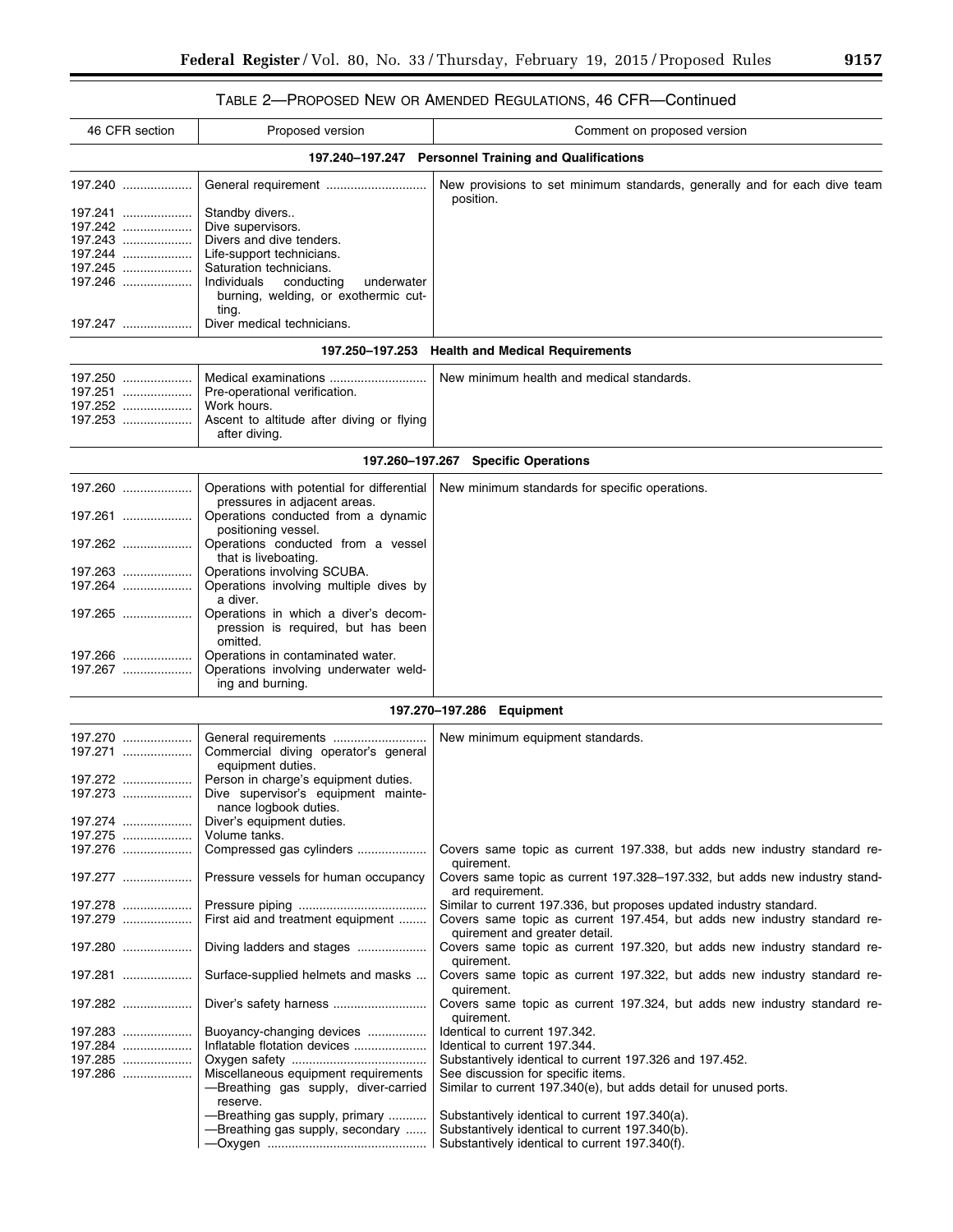| 46 CFR section | Proposed version                                                                                                                                                                              | Comment on proposed version                                                                                                                                                                                                                                                |
|----------------|-----------------------------------------------------------------------------------------------------------------------------------------------------------------------------------------------|----------------------------------------------------------------------------------------------------------------------------------------------------------------------------------------------------------------------------------------------------------------------------|
|                | -Equipment to which a manufacturer's<br>service life specification applies.<br>-Equipment used with oxygen mixture<br>greater than 23.5 percent by volume.<br>-Gauges and timekeeping devices | Substantively identical to current 197.340(g).<br>Substantively identical to current 197.340(h).<br>Substantively identical to current 197.340(i).<br>New minimum equipment standards.<br>Substantively identical to current 197.318, but adds readability requirement for |
|                | -Oxygen system, pressure greater<br>than $125 \text{ psi}(q)$ .                                                                                                                               | devices for monitoring diver exposure time under pressure.<br>Substantively identical to current 197.326.                                                                                                                                                                  |
|                | -Pressure piping repairs                                                                                                                                                                      | Covers same topic as current 197.462, but adds new industry standards re-<br>quirement.                                                                                                                                                                                    |
|                | -Pressure vessel repairs                                                                                                                                                                      | Covers same topic as current 197.462, but adds new industry standards re-<br>quirement.                                                                                                                                                                                    |
|                | 197.290                                                                                                                                                                                       | Dive Team Staffing                                                                                                                                                                                                                                                         |
| 197.290        | Dive team staffing requirements                                                                                                                                                               | New minimum team size and composition standards.                                                                                                                                                                                                                           |
|                |                                                                                                                                                                                               |                                                                                                                                                                                                                                                                            |

TABLE 2—PROPOSED NEW OR AMENDED REGULATIONS, 46 CFR—Continued

#### **VII. Requests for Specific Comments**

We would like more information about the SCUBA dive teams, whether all dive teams should include medical technicians, and whether or not we should consider alternative approaches to our proposed regulations. The following questions relate to these three issues. In response to these questions we ask for public comments with supporting data and references if possible.

*SCUBA dive teams.* Our first issue is the minimum size of a SCUBA dive team. Our NPRM proposes setting the minimum at four members, the same as required by the Army Corps of Engineers, but one more than OSHA's minimum.

QUESTION 1: The Coast Guard proposes a SCUBA dive team consisting of four members, based on the assumption that prudent commercial diving operators use SCUBA only when conditions are favorable to the diver and risk is minimal: That is, underwater visibility is greater than 3 feet, currents are less than 1 knot, and dive depth is no more than 100 fsw with no decompression. Is that assumption valid? Should a SCUBA dive team consist of more or fewer than four members? Why? What costs would be incurred and what benefits would be gained by setting the minimum higher or lower than four members?

*Medical technicians.* The second issue involves certified diving medical technicians (DMTs). Commercial diving exposes divers to unique risks and physical challenges, such as barotrauma, that may require specialized and readily available medical care.

QUESTION 2: Should a DMT always be available, either as part of the dive team or at the dive site during a dive? Why or why not? What costs would be incurred and what benefits would be gained by requiring this level of availability?

*Alternative approaches.* Our third issue involves alternative approaches.

QUESTION 3: Under one alternative to our proposals, the Coast Guard would not directly oversee TPO audits of commercial diving operations and would allow TPOs to self-certify that their audits comply with Coast Guard standards. However, we would indirectly oversee audits by investigating reported marine casualties and associated civil penalty proceedings. Under a second alternative, neither the Coast Guard nor a TPO would conduct inspections or audits of commercial diving operations. The only compliance oversight would come through casualty investigations and civil penalty proceedings.

The Coast Guard requests input on what merits and drawbacks may be associated with these two alternative approaches?

#### **VIII. Incorporation by Reference**

Material for incorporation by reference appears in proposed 46 CFR 197.202. See **ADDRESSES** for information on viewing this material. Copies of the material are available from the sources listed in § 197.202. Before publishing a binding rule, we will submit this material to the Director of the Federal Register for approval of the incorporation by reference.

The following are proposed for incorporation by reference: International Consensus Standards for Commercial

Diving and Underwater Operations, 6th Edition, 2010 (''ADCI Standards''): Industry consensus standards for commercial diving and underwater operations for commercial divers, tenders, deck support personnel and supervisors including requirements and guidelines for training, qualification, and certification of commercial divers and conducting various types of diving operations.

IMO Resolution A.831(19), International Code of Safety for Diving Systems, 1995: Internationally accepted minimum standards for design, construction and survey of diving systems on ships and floating structures engaged in commercial diving operations. IMO Resolution A.692(17), Guidelines and Specifications for Hyperbaric Evacuation Systems: International guidelines and specifications developed for design and operation of hyperbaric evacuation systems.

ASME PVHO–1–2012, Safety Standard for Pressure Vessels for Human Occupancy, 2012 (''ASME PVHO–1''): American standard for design, materials, fabrication, tests, inspection and marking of pressure vessels used for human occupancy.

ASME B31.1–2010, ASME Code for Pressure Piping, Power Piping, 2010 (''ASME B31.1''): American standard for design, materials, fabrication, tests, inspection, operation and maintenance of pressurized piping systems.

ASME National Board Inspection Code, NBBPVI, NB23–2011 (''ASME NBBPVI''): American standard for inspection, repair and alteration of boilers, pressure vessels, and pressure relief devices.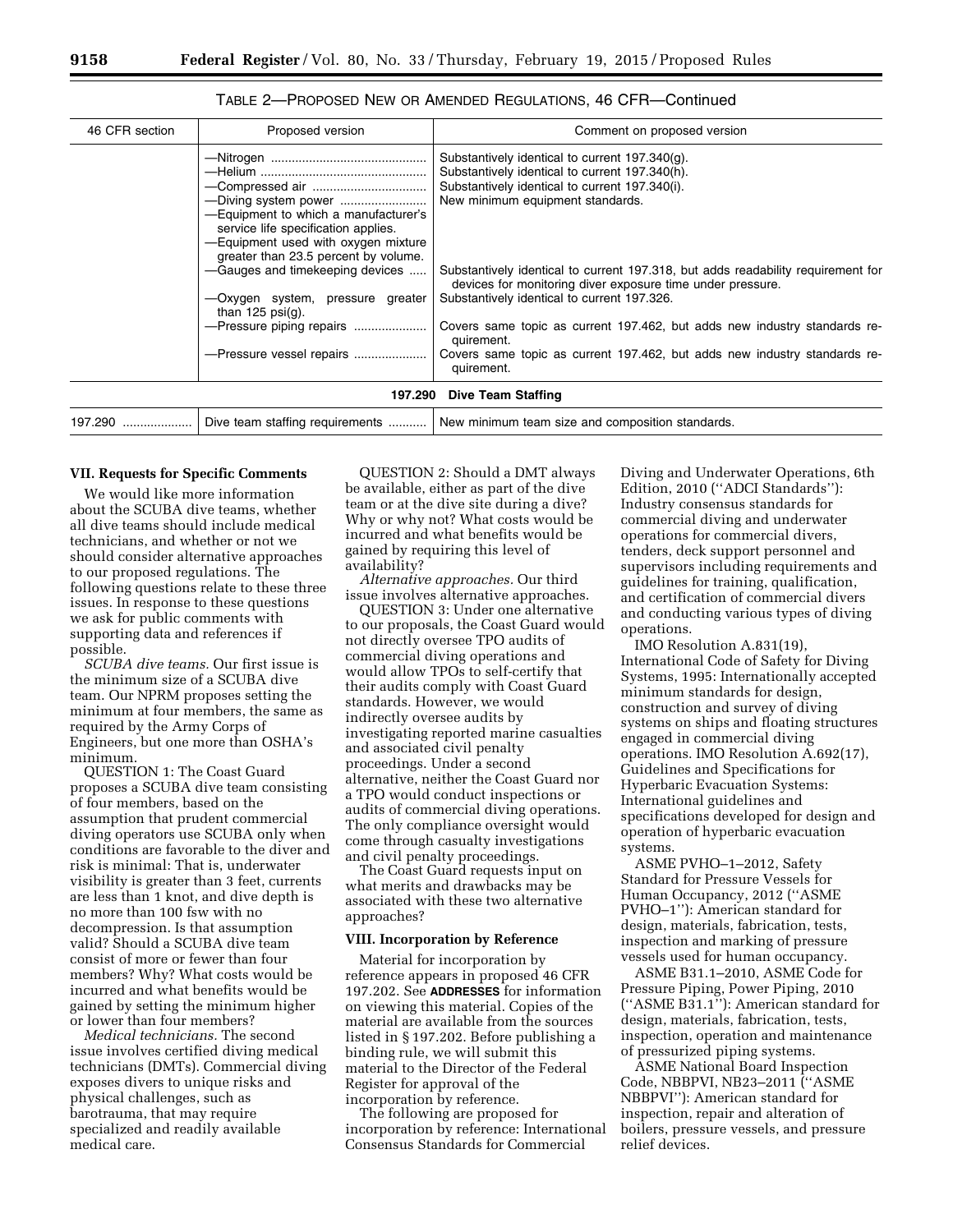ANSI/ISO 15618–1:2001, Qualification testing of welders for underwater welding—Part 1: Diverwelders for hyperbaric wet welding (''ANSI/ISO 15618''): American standard specifying essential requirements, ranges of approval, acceptance requirements and certification for approval testing of diver-welder performance for welding steels underwater in hyperbaric wet environments.

ANSI/ACDE–01–2009, Divers— Commercial Diver Training—Minimum Standards, (''ANSI/ACDE–01–2009''): American standard specifying minimum standards for commercial diver training including what is to be taught, minimum length of training required, minimum qualifications of instructors, and minimum facilities and equipment required to support commercial diver training.

Publication G–4.1, Cleaning Equipment for Oxygen Service, 2009 (''Compressed Gas Association Publication G–4.1''): Cleaning methods for cleaning equipment used in production, storage, distribution, and use of liquid and gaseous oxygen.

Publication G–7, Compressed Air for Human Respiration, 6th Edition, 2008, (Compressed Gas Association Publication G–7''): Information relative to preparation, transportation, handling, storage, and use of compressed air used for human respiration. Publication G– 7.1, Commodity Specification for Air, 6th Edition, 2011, (Compressed Gas Association Publication G–7.1): Specification requirements for air and data concerning quality, verification systems, sampling, analytical procedures, and typical uses for various grades and supplemental specification tables.

Federal Specification, BB–N–411C, Nitrogen Technical, 2000 (''Federal

Specification BB–N–411C''): U.S. Federal specification outlining requirements for properties, purity, types, grades, classes, handling and storage of gaseous and liquid nitrogen.

Federal Specification, Oxygen, Technical, Gas and Liquid, BB–O–925a, 1961 (''Federal Specification BB–O– 925a''): U.S. Federal specification outlining specification and standards for purity, sampling, inspection, testing, handling, storage and delivery of gaseous and liquid oxygen.

ISO 9001—2008, Quality Management Systems—Requirements: International standard specifying requirements for establishing, documenting, implementing, and maintaining a quality management system.

ISO 15618—2001, Qualification testing of welders for underwater welding—Part 1: Diver-welders for hyperbaric wet welding: International standard specifying essential requirements, ranges of approval, test conditions, acceptance requirements and certification for approval testing of diver-welder performance for welding steels underwater in hyperbaric wet environments.

U.S. Navy Diving Manual, 6th Edition, April 2008: Specifications for diving principles and policies, air diving, mixed-gas surface supplied diving, closed-circuit and semiclosedcircuit diving, and diving medicine and recompression chamber operations .

# **IX. Regulatory Analyses**

We developed this proposed rule after considering numerous statutes and Executive Orders (E.O.s) related to rulemaking. Below we summarize our analyses based on these statutes or E.O.s.

## *A. Regulatory Planning and Review*

E.O.s 12866 (''Regulatory Planning and Review'') and 13563 (''Improving Regulation and Regulatory Review'') direct agencies to assess the costs and benefits of available regulatory alternatives and, if regulation is necessary, to select regulatory approaches that maximize net benefits (including potential economic, environmental, public health and safety effects, distributive impacts, and equity). Executive Order 13563 emphasizes the importance of quantifying both costs and benefits, of reducing costs, of harmonizing rules, and of promoting flexibility.

This proposed rule is not a significant regulatory action under section 3(f) of Executive Order 12866, Regulatory Planning and Review, as supplemented by Executive Order 13563, Improving Regulation and Regulatory Review. The Office of Management and Budget (OMB) has not reviewed it under that Order. Nonetheless, we developed an analysis of the costs and benefits of the proposed rule to ascertain its probable impacts on industry. We consider all estimates and analysis in this Regulatory Analysis (RA) to be preliminary and subject to change in consideration of public comments. A draft Regulatory Analysis including a draft preliminary Initial Regulatory Flexibility Analysis (IRFA) is available in the docket where indicated under the ''Public Participation and Request for Comments'' section of this preamble. A summary of the preliminary Regulatory Analysis and Initial Regulatory Flexibility Analysis follows. Our preliminary RA provides an evaluation of the impacts associated with this proposed rule. Table 3 below provides a summary of the affected population, costs, and benefits of the proposed rule.

TABLE 3—SUMMARY OF THE AFFECTED POPULATION, COSTS AND BENEFITS OF THE NPRM

| Category                               | Summary                                                                                                                                                                                                                                                                      |
|----------------------------------------|------------------------------------------------------------------------------------------------------------------------------------------------------------------------------------------------------------------------------------------------------------------------------|
| Applicability<br>                      | Diving undertaken in connection with commercial operations conducted from deepwater ports (such as off-<br>shore liquefied natural gas facilities), or OCS activities, or from vessels that are required to have a Coast<br>Guard certificate of inspection; 46 CFR 197.200. |
| Affected Population                    | 87 owners or operators of commercial diving operations (mainly heavy offshore marine construction or<br>working from USCG-certificated vessels). 12 TPOs.                                                                                                                    |
| Costs (\$, 7 percent discount rate)    | Annualized:<br>Manning: \$1,460,500.<br>Non-Manning: \$350,000.<br>Total: \$1,811,000.<br>10-Year:<br>Manning: \$14,606,000.<br>Non-Manning: \$3,501,000.<br>Total: \$18,107,000.                                                                                            |
| Benefits (\$, 7 percent discount rate) | Monetized Benefits from Manning Requirement<br>Annualized:<br>Fatalities: \$2,366,000.<br>Injuries: \$116, 935.<br>Total: \$2,482,935.                                                                                                                                       |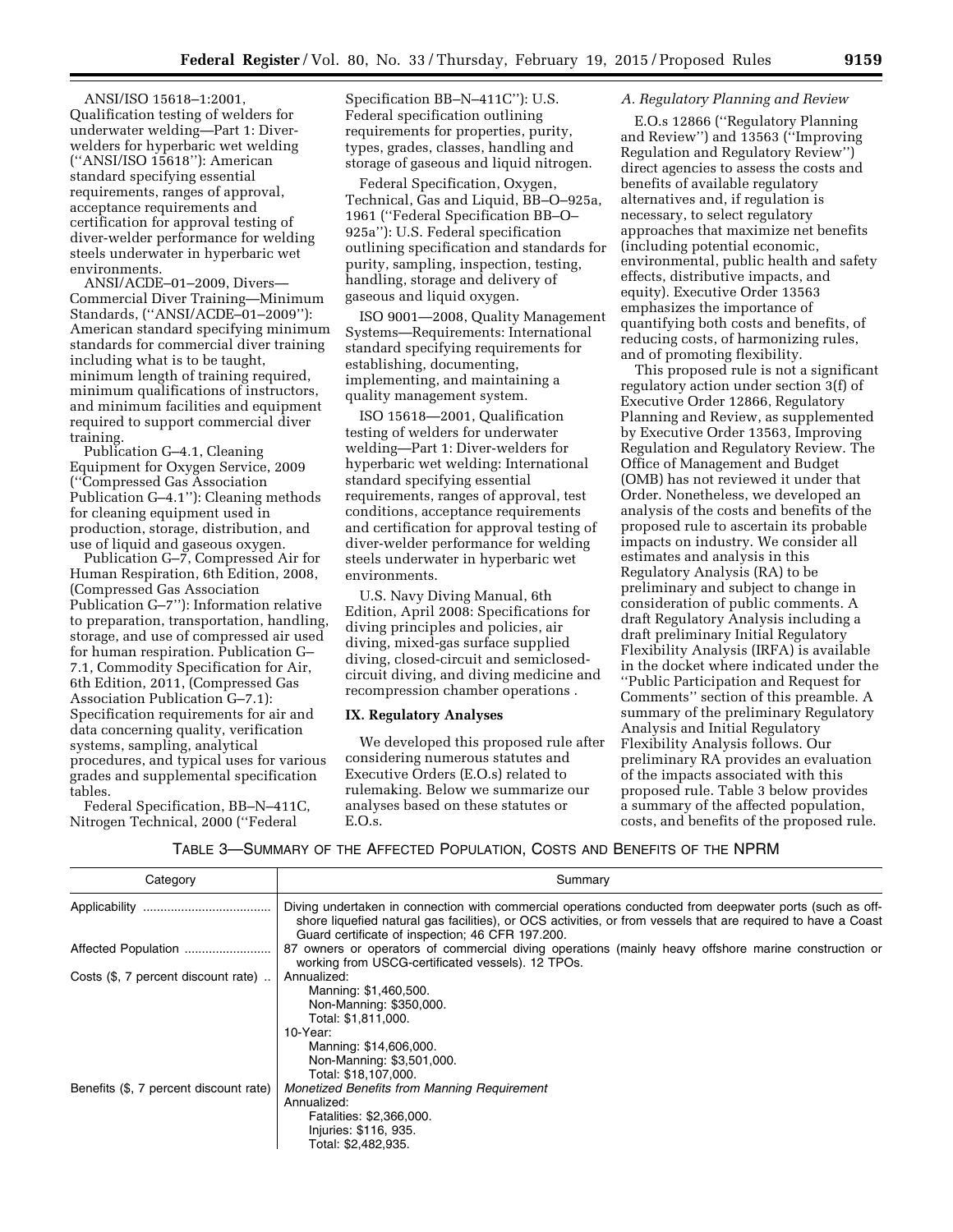# TABLE 3—SUMMARY OF THE AFFECTED POPULATION, COSTS AND BENEFITS OF THE NPRM—Continued

| Category | Summary                                                                                                                                                                                                                                                                                                                                                                 |
|----------|-------------------------------------------------------------------------------------------------------------------------------------------------------------------------------------------------------------------------------------------------------------------------------------------------------------------------------------------------------------------------|
|          | 10-Year:<br>Fatalities: \$23,660,000.<br>Injuries: \$1,169,350.<br>Total: \$24,635,350.<br>Annualized Net Benefits: \$1,056,000.<br>Benefits attributable to other requirements cannot be quantified easily since they intersect with all improve-<br>ments.<br>Breakeven analysis on other rule items yields anywhere from 1 fatality per 44 years to 1 fatality every |
|          | 3,056 years to breakeven. <sup>8</sup><br>Sets one industry standard, and provides Coast Guard with additional inspection options to implement<br>commercial diving operations.                                                                                                                                                                                         |

The purpose of this proposed rule is to save lives by revising and updating our existing commercial diving regulations to reflect current industry best practices.

Agencies take regulatory action for several reasons, one being the failure of markets to reach the socially optimal outcome. This can occur when there are economic incentives lacking for industry to pursue that outcome and such market failures are the impetus for this proposed rule. A negative externality is the by-product of a transaction between two parties that is not accounted for in the transaction. Vessels that operate with lower safety standards may cause harm or increased risk of harm without accounting for the consequences to third parties, who do not directly participate in the business transactions of the business entities such as merchant seaman. These costs are not borne by the responsible entities and are therefore external to the business decisions of the responsible entity.

The casualties resulting from commercial diving accidents are an example. The cost of the higher safety standards is typically borne by the vessel owner while the cost of an accident could be distributed across various entities, including the vessel owner, other vessel owners, related maritime businesses and commercial diver teams. These costs can be in the form of injuries and death.

The material failure of the private market increases the risk to other parties. There exists an uncompensated increase in risk due to potentially inconsistent safety practices in the commercial diving industry. Consequently, regulatory action is required to spur the industry to take action to reduce risk industry-wide and therefore attain the socially optimal outcome.

The functional benefits of this proposed rule are to reduce the number of accidents in all commercial diving operations that the Coast Guard has responsibility for (especially the

offshore diving industry), as well as to minimize the adverse impacts in the event that an accident occurs.

#### Affected Population

Based on a review of current Association of Diving Contractors International industry information and Bureau of Labor Statistics diving population data, there are almost 200 domestic firms involved in commercial diving operations, of which 87 are subject to Coast Guard jurisdiction. Approximately 75 of these firms are registered with ADCI and, as such, are required to comply with the ADCI consensus standards. We estimate there are 12 firms covered by Coast Guard jurisdiction that are not members of ADCI. Table 4 demonstrates generally how Coast Guard went from the commercial diving population to a distribution of dive types and firms both within the ADCI framework and without.

|  |  | TABLE 4-USCG REGULATED COMMERCIAL DIVING BY TYPE AND FIRM COMPOSITION |
|--|--|-----------------------------------------------------------------------|
|--|--|-----------------------------------------------------------------------|

|                                                       |             | Population of USCG regulated commercial divers by type |                                  |       |           |          |  |
|-------------------------------------------------------|-------------|--------------------------------------------------------|----------------------------------|-------|-----------|----------|--|
|                                                       |             |                                                        | Surface supplied air***          |       |           |          |  |
| Item                                                  | Saturation* | SCUBA**                                                | 100 fsw/no<br>decompres-<br>sion | Other | Mixed gas | Total    |  |
|                                                       | 336         | 40                                                     | 93                               | 191   | 96        | 756      |  |
|                                                       |             | 0                                                      | 20                               | 35    |           | 55       |  |
|                                                       | 336         | 40                                                     | 113                              | 226   | 96        | 811      |  |
|                                                       | 24          | 10                                                     | 23                               | 38    | 19        | 114      |  |
|                                                       | O           | 0                                                      | 5                                |       |           | 12       |  |
|                                                       | 24          | 10                                                     | 28                               | 45    | 19        | 126      |  |
| ADCI Marine Firms ****<br>Non-ADCI Marine Firms ***** | 12<br>0     | 10<br>0                                                | 13<br>5                          | 21    | 19        | 75<br>12 |  |

8See RA's Appendix D for Breakeven Calculations.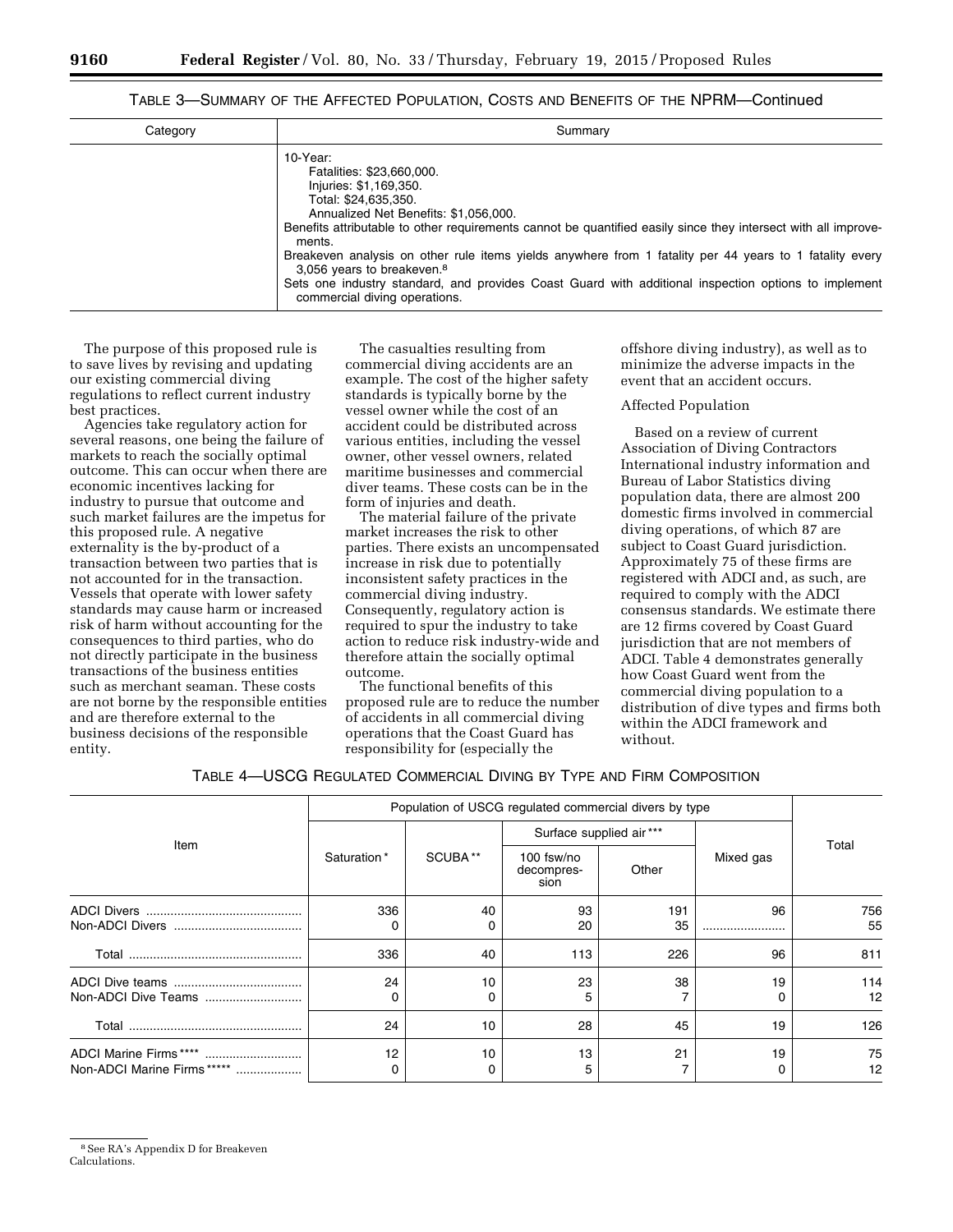# TABLE 4—USCG REGULATED COMMERCIAL DIVING BY TYPE AND FIRM COMPOSITION—Continued

|       |             | Population of USCG regulated commercial divers by type |                                  |                         |           |    |
|-------|-------------|--------------------------------------------------------|----------------------------------|-------------------------|-----------|----|
|       |             |                                                        |                                  | Surface supplied air*** | Total     |    |
| Item  | Saturation* | SCUBA**                                                | 100 fsw/no<br>decompres-<br>sion | Other                   | Mixed gas |    |
| Total | 12          | 10                                                     | 18                               | 28                      | 19        | 87 |

\* Number of Saturation Vessels \* 14 crewman \* 2 crews.

\*\* USCG estimate of 5% of total diver population.

\*\*\* USCG estimates based upon ADCI member distribution.

\*Known number of ADCI firms.

\*\*\*\*\* Inferred Number of Firms based upon "excess" (not accounted for in ADCI) Diver population.

# Table 5 Commercial Diving Population that will Incur Costs

| Requirements by<br>Diver Type | Saturation<br>Teams | <b>SCUBA</b><br>Teams | Surface Supplied Air<br>Teams |               |       | Mixed<br>Gas<br>Teams | Total<br>Teams |     |
|-------------------------------|---------------------|-----------------------|-------------------------------|---------------|-------|-----------------------|----------------|-----|
|                               |                     |                       |                               | 110/fsw/No    |       |                       |                |     |
|                               |                     |                       |                               | Decompression | Other |                       |                |     |
| <b>ADCI Dive Teams</b>        | 24                  | 10                    |                               | 23            |       | 35                    | 19             | 114 |
| <b>Manning</b>                |                     |                       |                               | 23            |       |                       |                | 23  |
| <b>Audits</b>                 |                     |                       |                               |               |       |                       |                |     |
| <b>Drills</b>                 |                     |                       |                               |               |       |                       |                |     |
| Med I                         |                     |                       |                               |               |       |                       |                |     |
| Med II                        | 24                  |                       |                               |               |       |                       |                |     |
| Rec & Doc                     | 24                  | 10                    |                               | 23            |       | 38                    | 19             | 114 |
|                               |                     |                       |                               |               |       |                       |                |     |
| Non-ADCI Dive                 |                     |                       |                               | 5             |       | $\overline{7}$        |                | 12  |
| Teams                         |                     |                       |                               |               |       |                       |                |     |
| Manning                       |                     |                       |                               | 5             |       |                       |                | 5   |
| <b>Audits</b>                 |                     |                       |                               | 5             |       | $\overline{7}$        |                | 12  |
| Drills                        |                     |                       |                               | 5             |       | $\overline{7}$        |                | 12  |
| Med I                         |                     |                       |                               | 5             |       | $\overline{7}$        |                | 12  |
| Med II                        |                     |                       |                               |               |       |                       |                |     |
| Rec & Doc                     |                     |                       |                               | 5             |       | $\overline{7}$        |                | 12  |
| Total                         | 24                  | $10\,$                |                               | 28            |       | 45                    | 19             | 126 |

Source: USCG

The key population subset affected by the manning additional costs is the Surface Supplied Air 100fsw/no decompression mode. As shown in Table 5, both ADCI and no-ADCI firm groups are affected given the CG decision to increase the number of dive team members by one number. Most of the remaining costs impact the non-ADCI members, since we cannot confirm they are following ADCI protocols. Also, one qualification for saturation diving, that of taking a medical course every two years for

saturation diving technicians, is an additional requirement for ADCI divers in that mode. Since we assume that non-ADCI commercial diving is composed of small firms and simpler diving modes than the complex saturation diving mode, this requirement does not affect them.

In addition, total TPO (auditor) population is expected to be 12. The TPO population includes current 10 auditors and the two estimated to be required by the non-ADCI firms.

# Regulatory Alternatives

We considered four alternatives before settling on the approach proposed in this notice of proposed rulemaking (NPRM).

*1. Take no action.* We would leave the existing regulations in place without updating them. Voluntary compliance with commercial diving industry consensus standards and the possibility of civil liability would continue to be the primary drivers of improvements in commercial diver safety. We think this is inconsistent with our regulatory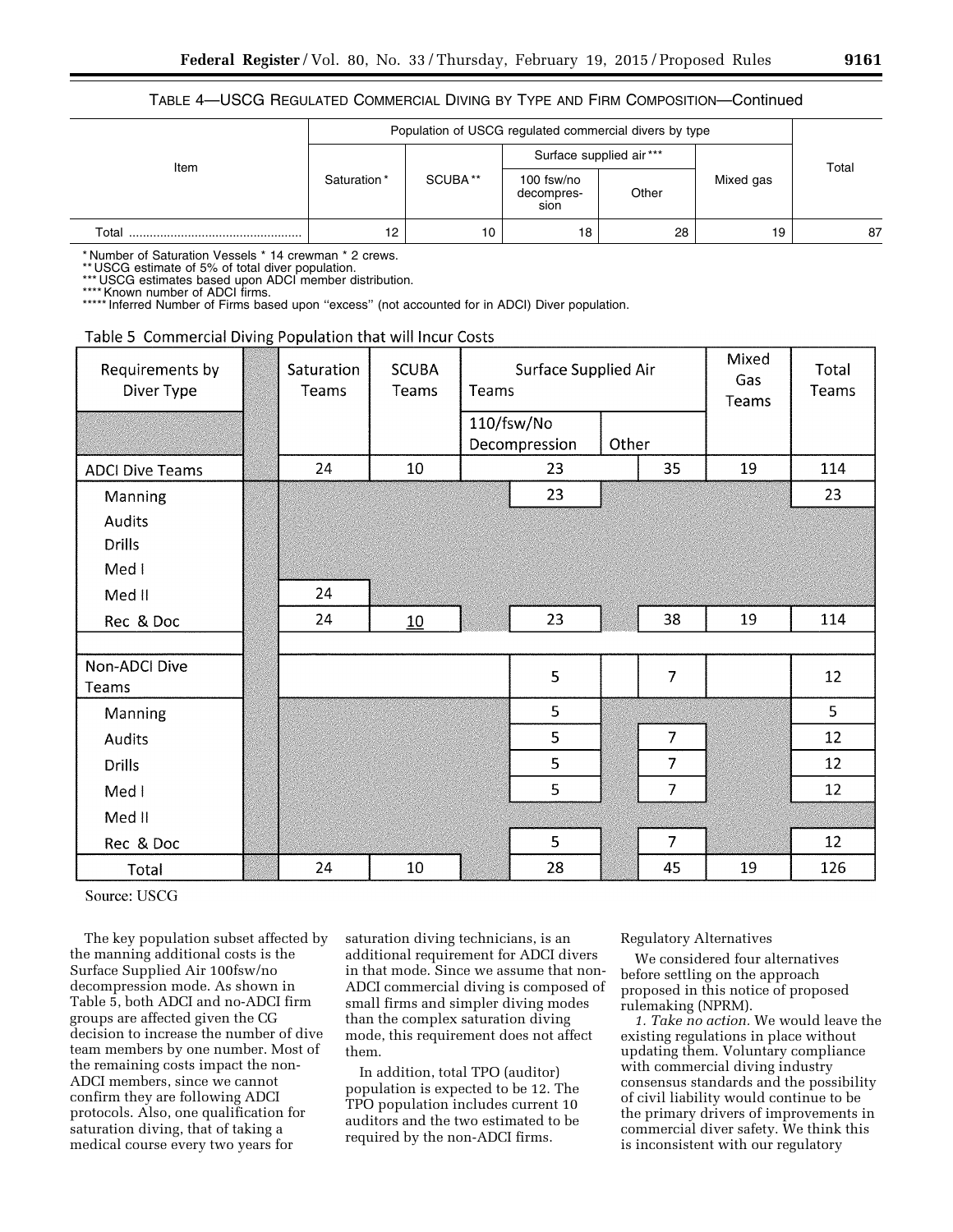responsibility to promote safety, and it also ignores the fact that some members of industry and the general public have criticized our existing regulations for being out of date.

*2. Develop an international code.* We would work with the International Maritime Organization to update its Code of Safety for Diving Systems, and adopt it as being applicable to all U.S. commercial diving operations wherever they were occurring. This could promote diver safety, and we do not rule out continued involvement in assisting in development of the standard. However, it would take years to develop and would not be effective without additional requirements necessary to further define the vague language that often accompanies international codes. Furthermore, we believe the existing IMO Code, coupled with the U.S. regulations we propose in this NPRM, should be applicable for U.S. vessels on an international voyage, but do not believe the international requirements should necessarily be imposed on U.S. vessels that are not engaged on international voyages.

*3. Development of unique Coast Guard regulations:* Under this alternative, the Coast Guard would develop its own updated regulations without reference to existing industry standards. This would involve additional regulatory time and effort for the Coast Guard, and ultimately might produce regulations that are similar to

existing industry standards. However, this alternative would be contrary to the National Technology Transfer and Advancement Act, 15 U.S.C. 272 note, which requires agencies to use voluntary private sector consensus standards in their regulatory activities unless the agency provides Congress, through OMB, with an explanation of why using these standards would be inconsistent with applicable law or otherwise impractical. Additionally, Coast Guard developed standards would likely place diving firms who are members of ADCI in the position of facing duplicative enforcement costs, due to the fact that they are already complying with the ADCI guidelines.

*4. Adopting Industry Standards without Manning Changes Alternative:*  We considered and rejected this alternative, which entails proposing regulations that incorporate accepted industry consensus standards (*e.g.* ADCI International Consensus Standards for Commercial Diving and Underwater Operations, 6th edition), but without an increase in manning that CG might want. This would codify many current consensus industry standards and provide enforcement capability. CG would incorporate all or most of what is in the ADCI consensus standards. However, CG could not incorporate it in total because some of the items in our existing regulations are not included in the ADCI standard. Much of what is written in the proposed regulations is

written to augment the consensus standards to ensure previous requirements are not lost. CG ultimately rejected this approach, although less expensive, because of the lack of direct manning benefits in reducing fatalities and injuries.

5. *Accepted alternative: Adaptation of industry standards:* We considered and accepted this alternative, which entails proposing regulations that incorporate accepted industry consensus standards (*e.g.* ADCI International Consensus Standards for Commercial Diving and Underwater Operations, 6th edition). This will codify many current consensus industry standards and provide enforcement capability. CG incorporated most of what is in the ADCI consensus standards. CG could not incorporate it in total because some of the items in our existing regulations are not included in the ADCI standard. Much of what is written in the proposed regulations is written to augment the consensus standards to ensure previous requirements are not lost. CG used our existing regulations as a baseline and incorporated ADCI mostly based on that and the recommendations we got from industry on certain topics. These requirements also include an increase in manning (by one person) for the Surface Supplied Air no decompression mode.

Table 6 summarizes these alternatives.

# TABLE 6—DESCRIPTION OF ALTERNATIVES

| Alternative                                                   | Costs                                                                                                  | <b>Benefits</b>       | Evaluation                                                                                                                                         |
|---------------------------------------------------------------|--------------------------------------------------------------------------------------------------------|-----------------------|----------------------------------------------------------------------------------------------------------------------------------------------------|
| Take No Action                                                | None                                                                                                   | None                  | Not preferred because of risks that appear to still exist<br>within the industry in spite of ADCI protocols.                                       |
| Develop an International<br>Code.                             | Likely Costlier and less<br>Timely than best ap-<br>proach due to Increased<br>No of Parties Involved. | Reduce Remaining Risk | Not preferred because of timely expense of having<br>many parties involved that would have slowed<br>progress in getting a rule out expeditiously. |
| Develop Unique Coast<br><b>Guard Regulations.</b>             | Might be Costlier due to<br>Duplication with ADCI<br>rules.                                            | Reduce Remaining Risk | Not preferred because of high risk of duplication of<br>many of ADCI protocols that already exist.                                                 |
| Proposed ADCI Duplicative<br>Rule in NPRM without<br>Manning. |                                                                                                        | Reduce Remaining Risk | Marginal Approach especially given ADCI standards<br>that still would not cover all CG desired require-<br>ments.                                  |
| Proposed Rule in NPRM<br>with Manning.                        | \$1.81 million                                                                                         |                       | Best Approach consistent with comprehensive, exten-<br>sive and timely approach that gives the best bang<br>for the buck.                          |

Source: USCG.

#### Costs

This proposed rule calls for CDOs and commercial divers to comply with a new regulatory baseline that is based on the industry-developed consensus standards of ADCI plus certain CG additions (in manning and medical area). We believe the majority (75 out of 87 identified commercial diving firms)

of the affected population is in compliance with the proposed baseline. We know that the 75 ADCI firms are in general (except for manning and medical upgrades from CG) in compliance or else they would not qualify for ADCI membership. Members of ADCI must meet the Association's standard or face a suspension of their

membership and potential loss of contracts. For example, ADCI members who fail an ADCI audit inspired by a complaint or a random audit exercise, are given time to correct the deficiency. If the deficiency is not corrected in a reasonable time, ADCI will (and has in the past) dis-enroll the offending member. Members generally know this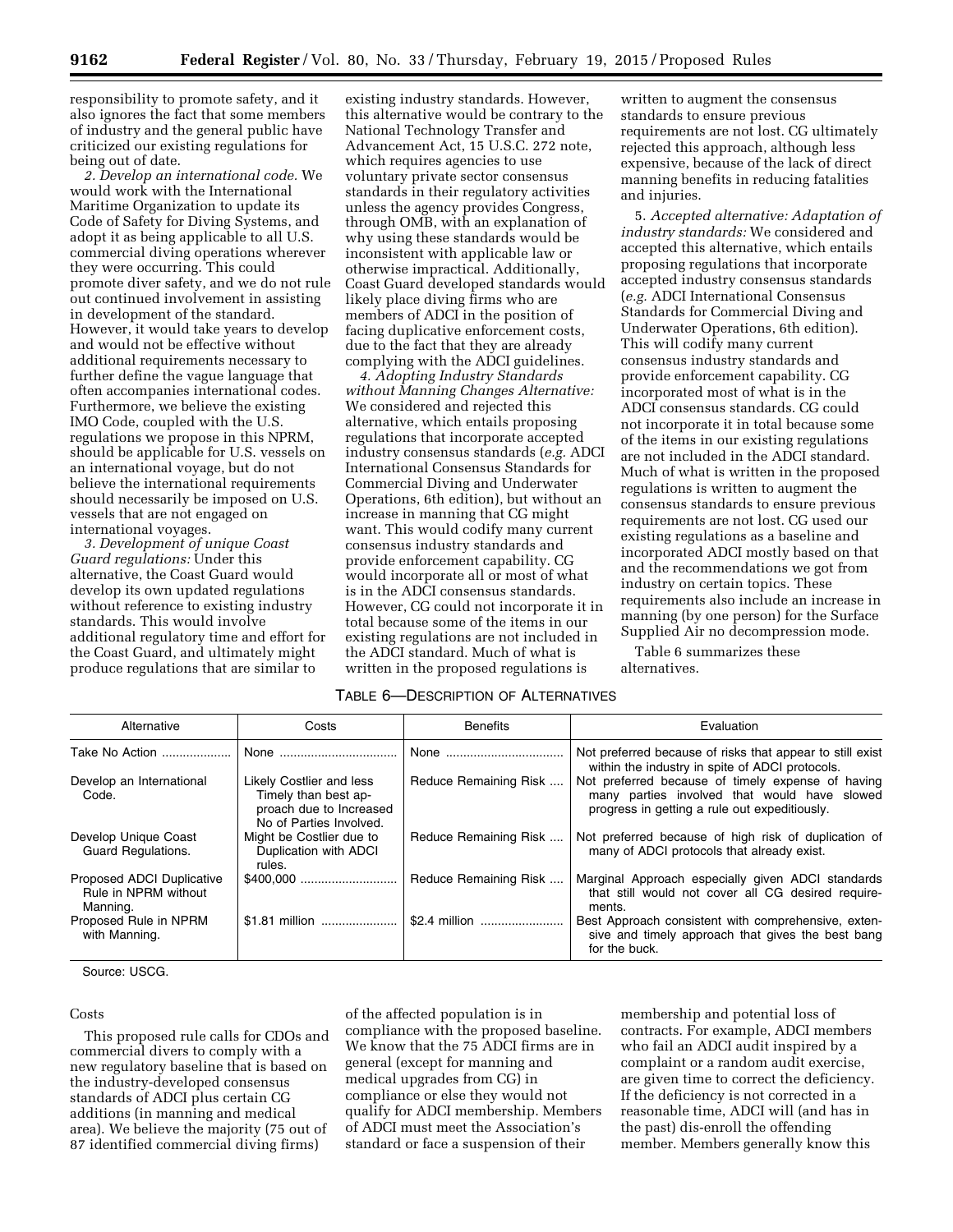is a dangerous route to take as the reenrollment process is very expensive, requiring complete audits of every facet of their operation. In general, not having the ADCI certification will likely result in fewer work opportunities particularly with the oil and natural gas industries.<sup>9</sup>

We have no gauge of any compliance for the inferred non-ADCI firms. However, we anticipate that some CDOs and divers will need to take steps to ensure compliance with the proposed audit system, drills and exercises, medical examination requirements, personal operational requirements, and reporting/recordkeeping requirements. We assess the costs for these CDOs and divers not already in compliance with ADCI (based upon the twelve Non-ADCI firms), as well as for all CDOs and divers to meet the other requirements added by the Coast Guard.

The costs impacting this rule are from changes in requirements in Dive manning, Drills, Audits, Med Issues, Records and Documentation. Total dive manning industry requirements are based upon 28 (23 ADCI and 5 non-ADCI) incremental divers in that SSA mode. Audits are required both internally and by external means (TPO) and range from \$176-\$2,096 depending on the cycle or vessel/firm. Drills can cost from \$3300-\$14000 per drill/firm depending on type (Standard Operations Review, Diver Recovery, or Emergency Rescue) for an annual total cost of \$18000–26000. Medical costs comprise two items: The first item is an annual medical exam for the 55 non-ADCI divers while the second is a biennial training session on cardiopulmonary resuscitation (CPR) and first aid for Saturation Technicians

that were not ADCI required (an oversight expected to be corrected in the near future) training. The costs of the first medical item are the 55 non-ADCI divers times the annual medical examination costs plus the records storage costs for a total \$23,375 or (\$1948 per firm). The second cost is the \$60 cost of the training every other year times the Saturation Technicians (96) for a total of \$5,760.

Costs for CDOs are shown in Table 7.

TABLE 7—AVERAGE COST PER FIRM: COMMERCIAL DIVING NPRM

| Rule requirements                                              | Cost per CDO<br>(2012 \$)              |
|----------------------------------------------------------------|----------------------------------------|
| Dive Manning<br>Audits<br>Recordkeeping & Docu-                | 52,163<br>18,220-25,508<br>3.549       |
| mentation<br>Medical I: Exams<br>Medical II: Training<br>Total | 2,331<br>1.948<br>240<br>78.211-85.499 |

Source: USCG Calculations.

The majority of the costs are the result of new dive manning requirements, particularly for surface-supplied air. The proposed costs are the minimum required as, for example, adding more than one diver for all of the other modes would not be cost effective and in some cases. likely counter-productive. The dive manning levels now comport with industry practices.

Requirements for dive manning were calculated by first identifying the marine commercial diving population (BLS, ADCI sources) and developing the mode (Saturation, SCUBA, 3 types of Surface Supplied Air, and Mixed Gas) teams as explained in the population development description. CG subject matter experts considered the ADCI

requirements and then decided another team member (Dive Tender) was necessary for Surface Supplied Air (100fsw/No decompression mode) (SSAn). The decision was based upon the notion that all divers in the water had to have a dive tender taking care of all the umbilical related lines for the inthe-water diver. That increment was then multiplied times the number of SSA teams found earlier. The per man cost was from BLS 2012 Commercial Diving Apprentice level and loaded with a 1.42 factor again based upon BLS information. All labor costs are generally based upon either an apprentice or a median experienced diver (loaded wages of \$52,000–69,000).

For TPOs, the total costs estimated are \$14.9 thousands of dollars over ten years due to the NPRM. The majority of costs accrue to labor requirements for various activities (developing the TPO auditor application, change of TPO auditor, and storage of audit records).

We estimate the total 10-year cost of the proposed rule to the commercial diving industry and third party organizations to be \$17.8 million undiscounted, or \$12.5 million at a 7 percent discount rate. We estimate the annualized cost of the proposed rule to be \$1.78 million at a 7-percent discount rate. In addition to the private sector costs, we estimate the government will incur (\$27,874) in annual reporting and record keeping review costs. This increases the total 10-year cost of the proposed rule to \$18.1 million (\$1.81 million annualized, 7-percent discount rate) (Table 8).

<sup>9</sup>Conclusions based upon various USCG conversations with industry participants.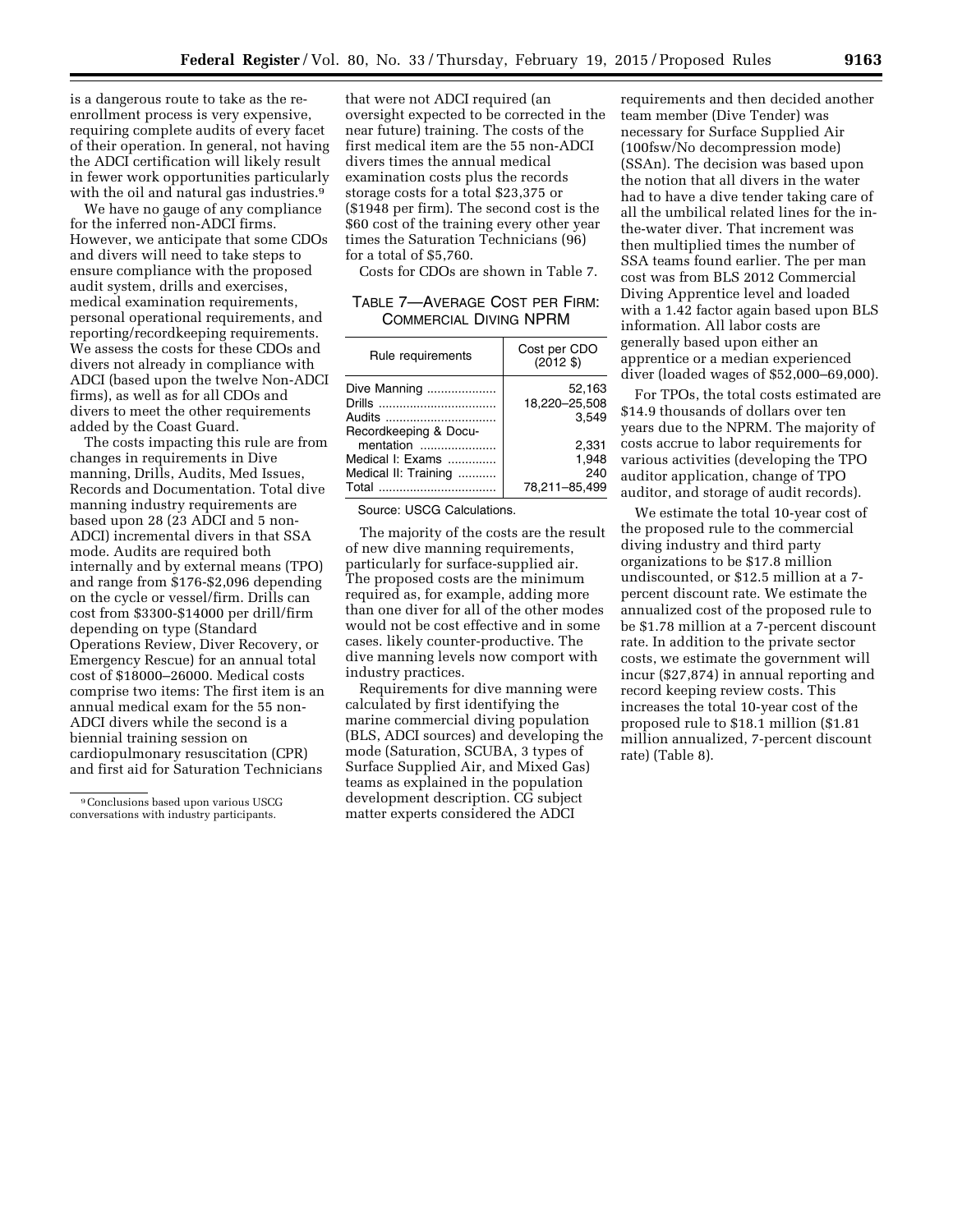| Year                     | Drills                                                        | Manning<br>Dive                                                 | Audits  | Recordkeeping &<br>Documentation/1                                                                                                                                                                                            | Issues/2/<br>Medical | Party/3<br>Third | Total /4   | Disc $@7\%$ | Disc $@3\%$ |
|--------------------------|---------------------------------------------------------------|-----------------------------------------------------------------|---------|-------------------------------------------------------------------------------------------------------------------------------------------------------------------------------------------------------------------------------|----------------------|------------------|------------|-------------|-------------|
|                          | 43,729                                                        | 1,460,554                                                       | 42,589  | 233,625                                                                                                                                                                                                                       | 31,260               | 3,220            | 1,818,277  | 1,699,324   | 1,765,317   |
| $\overline{\mathcal{L}}$ | 43,729                                                        | 1,460,554                                                       | 42,589  | 233,625                                                                                                                                                                                                                       | 25,500               | 1,296            | 1,807,292  | 1,578,559   | 1,703,546   |
| $\tilde{\phantom{a}}$    | 43,729                                                        | 1,460,554                                                       | 42,589  | 233,625                                                                                                                                                                                                                       | 31,260               | 1,296            | 1,813,052  | 1,479,991   | 1,659,200   |
| 4                        | 43,729                                                        | 1,460,554                                                       | 42,589  | 233,625                                                                                                                                                                                                                       | 25,500               | 1,296            | 1,807,292  | 1,378,775   | 1,605,756   |
| $\mathbf{\hat{z}}$       | 43,729                                                        | 1,460,554                                                       | 42,589  | 233,625                                                                                                                                                                                                                       | 31,260               | 1,296            | 1,813,052  | 1,292,681   | 1,563,955   |
| $\ddot{\bullet}$         | 43,729                                                        | 1,460,554                                                       | 42,589  | 233,625                                                                                                                                                                                                                       | 25,500               | 1,296            | 1,807,293  | 1,204,275   | 1,513,579   |
| $\overline{a}$           | 43,729                                                        | 1,460,554                                                       | 42,589  | 233,625                                                                                                                                                                                                                       | 31,260               | 1,296            | 1,813,053  | 1,129,078   | 1,474,178   |
| $\infty$                 | 43,729                                                        | 1,460,554                                                       | 42,589  | 233,625                                                                                                                                                                                                                       | 25,500               | 1,296            | 1,807,293  | 1,051,861   | 1,426,693   |
| $\sigma$                 | 43,729                                                        | 1,460,554                                                       | 42,589  | 233,625                                                                                                                                                                                                                       | 31,260               | 1,296            | 1,813,053  | 986,180     | 1,389,554   |
| $\approx$                | 43,729                                                        | 1,460,554                                                       | 42,589  | 233,625                                                                                                                                                                                                                       | 25,500               | 1,296            | 1,807,293  | 918,736     | 1,344,795   |
| Total                    | 437,287                                                       | 14,605,544                                                      | 425,886 | 2,336,249                                                                                                                                                                                                                     | 283,800              | 14,883           | 18,106,948 | 12,719,459  | 15,446,572  |
| Annualized               |                                                               |                                                                 |         |                                                                                                                                                                                                                               |                      |                  |            | 1,810,965   | 1,810,810   |
|                          | 3/TPO costs includ<br>Source: USCG Cal<br>1) Includes \$28,53 | 4/Includes \$3,300 cost to purchase ADCI 6 in year<br>culations |         | le those for application, auditor change and storage of audit information.<br>2) Costs for non-ADCI divers annual, but costs for Sat dive technicians are biennial<br>0 in annual reporting and record keeping costs for USCG |                      |                  |            |             |             |

# Table 8 Total Cost (\$) of Commercial Diving Rule (w USCG costs)

Benefits

of fatalities as well as injuries related to commercial diving incidents and are

estimated from casualties foregone or mitigated as shown in Table 9.

The primary benefits of this proposed rule are based on the reduction in risk

| TABLE 9—RULE REQUIREMENTS AND ASSOCIATED BENEFITS |  |
|---------------------------------------------------|--|
|                                                   |  |

| Rule requirements | Benefit                                                                                                                                                                    |
|-------------------|----------------------------------------------------------------------------------------------------------------------------------------------------------------------------|
|                   | Requires non-decompression Surface Supplied Air dive teams to add a 5th member to handle lines<br>as a novice member.                                                      |
|                   | Requires CDO operators to conduct a series of drills at least monthly to maintain skill levels in emer-<br>gencies.                                                        |
| Audits            | Requires all CDOs and associated vessels to have timely audits to record existing conditions of all<br>equipment and record procedures. Consistent with ADCI requirements. |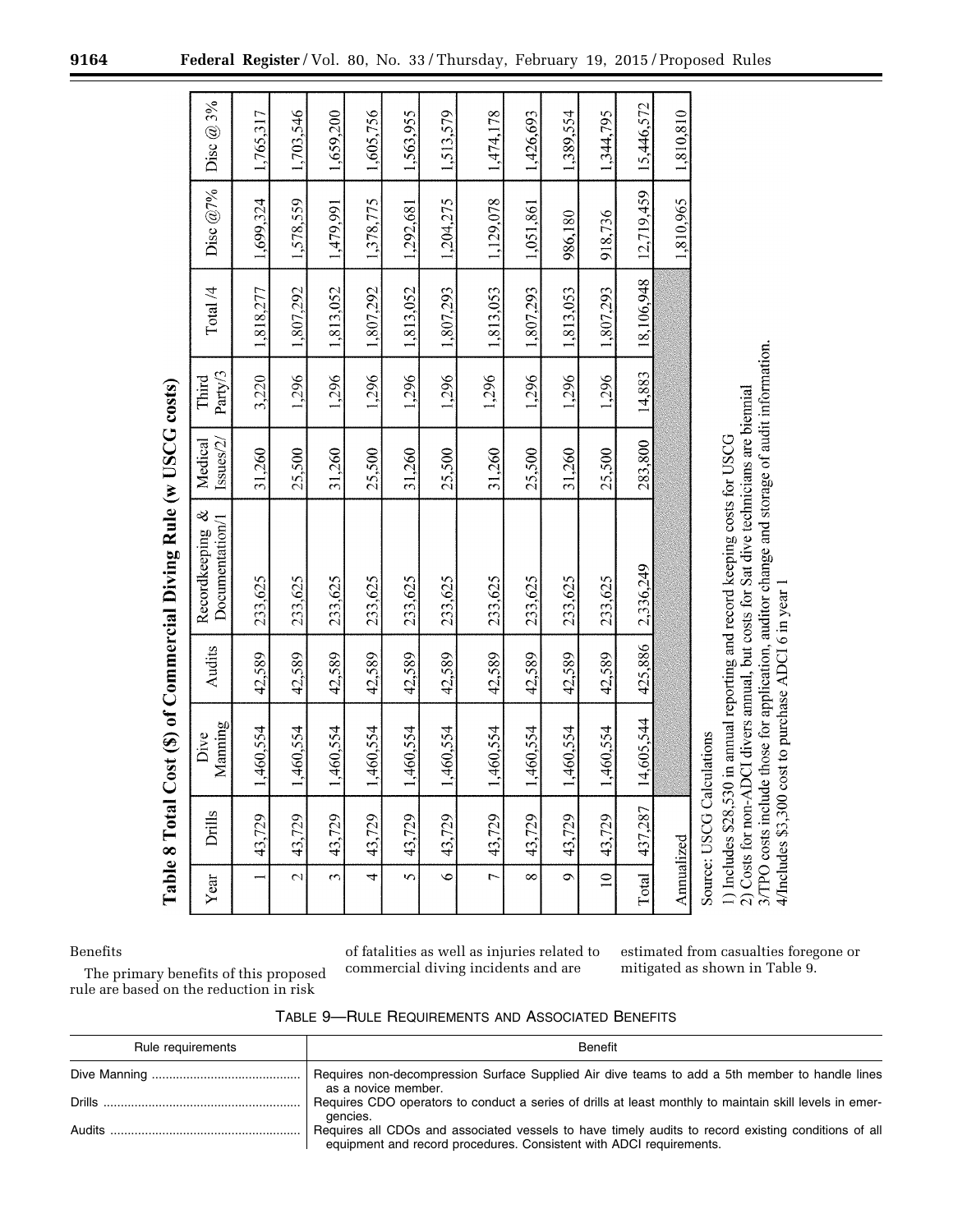| TABLE 9—RULE REQUIREMENTS AND ASSOCIATED BENEFITS—Continued |
|-------------------------------------------------------------|
|-------------------------------------------------------------|

| Rule requirements             | <b>Benefit</b>                                                                                                                                                                                                                                                                                                                |
|-------------------------------|-------------------------------------------------------------------------------------------------------------------------------------------------------------------------------------------------------------------------------------------------------------------------------------------------------------------------------|
| Recordkeeping & Documentation | Requires CDO s to develop and maintain for 5 years records of various aspects of CD operations<br>from equipment maintenance to diving activities, to CG notifications, to logbooks. Maintaining<br>records also assists the CDO by reminding him or her that actions are needed to remain in compli-<br>ance with the rules. |
|                               | Requires all CDs, especially non-ADCI CDs to obtain an annual medical exam complete with<br>hyperbaric analysis emulating the current ADCI requirements.                                                                                                                                                                      |
|                               | Requires certain members of a Saturation Dive Team (life support technician and saturation techni-<br>cian) to have a CPR & first aid certification.                                                                                                                                                                          |

We reviewed the Marine Information for Safety and Law Enforcement (MISLE) data set of the commercial

diving fatalities from 2002–2011 (12 fatalities- an average 1.2 per year and 8 injuries an average of .8 per year).

Exhibit 1 shows the distribution of fatalities and injuries over the ten year period.





The incident reports suggest deficiencies in commercial diving operations, which would be addressed by the proposed provision, For dive manning, we identified 4 incidents that could benefit from the NPRM. Specific

issues identified include lack of proper manning, lack of proper medical examination protocols, lack of maintenance of equipment, lack of drills lack of audits, etc. By identifying specific issues within each incident that

likely would be mitigated by the NPRM, and applying an effectiveness factor, we were able to estimate a mitigated value using the value of a statistical life (VSL) approach.

| TABLE 10-INCIDENT LINKS TO THE PROPOSED RULE |  |  |
|----------------------------------------------|--|--|
|                                              |  |  |

| Activity ID | Related provision                             | Justification                                                                                                                                                                                                                |
|-------------|-----------------------------------------------|------------------------------------------------------------------------------------------------------------------------------------------------------------------------------------------------------------------------------|
|             |                                               | <b>Fatalities</b>                                                                                                                                                                                                            |
| 1483715     | <b>Personnel Operational</b><br>Requirements. | Report indicated a standby diver was not properly suited up and ready to deploy as required<br>by proposed rule. Investigative officer as well as fellow divers (during interviews) identified<br>this as a potential cause. |
|             | Drills                                        | Additional drills could have exposed diver to a hot suit, reminded to follow procedures when<br>in trouble, and provided practice on removing equipment.                                                                     |
|             | Audits                                        | Regular audit procedures would likely have uncovered issues with equipment maintenance<br>as well as operational procedures and readiness.                                                                                   |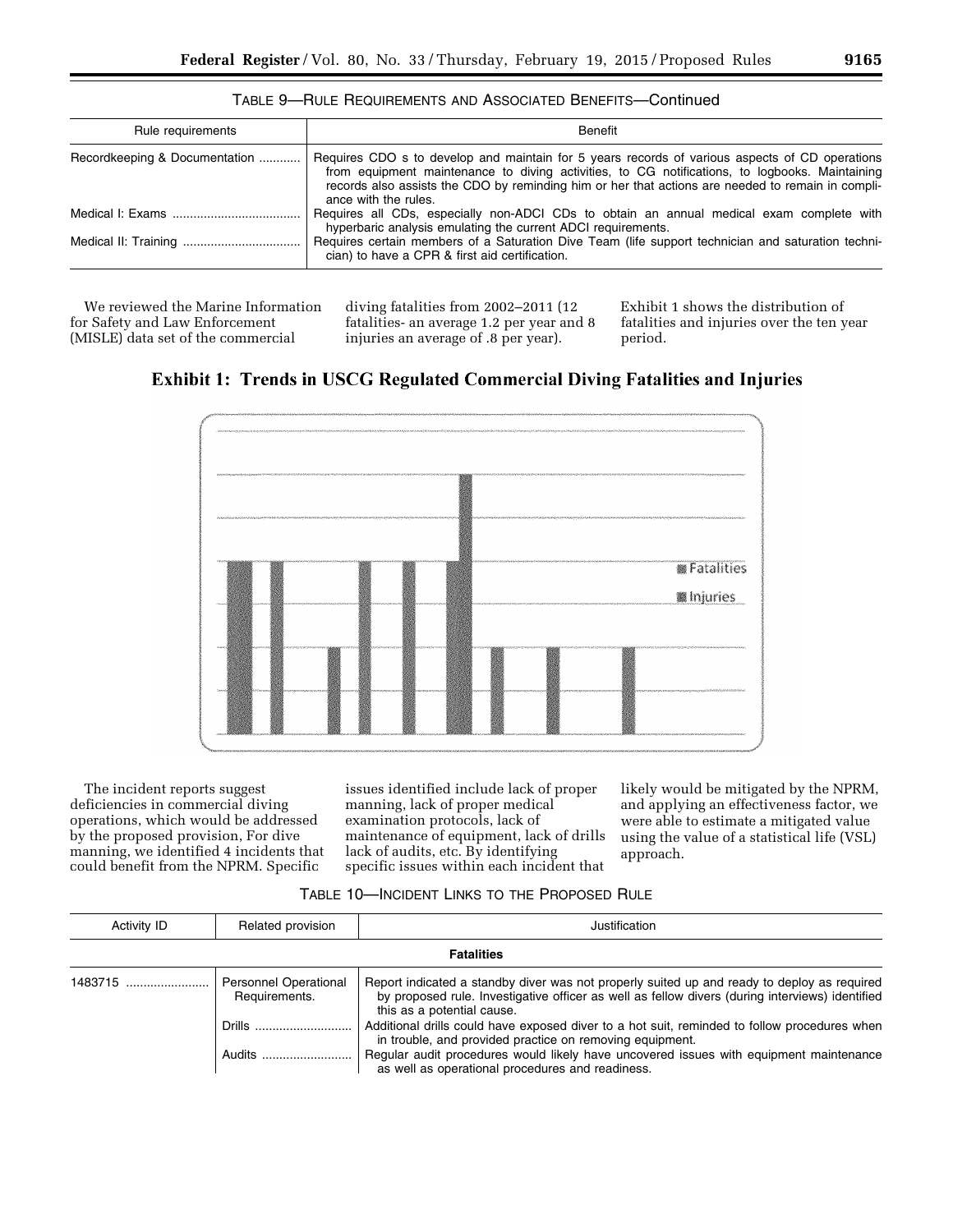| <b>Activity ID</b> | Related provision                                                       | Justification                                                                                                                                                                                                                                                                                                                                                                                                                                                                        |
|--------------------|-------------------------------------------------------------------------|--------------------------------------------------------------------------------------------------------------------------------------------------------------------------------------------------------------------------------------------------------------------------------------------------------------------------------------------------------------------------------------------------------------------------------------------------------------------------------------|
| 1645241            | Records & Docu-<br>mentation Related to<br>Equipment Inspec-<br>tion.   | Problems were discovered with the helmet. However, diver-owned/-maintained helmet<br>lacked a comprehensive record of repairs and maintenance. No records available to indi-<br>cate when breathing hoses used by diver were last pressure tested or hydrostatic tested.<br>Proposed regulation requires that log books be updated to track equipment tests. This<br>could have ensured equipment was inspected periodically or a pre-dive inspection of<br>equipment was conducted. |
|                    | Audits                                                                  | Auditing requirement may have identified the marginal state of maintenance of the diver's<br>helmet. Furthermore, audit would have likely discovered that the vessel did not have a<br>supply of medical-use oxygen on board.                                                                                                                                                                                                                                                        |
|                    | Personnel Operational<br>Requirements.<br>Drills                        | Standby diver was not outfitted with any rescue related equipment to address the situation<br>as required by proposed rule.<br>Drills required by proposed rule would help ensure diver follows procedure in an emergency.                                                                                                                                                                                                                                                           |
|                    |                                                                         | Diver did not slide the pneumofathometer underneath his neoprene neck dam and into his<br>helmet. This would have taken him several seconds to do, but it could have provided him<br>with an alternate source of breathing air.                                                                                                                                                                                                                                                      |
| 2270536            | <b>Personnel Operational</b><br>Requirements.<br>Drills                 | Report indicated that company personnel displayed fatigue due to lack of sleep. Proposed<br>rule would include 12 hour work hour limits in 24 hour period.<br>Drills would have improved the probability divers followed written and established safety pro-                                                                                                                                                                                                                         |
|                    |                                                                         | cedure. As indicated in interviews, "there was no safety meeting for the dive crew prior to<br>incident. Divers were unaware of any safety procedure or plan to follow in case an emer-<br>gency to retrieve an injured diver out of the water." As stated under the observations by<br>the inspecting officer, "Training for dive team personnel seemed to be lacking."                                                                                                             |
|                    | Records and Docu-<br>mentation Related to<br>Equipment Inspec-<br>tion. | Interviews indicated that the diver's umbilical may have been fouled. Documentation of<br>maintenance and inspection of equipment is required under the proposed regulation. This<br>could have helped ensure equipment was periodically inspected.                                                                                                                                                                                                                                  |
| 2734747            | Medical Exams                                                           | Proper medical examination may have revealed tears or irregularities in the diver's lungs<br>and kept him from diving.                                                                                                                                                                                                                                                                                                                                                               |
|                    | Audits<br>Records and Docu-<br>mentation Related to<br>Medical Records. | Audits would ensure compliance with the medical fitness requirement for divers.<br>Documentation of medical examination is required by the proposed rule and maintains a his-<br>tory of medical conditions that could be used to avoid putting a diver in danger.                                                                                                                                                                                                                   |
| 2765094            | <b>Personnel Operational</b><br>Requirements.                           | Standby diver was not ready to enter water as required by rule.                                                                                                                                                                                                                                                                                                                                                                                                                      |
|                    | Audits                                                                  | Regular Audits may identify failures of sufficient manning/certification levels of the dive<br>team.                                                                                                                                                                                                                                                                                                                                                                                 |
|                    | Drills                                                                  | Rescue diver had trouble donning gear when preparing to enter water. Investigating officer<br>recommendation is for monthly emergency rescue and recovery diving training for all com-<br>mercial diving vessels. In addition to a fatality, multiple injuries resulted from incident.                                                                                                                                                                                               |
| 3281272            | <b>Personnel Operational</b><br>Requirements.<br>Audits                 | One of the supervisors was also the standby diver. Proposed rules would not allow multiple<br>responsibilities.<br>Regular Audits may identify failures of sufficient manning/certification levels of the dive                                                                                                                                                                                                                                                                       |
|                    | Medical Exam                                                            | team.<br>Diver had previously unknown cardiac condition. A medical exam focused on hyperbaric ex-<br>posure would have led to a cardiac exam which could have identified the cardiac condi-<br>tion and not permitted the dive.                                                                                                                                                                                                                                                      |
| 3100303            | Records and Docu-<br>mentation Related to<br>Medical Records.           | Documentation of diver's medical fitness may identify the diver's condition and medication<br>rısk.                                                                                                                                                                                                                                                                                                                                                                                  |
| 2866598            | Drills                                                                  | Delays were experience in recovering troubled diver. Drills would have identified the dif-<br>ficulty of one tender/diver conducting diver retrieval.                                                                                                                                                                                                                                                                                                                                |
|                    | <b>Personnel Operational</b><br>Requirements.<br>Audits                 | Superintendent also was serving as dive supervisor. The proposed rules would not allow<br>multiple responsibilities.<br>Audits would ensure compliance with the medical fitness requirement for divers.                                                                                                                                                                                                                                                                              |
|                    | Records and Docu-<br>mentation.                                         | Documentation serving as a guide and checklist during the JHA may have prevented the<br>diver's entanglement and the uncontrolled ascent of the lift bags.                                                                                                                                                                                                                                                                                                                           |
| 1970383            | Medical Exams                                                           | Lab test results indicated diver had hypertensive heart disease and drowned. Potential caus-<br>al factor for this fatality was a pre-existing medical condition apparently aggravated by the<br>individual performing strenuous activity while diving. Medical exams may have identified<br>this precondition and prevented fatality.                                                                                                                                               |
|                    |                                                                         | <b>Injuries</b>                                                                                                                                                                                                                                                                                                                                                                                                                                                                      |
| 2762375            | Personnel Operation<br>Requirements.                                    | The need for a diver to work for such extended periods indicates a lack of sufficient man-<br>ning as required by rule.                                                                                                                                                                                                                                                                                                                                                              |
|                    | Audits                                                                  | Regular audits would identify substandard practices and excessive work hours resulting in                                                                                                                                                                                                                                                                                                                                                                                            |

fatigue.

would not allow multiple responsibilities.<br>(See Details Above).

Dive supervisor was acting as the diving tender. The Diving Supervisor could not oversee the safety of the operation if he was performing dive tender duties. The proposed rules

1600506 ........................ Personnel Operational

2765094 ........................ (See Details Above) ... (See Details Above).

requirements.

# TABLE 10—INCIDENT LINKS TO THE PROPOSED RULE—Continued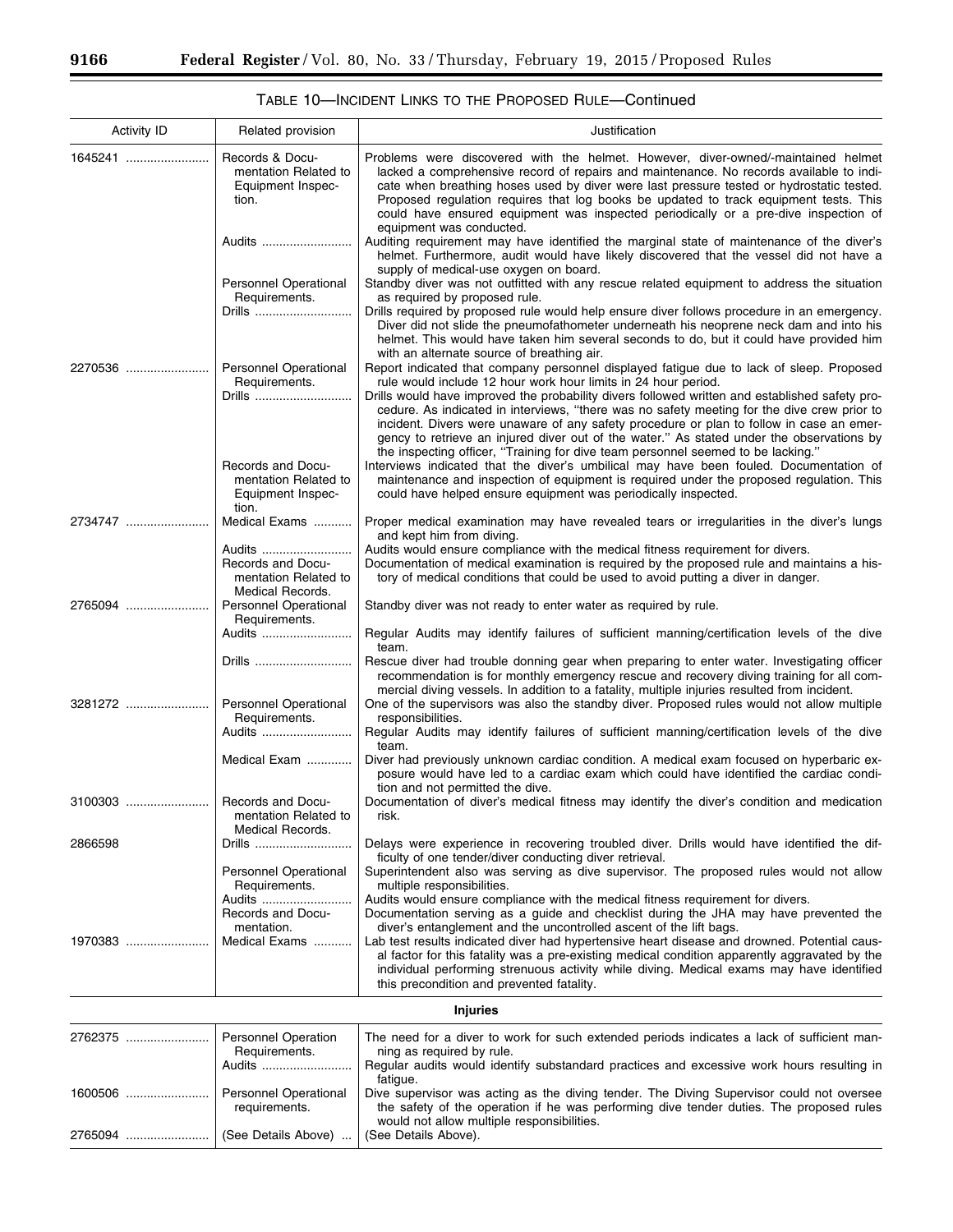For safety and security analysis, the VSL approach is used to monetize the value of fatalities prevented. The VSL does not represent the dollar value of a person's life, but the amount society would be willing to pay to reduce the probability of death. The VSL value used in this analysis to calculate an average annual cost of fatalities mitigated is \$9.1 million.10 The resulting benefit of the NPRM is \$2.4 million. Subtracting out the \$1.46 million in manning costs yields a marginal benefit of \$940,000 for the manning provisions only. This amount is also the marginal fatality benefit for the rule since benefits from the other items could not be quantified even though they provide benefits. For example, the summaries of the following two case studies illustrate how complex and difficult it is to estimate benefits for this rule let alone quantify them.

# **Case Review Example 1**

*Incident Report 2765094* 

Vessel: Rowan Halifax/Global Explorer

Date:8/29/06

Damages:0

Deaths:1

Injuries:2

Edited Brief from MISLE (see RA for complete text)

Commercial divers using surfacesupplied air were working on the rigging of the legs of a sunken MODU. A diver was attempting to attach a 2 and 3⁄4 inch chain to a shackle for pre-rigging the MODU. Shortly after diver 1entered the water, there was a loss of communication with him, although a gurgling sound inside helmet was heard. The standby diver was ordered to splash. Diver 1 visibly panics and begins ascent towards diving bell Diver 2 dons gear, but has trouble with airflow to helmet. Problem fixed and he enters the water. Somehow Diver 1's helmet lands in worksite. Diver 2 descends, switching to 14% O2. He pulled his way to Diver 1 via latter's hose. He notices Diver 1's helmet from 20 feet away. Diver 2 arrives at Diver 1, shakes him with no response. Diver 2 notifies topside to pull up slack. Divers arrive at bell and with standby diver, attempt to pull Diver 1 into bell. Diver 1 is finally pulled up topside. Diver 2 becomes fouled on the bell, then unfouls himself. He begins his ascent but switches to air

''on the fly''. Vessel paramedic performs lifesaving procedures. Since the paramedic is not hyperbaric qualified, backup is ordered into hyperbaric chamber to continue lifesaving procedures. Shore side physician finally orders halt to lifesaving procedures. Shortly afterwards, Diver 2 shows signs of the bends, while backup, still ''dirty'', from an earlier dive that day, experiences decompression sickness. Investigation concluded that there was inadequate supervision and a good rule was misused.

Location Lat 028°04″4′ N, Lon 092°42″0′ W Gulf of Mexico.

**Reviewer Notes:** Supervisor did not have a standby diver ready on a moment's notice to splash and assist another diver in the water. The proposed NPRM rules provide for a very strict regime for the supervisor to follow. From Section 290 (a), (b) and (c) clearly require the supervisor to make sure ''. . . that minimum dive team requirements are met . . ." and "ensure that the necessary levels of personnel and equipment are available for all commercial diving operations.'' Further, Section 197.222 of the NPRM requires ''Each supervisor . . . must . . .: (a) Comply with this subpart and The applicable requirements for dive supervisors and diving modes outlined in sections 3.0 and 4.0 of the ADCI Standards (incorporated by reference . . . ) . . .

Fatality at least partially resulted from inadequate supervision according to the report's conclusions. From the facts of the report, the standby diver was not ready to splash at a moment's notice and subsequently had equipment issues. This delay contributed to valuable time in getting the troubled diver out of the water. Also, the vessel paramedic was not trained in hyperbaric ailments.

Regular Audits may identify failures of sufficient manning/certification levels of the dive team.

Regular drills may have mitigated this incident. The rescue diver had trouble donning gear when preparing to enter water. Investigating officer recommendation is for monthly emergency rescue and recovery diving training for all commercial diving vessels. In addition to a fatality, multiple injuries resulted from incident.

#### **Case Review Example 2**

*Incident Report 3929340* 

Vessel: NS Power

Date:1/26/2011

Damages:0 Deaths:1

Injuries:0

Edited Brief from MISLE (see RA for complete text)

On January 8, 2011, a series of divers were engaged in bottom cleaning, through solo dives, on the NS Power from a series of other vessels including the King Arthur. Four divers used in

sequence to perform bottom cleaning work on the NS Power. During the course of the work evolution, a diver's helmet neck seal failed flooding the helmet. While the diver was able to leave the water, delay caused time constraints on the activity.. Then another diver reported regulator problems in his dive. Attempts to retrieve him are less than by the book and result in his drowning. Some 13 hours after the beginning of the dive evolution, Galveston receives word of an unresponsive diver on the King Arthur.

15 NM SE Galveston Texas Galveston Bay

**Reviewer Notes:** From the MISLE report: dive support team members were negligent in their duties while a diver was in the water resulting in the loss of life. Investigation concluded that there was inadequate supervision and a good rule was misused as well as active failures of equipment. Supervisor did not have a standby diver ready on a moment's notice to splash and assist another diver in the water. The proposed NPRM rules provide for a very strict regime for the supervisor to follow. From Section 290 (a), (b) and (c) clearly require the supervisor to make sure ''. . . that minimum dive team requirements are met . . ." and "ensure that the necessary levels of personnel and equipment are available for all commercial diving operations.'' Further, Section 197.222 of the NPRM requires ''Each supervisor . . . must . . .: (a) Comply with this subpart and The applicable requirements for dive supervisors and diving modes outlined in sections 3.0 and 4.0 of the ADCI Standards (incorporated

by reference . . . . . .

Regular Audits may identify failures of sufficient manning/certification levels of the dive team.

Regular drills may have mitigated this incident. The rescue diver had trouble donning gear when preparing to enter water.

In both cases, the addition of one more dive team member so that responsibilities were adequately spread around might have made all the difference in the world to the victims. In addition, other requirements of the NPRM rule could have mitigated the incidents. The rule's other benefits besides proper manning and manning procedures, while very visible, are more difficult to quantify. They are drills, audits, records and documentation, as well as medical requirements.

As seen in the first example case, regular drills likely would have mitigated one of the problems in that incident. Drills provide regular practice for situations that require immediate instinctive response.

Regular audits would have provided a paper trail to maintenance needs and if recommendations were followed through on. Audit procedures likely would have mitigated issues ion both incidents. Records and documentation are parallel with audits in providing a trail of responsibility for

<sup>10</sup>U.S. Department of Transportation Memorandum, Guidance on Treatment of the Economic Value of a Statistical Life in U.S. Department of Transportation Analyses, available at *[http://www.dot.gov/sites/dot.dev/files/docs/](http://www.dot.gov/sites/dot.dev/files/docs/VSL%20Guidance%202013.pdf) [VSL%20Guidance%202013.pdf](http://www.dot.gov/sites/dot.dev/files/docs/VSL%20Guidance%202013.pdf)*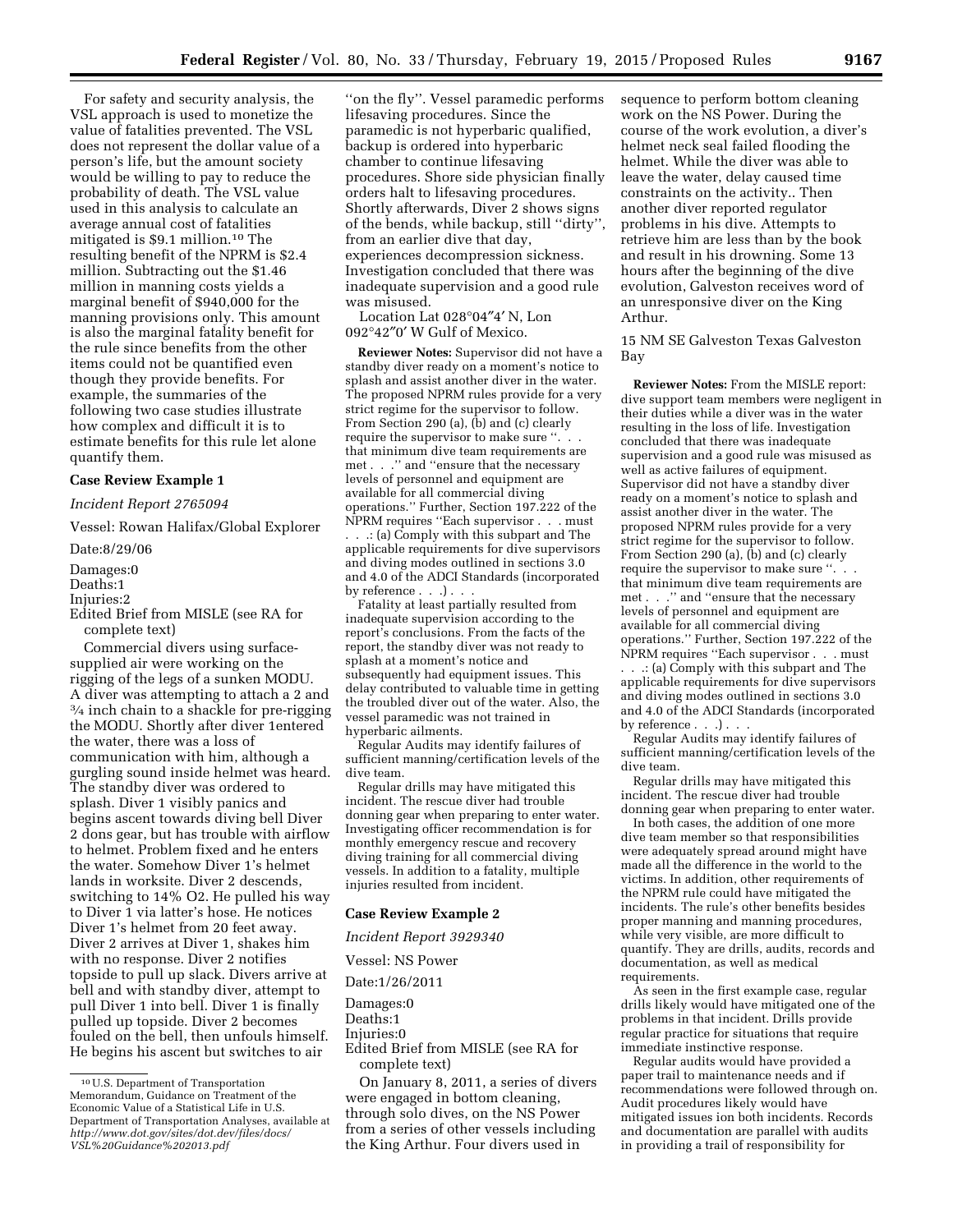maintaining equipment in proper working order.

Finally, at least two incidents in our baseline and one in the cases above might have been mitigated if the divers were undergoing regular medical examinations. Also, one other medical requirement in the NPRM rule has certain saturation dive team members taking CPR and first aid training. This requirement, only for the saturation dive team technicians (all other dive team members already satisfy this requirement), is critical to the successful operation of that dive mode.

Injury mitigation also is a benefit of this rule. Almost \$117,000 per year in injury mitigation benefits are received from this rule as well. These benefits result from improved protocols in a wide variety of areas covered by the rule.

The total net benefits from the rule are \$1,056,000 combined fatality mitigation and injury mitigation.

We also used a breakeven analysis approach for benefit estimation for the other rule items. In general, the typical CDO incident involves the death or injury of 1 diver, therefore the breakeven comparison against the VSL for 1 fatality is applicable, rather than other breakeven scenarios.

|  | TABLE 11-INCREMENTAL BREAKEVEN ANALYSIS OF PROPOSED RULE |
|--|----------------------------------------------------------|
|--|----------------------------------------------------------|

|                                     |                                                                                        | Average annual cost* |                                  | Net benefits            | Fatalities reduced to<br>breakeven |  |
|-------------------------------------|----------------------------------------------------------------------------------------|----------------------|----------------------------------|-------------------------|------------------------------------|--|
| Item                                | Benefits description                                                                   |                      | Annualized<br>$(7\%$ , millions) | $(7\%,$<br>\$ millions) |                                    |  |
| Proposed Rule Increment:            |                                                                                        |                      |                                  |                         |                                    |  |
| Manning                             | Increase 1 crewman/<br>team for SSA for both<br>ADCI and non-ADCI<br>firms.            |                      | 1.46                             | $0.94$                  | N/A.                               |  |
| Documentation & Rec-<br>ordkeeping. | Assists CG with en-<br>forcement.                                                      | Not Quantifiable     | 0.205                            |                         |                                    |  |
| Drills                              | Non-ADCI Firm Drills<br>provides regular train-<br>ing.                                | Not Quantifiable     | 0.0437                           |                         | N/A    1 every 208 years.          |  |
| Audits                              | Non-ADCI Firm Audits<br>assists CG with en-<br>forcement.                              | Not Quantifiable     | .0426                            | N/A                     | 1 every 214 years.                 |  |
| Medical Exams                       | Medical Exams for Non-<br><b>ADCI</b> Firms provides<br>safety measure.                | Not Quantifiable     | 0.0238                           |                         | 1 every 389 years.                 |  |
| Medical Training                    | <b>Support Saturation</b><br>Diver Crewmen re-<br>ceive First Aid and<br>CPR Training. | Not Quantifiable     | 0.003                            | N/A                     | 1 every 3,056 years.               |  |
| <b>TOTAL</b>                        |                                                                                        |                      | 1.755                            | ≥0.645                  |                                    |  |

Source: USCG Calculations

\* Total may not sum due to rounding.

We assume that this proposed rule would result in a constant reduction in the risk of fatality due to a commercial diving fatal accident every year following the rule's implementation and therefore use annualized costs in the equation. For these other rule items, we use annualized costs at a 7-percent discount rate over a 10-year period, or \$.3 million, for this proposed rule. We then take the  $$9.1$  million,<sup>11</sup> as the benefit that would be derived from the proposed rule if one fatality per year is prevented and compare it to the annualized individual item's cost that would be incurred (*e.g.* for drills: \$9.1 million/\$43,729=218 years). At a 7 percent discount rate, this proposed rule's other cost elements would need to prevent anywhere from 1 fatality in 44 years to 1 in 3,056 years to breakeven.

## *B. Small Entities*

Under the Regulatory Flexibility Act (5 U.S.C. 601–612), we have conducted an Initial Regulatory Flexibility Analysis and considered whether this

proposed rule would have a significant economic impact on a substantial number of small entities. The analysis is as follows: The U.S. Coast Guard (USCG) has performed this analysis of the impacts on small businesses from the proposed rule. USCG performed this assessment using the cost information discussed in cost chapter of this RA.

Whenever an agency is required by section 553 of the Regulatory Flexibility Act of 1980 12 (RFA) or any other law, to publish general notice of proposed rulemaking for any proposed rule, or publishes a notice of proposed rulemaking for an interpretative rule involving the internal revenue laws of the United States, the Regulatory Flexibility Act requires that the agency prepare and make available for public comment an initial regulatory flexibility analysis. The RFA requires that such analysis describe the impact of the proposed rule on small entities and that the initial regulatory flexibility analysis or a summary be published in the **Federal Register** at the time of the

publication of general notice of proposed rulemaking for the rule.

In addition, the RFA requires that the agency transmit a copy of an initial regulatory flexibility analysis to the Chief Counsel for Advocacy of the Small Business Administration. In the case of an interpretative rule involving the internal revenue laws of the United States, The RFA's requirements apply to interpretative rules published in the **Federal Register** for codification in the Code of Federal Regulations, but only to the extent that such interpretative rules impose on small entities a collection of information requirement.

Under the Regulatory Flexibility Act 13 the Coast Guard must consider whether the rule would have a significant economic impact on a substantial number of small entities. Small entities <sup>14</sup> include small

<sup>11</sup>Op. cit. 12Public Law 96–354 (5 U.S.C. 601–612).

<sup>13</sup>*<http://www.sba.gov/advo/laws/regflex.html>* 14The RFA considers ''small entity'' as having the same meaning as the terms ''small business,'' 'small organization" and "small governmental jurisdiction."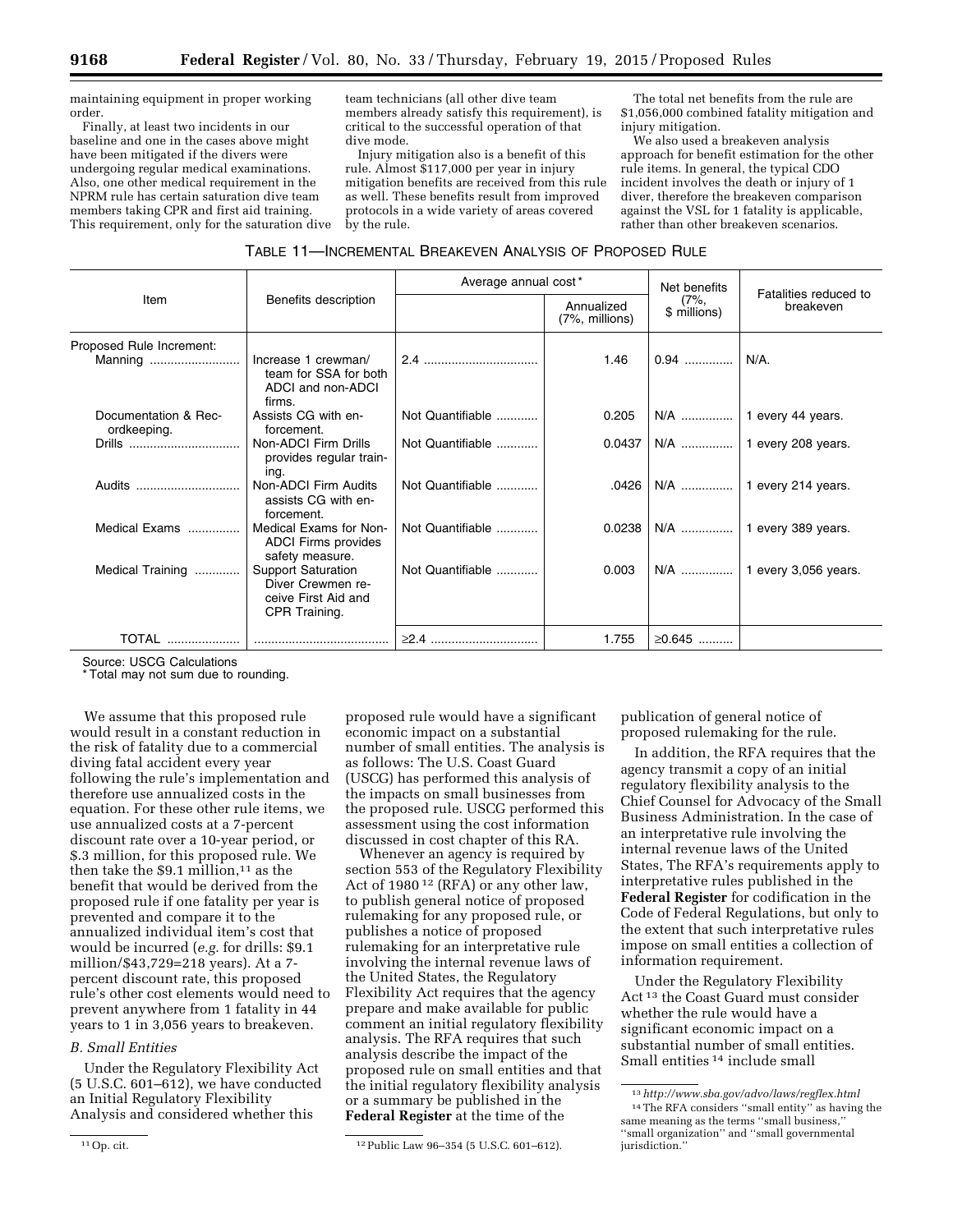businesses,15 small not-for-profit organizations that are independently owned and operated and are not dominant in their fields,<sup>16</sup> and small governmental jurisdictions with populations of less than 50,000.17

Based on the information from this analysis, we found that:

• There are no governments or notfor-profit organizations which are anticipated to be affected by the proposed rule.

• There are 87 U.S. entities (all private firms) that would potentially be impacted by the proposed rule. Of the 87, 75 are ADCI-registered firms of which we have some information on, and 12 are non-ADCI firms of which we have no information on but are assumed to be small. Furthermore, of the 75 firms we can identify, we found ownership and revenue data for only 45 firms. Of these 45 firms, 37 were determined to be small entities based on available data.

• We assume firms without available ownership or revenue data are small. Therefore, of the 87 firms considered only 8 can be considered non-small given the evidence available for this analysis.

• Initial and annual recurring costs of the proposed rule would result in less than 1 percent impact on revenue for 32 percent of the small entities with available data;

• 68 percent of small entities with available data will incur costs greater than 1 percent of revenue.

This chapter provides an Initial Regulatory Flexibility Analysis for commercial diving operations.

16The RFA defines the term ''small organization'' means any not-for-profit enterprise which is independently owned and operated and is not dominant in its field, unless an agency establishes, after opportunity for public comment, one or more definitions of such term which are appropriate to the activities of the agency and publishes such definition(s) in the **Federal Register;** 

<sup>17</sup>The RFA defines small governmental jurisdiction ''means governments of cities, counties, towns, townships, villages, school districts, or special districts, with a population of less than fifty thousand, unless an agency establishes, after opportunity for public comment, one or more definitions of such term which are appropriate to the activities of the agency and which are based on such factors as location in rural or sparsely populated areas or limited revenues due to the population of such jurisdiction, and publishes such definition(s) in the **Federal Register.**''

Preliminary Initial Regulatory Flexibility Analysis

The Regulatory Flexibility Act of 1980 (Pub. L. 96–354) establishes ''as a principle of regulatory issuance that agencies shall endeavor, consistent with the rule and of applicable statutes, to fit regulatory and informational requirements to the scale of the businesses, organizations, and governmental jurisdictions subject to regulation. To achieve this principle, agencies are required to solicit and consider flexible regulatory proposals and to explain the rationale for their actions to assure that such proposals are given serious consideration.''

Under the RFA, we are required to consider if this rule will have a significant economic impact on a substantial number of small entities. Agencies must perform a review to determine whether a rule will have such an impact. If the agency determines that it will, the agency must prepare a regulatory flexibility analysis as described in the RFA. Under Section 603(b) of the RFA, the Initial Regulatory Flexibility Analysis (IRFA) must provide and address:

• A description of the reasons why action by the agency is being considered;

• A succinct statement of the objectives of, and legal basis for, the proposed rule;

• A description of and, where feasible, an estimate of the number of small entities to which the proposed rule will apply;

• A description of the projected reporting, recordkeeping and other compliance requirements of the proposed rule, including an estimate of the classes of small entities which will be subject to the requirement and the type of professional skills necessary for preparation of the report or record;

• An identification, to the extent practicable, of all relevant Federal rules which may duplicate, overlap or conflict with the proposed rule;

• A description of any significant alternatives to the proposed rule which accomplish the stated objectives of the applicable statutes and which minimize any significant economic impact of the proposed rule on small entities.

The term ''small entities'' comprises small businesses, not-for-profit organizations that are independently owned and operated and are not dominant in their fields, and governmental jurisdictions with populations of less than 50,000. The rule affects only small private entities. The following describes the Initial Regulatory Flexibility Act (TRFA) process for this rule.

We determined that the rule affects a variety of small private entities and therefore, based on the requirements mentioned above, we have prepared the following IRFA assessing the impact on small entities for this proposed rule. The analysis presented below addresses the issues specific to small entities that we have not addressed elsewhere in this RA

5.2 IRFA Requirements

5.2.1 Descriptions of Reasons Why Action of by the Agency Is Being Considered

Agencies take regulatory action for various reasons, one being the failure of the market to reach the socially optimal outcome. This can occur when there are economic incentives lacking for industry to pursue that outcome and such market failures are the impetus for this proposed rule. A negative externality is the byproduct of a transaction between two parties that is not accounted for in the transaction. Vessels and commercial diving operations that operate with lower safety standards may cause harm or increased risk of harm without accounting for the consequences to third parties, who do not directly participate in the business transactions of the affected entities. These costs are not borne by the responsible entities and are therefore external to the business decisions of the responsible entity. Section 4.2 describes the externality addressed by this rule.

Objectives of, and Legal Basis for, the Proposed Rule

The purpose of this rulemaking is to clarify and update our existing commercial diving regulations to reflect current industry best practices and to facilitate the use of approved third-party organizations (TPOs) in ensuring regulatory compliance. There has been no update since the 1978 original diving rules.

In addition, a series of reports on commercial diving safety demonstrated a need for updating USCG commercial diving regulations. These reports were developed in response to a series of commercial diving accidents that gained major public attention starting with one in 1996. The report titled ''Investigation into the Circumstances Surrounding the Commercial Diving Accident Onboard the Mobile Offshore Diving Unit Cliff's Drilling Rig No. 12 on March 4, 1996 with the Loss of Life'' influenced the Coast Guard to improve its regulations for commercial diving. That report, released in March, 2001, and also known as the RIG 12 Report, started a

<sup>15</sup>The RFA defines ''small business'' has the same meaning as the term ''small business concern'' under section 3 of the Small Business Act, unless an agency, after consultation with the Office of Advocacy of the Small Business Administration and after opportunity for public comment, establishes one or more definitions of such term which are appropriate to the activities of the agency and publishes such definition(s) in the **Federal Register.**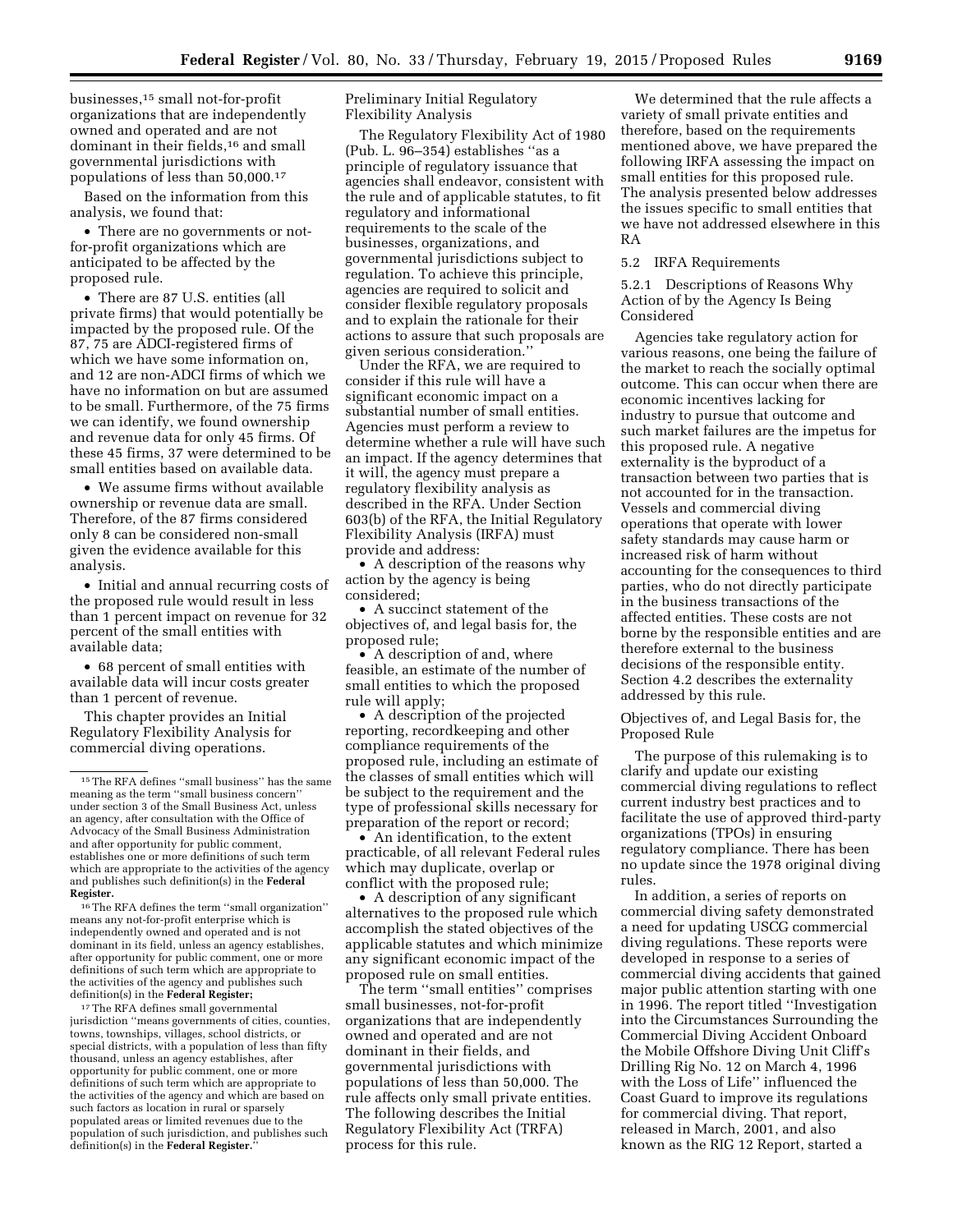process that has slowly gained momentum these past few years. The most recent findings, the 2008 National Offshore Safety Advisory Committee (NOSAC) report, provided Coast Guard with additional appropriate information regarding the industry and its safety efforts. The objective of the proposed rule is to establish safety regulations governing the inspection, standards, and operation of commercial diving operations. The proposed rule would promote safer work practices and reduce casualties in commercial diving operations by ensuring that those operations adhere to recommended safety standards and operational protocols.

The statutory bases for the Coast Guard's rulemaking are located in: 33 U.S.C. 1509(b), which requires safety regulations for deepwater ports; 43 U.S.C. 1333(d)(1), which permits safety regulations for Outer Continental Shelf (OCS) facilities and their equipment; 46 U.S.C. 3306, which requires regulations to implement subtitle II of Title 46 of the U.S. Code with respect to inspected vessels, including offshore supply vessels (OSVs) and their equipment; 46 U.S.C. 3703, which requires safety and environmental protection regulations for liquid bulk dangerous cargo carriers and their equipment, to be issued after consultation with Federal, State, and local governments and with private sector entities; and 46 U.S.C. 6101, which requires regulations for reporting

and investigating marine casualties. These statutes confer regulatory authority on the Secretary of Homeland Security, who has delegated this authority to the Coast Guard; DHS Delegation No. 0170.1(75), (90), and (92). In addition, we are conducting this rulemaking in accordance with a December 19, 1979, Memorandum of Understanding between the Coast Guard and the Occupational Safety and Health Administration (OSHA), which regulates commercial diving operations conducted near shore or in U.S. internal waters.

Description and Estimate of the Number of Small Entities to Which the Proposed Rule Will Apply

#### 5.2.3.1 Data Development

We used MISLE owner and operator name and address information as well as ADCI member information to research public databases (MANTA) for entity type (subsidiary or parent company), primary line of business, employee size, revenue, and other information.18 We matched this information to the Small Business Administration's ''Table of Small Business Size Standards'' to determine if an entity is small in its primary line of business as classified in the North American Industry Classification System (NAICS).19

ADCI member data and Coast Guard data shows that there are 87 entities engaging in marine oriented commercial

diving in the 2009–2011 timeframe. We acknowledge that only 75 diving firms belong to the ADCI.20 USCG estimates that number of non-ADCI firms to be 12 based on our total population estimate (see affected population section for details). We found revenue and employment data for 45 firms that were ADCI in origin. Of the 45 firms, 37 were determined to be small businesses according to Small Business Administration standards. We assume that entities without small business data are small. In Table 12, we provide a summary of the small business data. As a result of our analysis, we concluded that small entities make up approximately 79 percent of the total affected marine population ((37 known small firms + 10 estimated and likely small firms + 30 firms with no revenue data)/87 total marine firms).

# TABLE 12—FIRM DATA DEVELOPMENT

| Marine Commercial Marine Diving<br>Firms in ADCI<br>Revenue and Employment Info<br>Number of Small Business Firms | Firm type               | Number<br>of firms |
|-------------------------------------------------------------------------------------------------------------------|-------------------------|--------------------|
|                                                                                                                   | Based on Available Data | 75<br>45           |

Source: USCG Calculations.

Table 13 provides small entity information, in the detail of the NAICS Code industries affected by this rule.

# TABLE 13—SMALL ENTITIES BY NAICS CODES WITH SBA SIZE STANDARDS

| NAICS Codes | Description                               | SBA Size<br>standards<br>(≤\$M) | Number of<br>small entities* | Percent of small<br>entities |
|-------------|-------------------------------------------|---------------------------------|------------------------------|------------------------------|
|             |                                           | 33.5                            |                              | 4.2                          |
|             |                                           | 33.5                            |                              | 12.5                         |
|             |                                           | 14                              |                              | 20.8                         |
|             | Marine Engineering and Naval Architecture | 18.5                            |                              | 4.2                          |
|             |                                           |                                 |                              | 45.8                         |
|             |                                           |                                 |                              | 4.2                          |
|             |                                           | 18.5                            |                              | 8.3                          |
|             |                                           |                                 | 24                           | 100                          |

Source: USCG Calculations.

\* ADCI Firms identified with revenue data.

Industries Affected by the Proposed Rule

A brief description of the industries 21 most affected by this proposed rule is presented as follows:

236220 Commercial and Institutional Building Construction— This industry comprises establishments primarily responsible for the construction (including new work, additions, alterations, maintenance, and repairs) of commercial and institutional buildings and related structures, such as stadiums, grain elevators, and indoor swimming facilities. This industry includes establishments responsible for the on-site assembly of modular or prefabricated commercial and institutional buildings. Included in this

 $18$  We used information and data from Manta (http://Manta.com).

<sup>&</sup>lt;sup>19</sup>The SBA lists small business size standards for industries described in the North American Industry Classification System (NAICS). See *[http://](http://www.smallbusinessnotes.com/fedgovernment/sba/13cfr121/201-4849.html)* 

*[www.smallbusinessnotes.com/fedgovernment/sba/](http://www.smallbusinessnotes.com/fedgovernment/sba/13cfr121/201-4849.html)  [13cfr121/201-4849.html](http://www.smallbusinessnotes.com/fedgovernment/sba/13cfr121/201-4849.html)* (as of April 7, 2008).

<sup>20</sup>See commercial dive firm population calculation in Appendix B.

<sup>21</sup>These descriptions were excerpted from the U.S. Census Bureau. (*[http://www.census.gov/cgi](http://www.census.gov/cgi-bin/sssd/naics/naicsrch)[bin/sssd/naics/naicsrch](http://www.census.gov/cgi-bin/sssd/naics/naicsrch)*).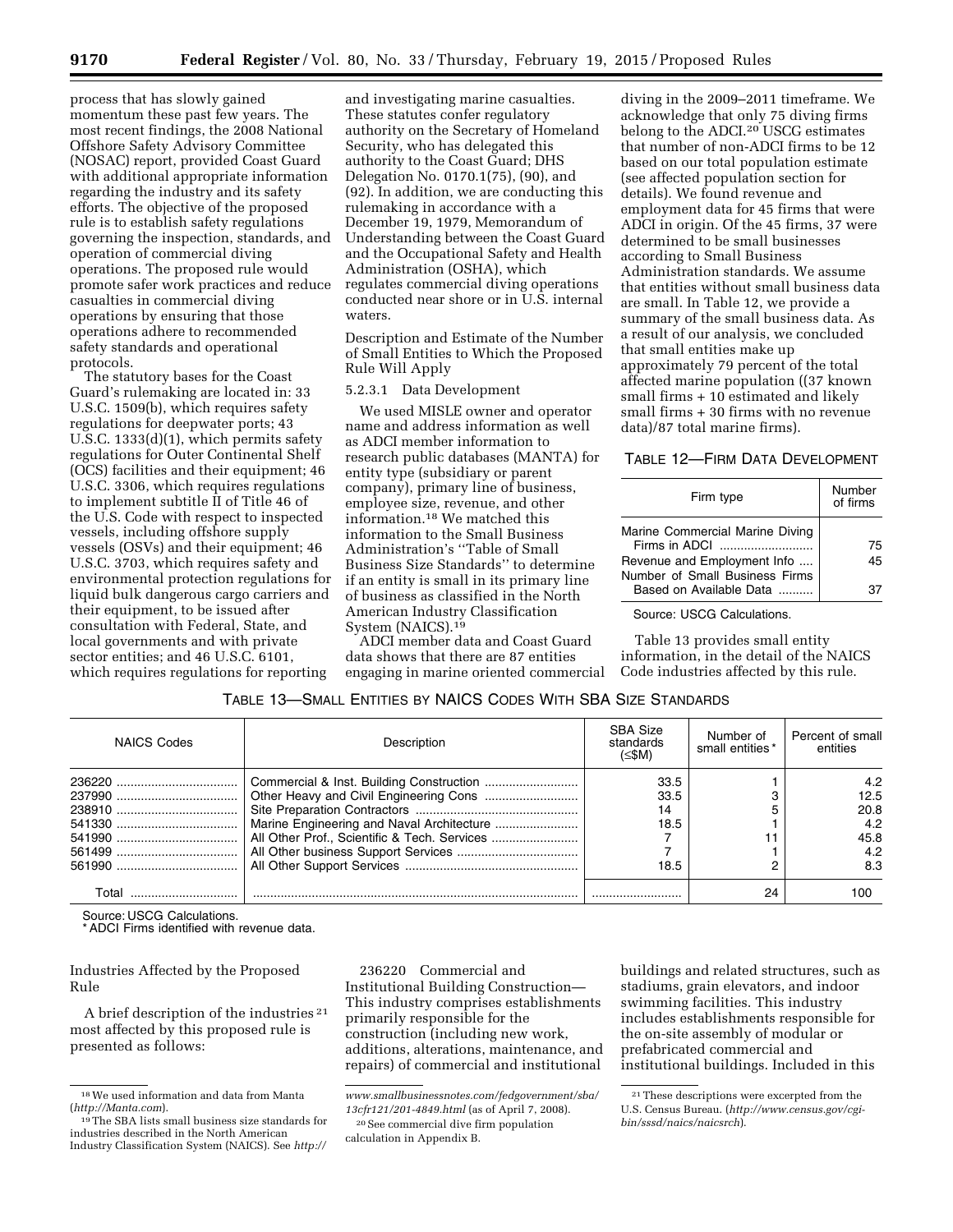industry are commercial and institutional building general contractors, commercial and institutional building for-sale builders, commercial and institutional building design-build firms, and commercial and institutional building project construction management firms.

237990 Other Heavy and Civil Engineering Construction—This industry comprises establishments primarily engaged in heavy and engineering construction projects (excluding highway, street, bridge, and distribution line construction). The work performed may include new work, reconstruction, rehabilitation, and repairs. Specialty trade contractors are included in this group if they are engaged in activities primarily related to engineering construction projects (excluding highway, street, bridge, distribution line, oil and gas structure, and utilities building and structure construction). Construction projects involving water resources (*e.g.,* dredging and land drainage), development of marine facilities, and projects involving open space improvement (*e.g.,* parks and trails) are included in this industry.

238910 Site Preparation Contractors—This industry comprises establishments primarily engaged in site preparation activities, such as excavating and grading, demolition of buildings and other structures, and septic system installation. Earth moving and land clearing for all types of sites (*e.g.,* building, non-building, and mining) are included in this industry. Establishments primarily engaged in

construction equipment rental with operator (except cranes) are also included.

541330 Engineering Services—This industry comprises establishments primarily engaged in applying physical laws and principles of engineering in the design, development, and utilization of machines, materials, instruments, structures, processes, and systems. The assignments undertaken by these establishments may involve any of the following activities: Provision of advice, preparation of feasibility studies, preparation of preliminary and final plans and designs, provision of technical services during the construction or installation phase, inspection and evaluation of engineering projects, and related services.

541990 All Other Professional, Scientific, and Technical Services—This industry comprises establishments primarily engaged in the provision of professional, scientific, or technical services (except legal services; accounting, tax preparation, bookkeeping, and related services; architectural, engineering, and related services; specialized design services; computer systems design and related services; management, scientific, and technical consulting services; scientific research and development services; advertising, public relations and related services; market research and public opinion polling; photographic services; translation and interpretation services; and veterinary services).

561499 All Other Business Support Services—This U.S. industry comprises establishments primarily engaged in providing business support services (except secretarial and other document preparation services; telephone answering and telemarketing services; private mail services or document copying services conducted as separate activities or in conjunction with other office support services; monetary debt collection services; credit reporting services; repossession services; and court reporting and stenotype recording services).

561990 All Other Support Services—This industry comprises establishments primarily engaged in providing day-to-day business and other organizational support services (except office administrative services, facilities support services, employment services, business support services, travel arrangement and reservation services, security and investigation services, services to buildings and other structures, packaging and labeling services, and convention and trade show organizing services).

#### Census Data by NAICS

Table 5–3 presents census data for selected industries in Table 14. The Small Business Administration uses industry NAICS to determine if an entity is small based on their revenue data. The table below provides a distribution of the number of entities per industry by revenue.

| TABLE 14-DISTRIBUTION OF FIRMS BY REVENUE |  |
|-------------------------------------------|--|
|-------------------------------------------|--|

| <b>NAICS Code</b> | Industry title                                       | Number of entities by revenue |               |             |           |            |         |             |
|-------------------|------------------------------------------------------|-------------------------------|---------------|-------------|-----------|------------|---------|-------------|
|                   |                                                      | \$0-\$99k                     | \$100k-\$500k | \$500k-\$1M | \$1M-\$5M | \$5M-\$10M | $$10M+$ | Grand total |
| 236220            | Commercial and Inst. Building Construc-<br>tion.     | 2,373                         | 9.805         | 5.695       | 11.601    | 3.319      | 4.415   | 37,208      |
| 237990            | Other Heavy and Civil Engineering Con-<br>struction. | .463                          | 4.504         | 1.770       | 2,083     | 339        | 343     | 10,502      |
| 238910            | Site Preparation Contractors                         | 3.968                         | 14.725        | 5.091       | 5.217     | 887        | 608     | 30.496      |

Source: US Census Bureau 2002. (*<http://www.census.gov/econ/census02/guide/INDRPT23.HTM>*).

#### Revenue Impact on Small Entities

The regulatory costs in this rule (including Manning, Drills, Audits, Records & Documentation and Medical Examinations) are evaluated in total in the following conventional IRFA analysis. To estimate the revenue impact on the identified small businesses, we followed guidance from the U.S. Small Business Administration's Office of Advocacy's ''A Guide for Government Agencies: How to Comply with the Regulatory

Flexibility Act.'' We compared the total cost per business to the revenue data collected to assess the impact of the rule to those businesses. Using this information we were able to estimate the impact as a percentage of revenue for the affected firms.

As a result of our analysis, we concluded that small entities with a significant impact likely comprise 68 percent of the small entity population evaluated. Of the 37 small entities with available business data, we determined

that 32 percent of small entities would have an annual cost-to-revenue impact of less than 1 percent. Further, we estimated that 41 percent of the small entities would have a cost-to-revenue impact between 1 and 3 percent and 27 percent would have an impact equal to or greater than 3 percent. These results are summarized in Table 15. We estimate 68 percent of small entities would have an impact greater than 1 percent from a cost to revenue ratio perspective.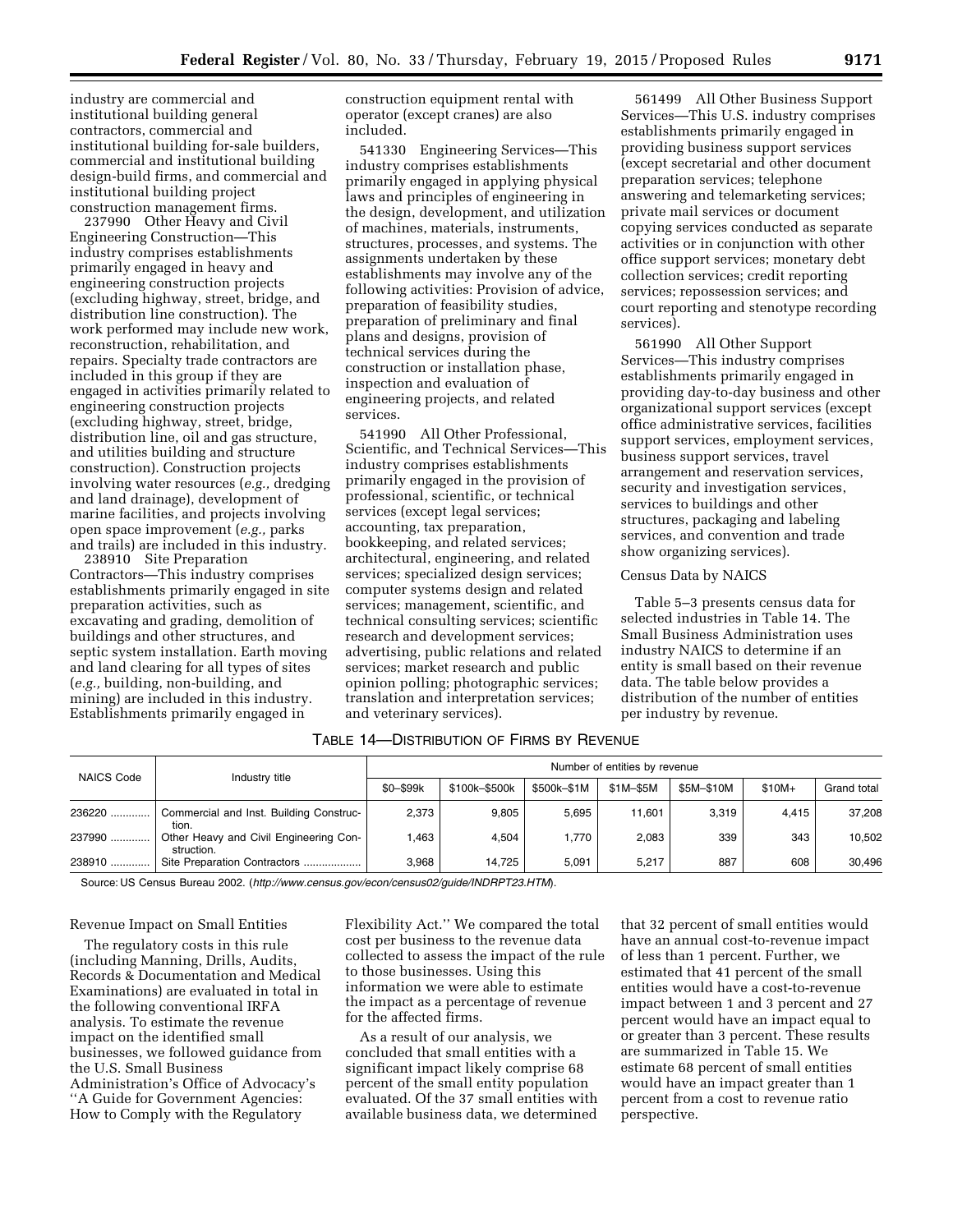# TABLE 15—REVENUE IMPACTS ON SMALL ENTITIES

| Impac |     |
|-------|-----|
|       | ຈ   |
| Γ∩tal | 100 |

Source: USCG Calculations in Appendix B.

Description of the Projected Reporting, Recordkeeping, and Other Compliance Requirements of Small Entities

The Coast Guard expects new reporting or record keeping requirements resulting from this rule. The proposed rule impacts commercial marine diving operations under Coast Guard jurisdiction and requires each operation perform documentation preparation and maintenance tasks that fall under the category of reporting and recordkeeping. This documentation provides a historical record of when a piece of equipment was inspected or serviced and by whom. The process will also include the documentation of new equipment as often as new equipment is added to a firm's asset base. In addition, the documentation also takes into account logbook entries of diving activities as well as maintenance of logbooks, audit reporting, and operations manuals.

#### Duplication With Other Federal Rules

There are no relevant Federal rules that may duplicate, overlap, or conflict with the proposed rule. OSHA has commercial diving responsibility to the 3-mile limit, and Coast Guard has responsibility beyond the 3-mile limit, and also for any activity off of a Coast Guard inspected vessel within the 3 mile limit. The latter is composed of most of the non-Gulf of Mexico commercial divers discussed earlier.

# Description of Any Significant Alternatives to the Proposed Rule

The Coast Guard considered four alternatives to the NPRM alternative. A description of these alternatives is presented in Chapter 1. In general, safety rules do not lend themselves to alternatives favoring smaller entities. Being a small entity does not change necessarily the safety requirement.

Three alternatives involved a different regulatory approach from a status quo and ranged from involving the IMO in a global rulemaking to a consolidation of OSHA and US Coast Guard rules. All were rejected for reasons presented in Chapter 1.

SBREFA Compliance

In accordance with the Regulatory Flexibility Act (5 U.S.C. 601–612) and section 213(a) of the Small Business Regulatory Enforcement Fairness Act of 1996 (Pub. L. 104–121), the Coast Guard considered whether this rulemaking would have a significant economic impact on a substantial number of small entities. The term ''small entities'' comprises small business, not-for-profit organizations and governmental jurisdictions with populations of less than 50,000. In reviewing the potential costs of compliance and the relative impact on a small business' revenue, the Coast Guard cannot certify the proposed rulemaking would not have a significant economic impact on a substantial number of small entities.

The Coast Guard will help small entities understand the proposed rulemaking so that they can better evaluate its effect on them and participate in the rulemaking process. The preamble of the proposed rulemaking provides small businesses or organizations an opportunity to comment and lists a point of contact for any questions concerning the proposed rulemaking's provisions or options for compliance.

# Executive Order 13272: Consideration for Small Entities

Section 1 of Executive Order 13272 directs Federal agencies to establish procedures and policies to promote compliance with the Regulatory Flexibility Act. It also requires Federal agencies to review thoroughly draft rules to assess and take appropriate account of the potential impact on small businesses, small governmental jurisdictions, and small organizations, as provided by the Act.

Executive Order 13272 requires Federal agencies to notify the Chief Counsel for Advocacy of the Small Business Administration of any proposed rulemakings that may have a significant economic impact on a substantial number of small entities. The proposed rulemaking is anticipated to have a significant economic impact on a substantial number of small entities. USCG will seek input from the

Chief Counsel for Advocacy of the Small Business Administration in the promulgation of this rulemaking.

The Coast Guard solicits comments from Advocacy on the proposed rulemaking and will give every appropriate consideration to any comments provided by Advocacy on the proposed rulemaking. Similarly, USCG has proffered a comment period to small entities in compliance with the Executive Order and relevant laws and regulations.

Small businesses are encouraged to contact the agency for more information on the proposed rulemaking. For questions on this proposed rulemaking, call Ken Smith at the US Coast Guard (202) 372–1413. The public may also write the Coast Guard at the following address: U.S. Coast Guard Headquarters, 2100 Second Street SW., Washington, DC 20593–0001.

#### *C. Assistance for Small Entities*

Under Section 213(a) of the Small Business Regulatory Enforcement Fairness Act of 1996 (Pub. L. 104–121), we want to assist small entities in understanding this proposed rule. If you think that your business, organization, or governmental jurisdiction qualifies as a small entity and you have questions concerning its provisions or options for compliance, please consult Mr. Ken Smith, U.S Coast Guard, using the contact information listed above. Small businesses may send comments on the actions of Federal employees who enforce, or otherwise determine compliance with Federal regulations to the Small Business and Agriculture Regulatory Enforcement Ombudsman and the Regional Small Business Regulatory Fairness Boards. The Ombudsman evaluates these actions annually and rates each agency's responsiveness to small business. If you wish to comment on actions by Coast Guard employees, call 1–888–REG– FAIR (1–888–734–3247). The Coast Guard will not retaliate against small entities that question or complain about this proposed rulemaking or any policy or action of the Coast Guard.

The Coast Guard Office of Domestic Compliance has prepared a notice to be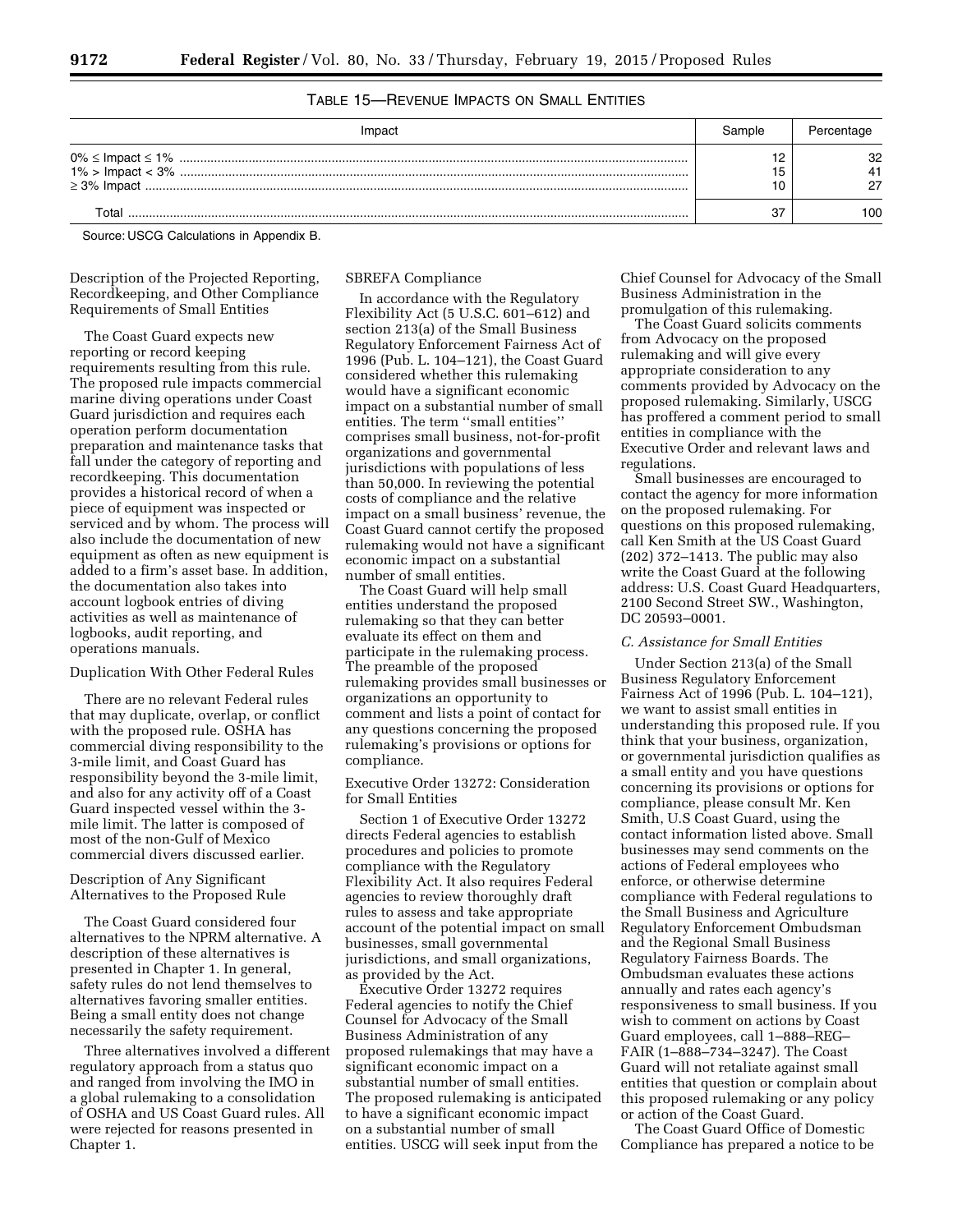circulated to the general public and to be placed on the Coast Guard's Web site to assist small businesses and other interested parties in understanding the proposed rulemaking. The Coast Guard plans to continue its coordination and communication with maritime organizations such as the Chamber of Shipping of America and other ship owner associations so that they may inform and assist their respective members with understanding the rule.

In compliance with Executive Order 13563,22 USCG will offer a public comment period of at least 60 days. Information about the proposed rule will be provided to USCG contacts as well as through **Federal Register** notice and press releases to encourage public participation.

#### *D. Collection of Information*

This proposed rule would call for a new collection of information under the Paperwork Reduction Act of 1995 (44 U.S.C. 3501–3520). As defined in 5 CFR 1320.3(c), ''collection of information'' comprises reporting, recordkeeping, monitoring, posting, labeling, and other similar actions. The title and description of the new information collection, a description of those who must collect the information, and an estimate of the total annual burden follow. The estimate covers the time for reviewing instructions, searching existing sources of data, gathering and maintaining the data needed, and completing and reviewing the collection.

*Title:* Marine Occupational Health and Safety Standards for Commercial Diving Operations—46 CFR 197 Subpart B.

*OMB Control Number:* 1625–NEW. *Summary of the Collection of Information:* This proposed rule would include reporting and record keeping requirements ranging from updating the operations manual, maintaining and periodically updating a log book, reporting and storing examination

In accordance with Executive Order 13563, USCG solicited public input on the current voluntary compliance of the regulated public on several of the proposed provisions. This action was limited due to the restrictions of the Paperwork Reduction Act for which contacts with the public exceeding nine contacts on the same question must be approved by OMB. In addition, a Notice of Inquiry was issued in the **Federal Register** in January 2012.

scores and certifications, and maintaining records of equipment inspections. The collection of information would aid the regulated public in assuring safe practices associated with commercial diving operations.

*Need for Information:* The Coast Guard needs this information to determine whether an entity meets the regulatory requirements.

*Proposed Use of Information:* The Coast Guard would use this information to determine compliance with the regulatory requirements.

*Description of the Respondents:* The respondents are owners and operators of U.S. commercial diving operations.

*Number of Respondents:* The burden of this proposed rule for this collection of information includes certifications, procurement of written materials, preparation of records, and records of inspections. This collection of information applies to owners/operators of commercial diving operations. We estimate the maximum number of respondents to be 87.

*Frequency of Responses:* This proposed rule would vary the number of responses each year by requirement. Details are provided in the preliminary regulatory analysis.

*Burden of Response:* The burden of response for each regulatory requirement varies. Details are provided in the preliminary regulatory analysis.

*Estimate of Total Annual Burden:* We estimate an annual burden of 6,059 hours for the industry.

As required by the Paperwork Reduction Act, we will submit a copy of this proposed rule to OMB for its review of the collection of information.

We ask for public comment on the proposed collection of information to help us determine how useful the information is; whether it can help us perform our functions better; whether it is readily available elsewhere; how accurate our estimate of the burden of collection is; how valid our methods for determining burden are; how we can improve the quality, usefulness, and clarity of the information; and how we can minimize the burden of collection.

If you submit comments on the collection of information, submit them both to OMB and to the Docket Management Facility where indicated under **ADDRESSES**, by the date under **DATES**.

You need not respond to a collection of information unless it displays a currently valid control number from OMB. Before the Coast Guard could enforce the collection of information requirements in this proposed rule, OMB would need to approve the Coast

Guard's request to collect this information.

#### *E. Federalism*

A rule has implications for federalism under Executive Order 13132, Federalism, if it has a substantial direct effect on the States, on the relationship between the national government and the States, or on the distribution of power and responsibilities among the various levels of government. We have analyzed this rule under that Order and have determined that it is consistent with the fundamental federalism principles and preemption requirements described in Executive Order 13132. Our analysis is explained below.

It is well settled that States may not regulate in categories reserved for regulation by the Coast Guard. It is also well settled, now, that all of the categories covered in 46 U.S.C. 3306, 3703, 7101, and 8101 (design, construction, alteration, repair, maintenance, operation, equipping, personnel qualification, and manning of vessels), as well as the reporting of casualties and any other category in which Congress intended the Coast Guard to be the sole source of a vessel's obligations, are within the field foreclosed from regulation by the States. (See the decision of the Supreme Court in the consolidated cases of *United States* v. *Locke and Intertanko v. Locke,*  529 U.S. 89, 120 S.Ct. 1135 (March 6, 2000)). This proposed rule regulates equipment and operations for commercial diving conducted from inspected vessels in order to promote the safety of life. States may not regulate within this category, and therefore, this rule is consistent with the principles of federalism and preemption requirements in Executive Order 13132. Additionally, Congress specifically granted the authority to regulate artificial islands, installations, and other devices permanently or temporarily attached to the OCS and in the waters adjacent thereto as it relates to the safety of life to the Secretary of the Department in which the Coast Guard is operating. This includes floating installations and other devices engaged in OCS activities. 43 U.S.C. 1333(d)(1) states that the Secretary ''shall have authority to promulgate and enforce such reasonable regulations with respect to lights and other warning devices, safety equipment, and other matters relating to the promotion of safety of life and property on the artificial islands, installations, and other devices . . . as he may deem necessary.'' As this proposed rule would regulate equipment and operations to ensure safety of life for commercial diving

<sup>&</sup>lt;sup>22</sup>The Executive Order directs Federal agencies to take action to use and encourage public participation; it states ''Regulations shall be adopted through a process that involves public participation. To that end, regulations shall be based, to the extent feasible and consistent with law, on the open exchange of information and perspectives among State, local, and Tribal officials, experts in relevant disciplines, affected stakeholders in the private sector, and the public as a whole.''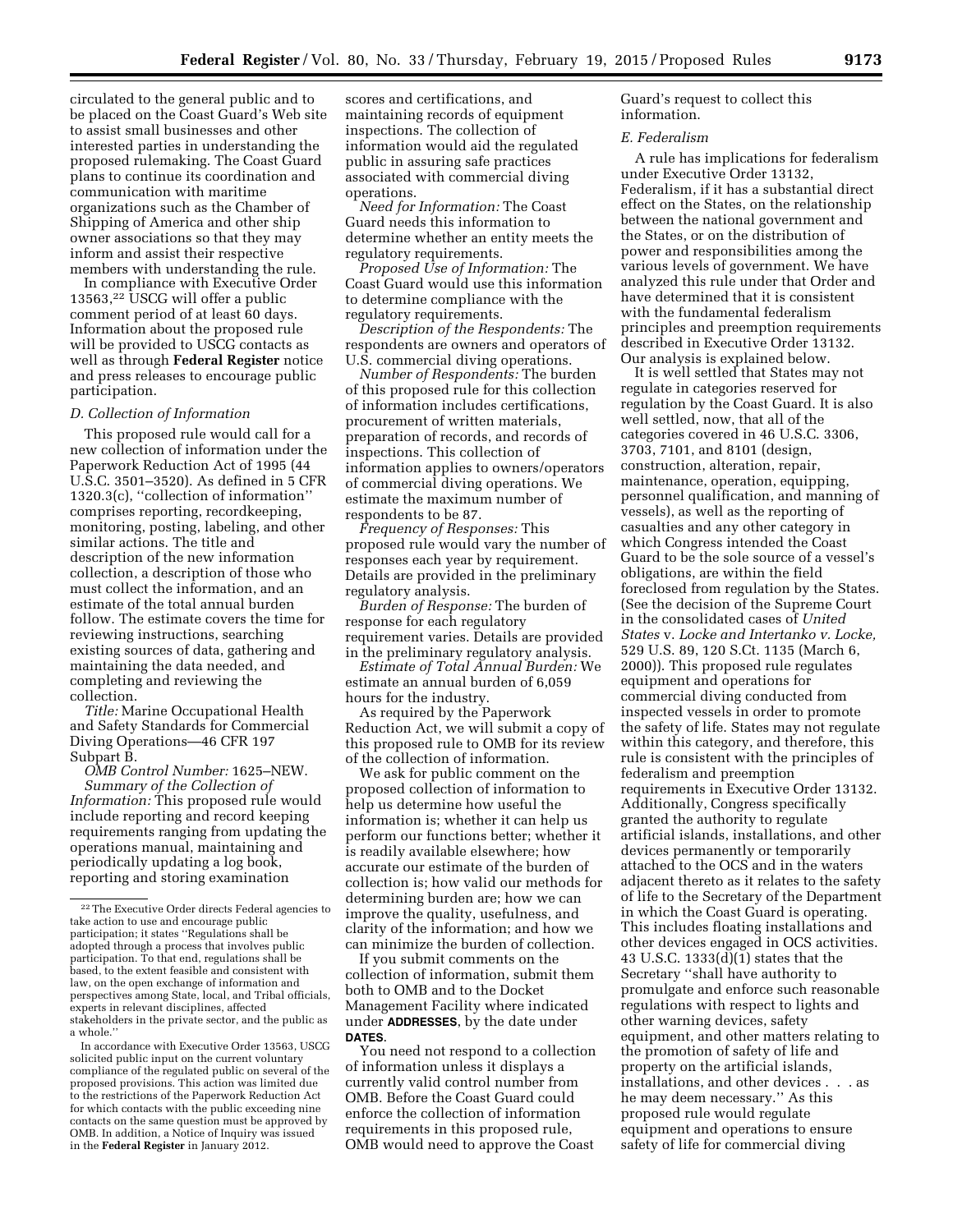being conducted from such OCS installations, it falls within the scope of authority Congress granted exclusively to the Secretary. This authority has been delegated to the Coast Guard and is exercised in this proposed rule. Therefore, since the States may not regulate within this category, preemption under Executive Order 13132 is not an issue.

Finally, Congress granted the authority to regulate deepwater ports to the Secretary of Transportation. 33 U.S.C. 1509(b) states that the Secretary of Transportation ''shall issue and enforce regulations with respect to lights and other warning devices, safety equipment, and other matters relating to the promotion of safety of life and property in any deepwater port and the waters adjacent thereto.'' When the Coast Guard was an agency within the Department of Transportation, the authority to issue regulations with respect to safety on deepwater ports was delegated to the Coast Guard. See 49 CFR 1.46(s) (2002). The Homeland Security Act of 2002, Public Law 107– 296, transferred the Coast Guard to the Department of Homeland Security. Pursuant to the Homeland Security Act, authorities that were delegated to the Coast Guard remained intact during this transfer by operation of law. The authority was then delegated to the Commandant of the Coast Guard through Department of Homeland Security Delegation 0170.1. Since this rule regulates equipment and operation to ensure safety for commercial diving being conducted from deepwater ports, it falls within the scope of authority that has been transferred and delegated to and exercised by the Coast Guard.

## *F. Unfunded Mandates Reform Act*

The Unfunded Mandates Reform Act of 1995 (2 U.S.C. 1531–1538) requires Federal agencies to assess the effects of their discretionary regulatory actions. In particular, the Act addresses actions that may result in the expenditure by a State, local, or tribal government, in the aggregate, or by the private sector of \$100,000,000 (adjusted for inflation) or more in any one year. Though this proposed rule would not result in such an expenditure, we do discuss the effects of this rule elsewhere in this preamble.

## *G. Taking of Private Property*

This proposed rule would not cause a taking of private property or otherwise have taking implications under Executive Order 12630, Governmental Actions and Interference with Constitutionally Protected Property Rights.

# *H. Civil Justice Reform*

This proposed rule meets applicable standards in sections  $3(a)$  and  $3(b)(2)$  of Executive Order 12988, Civil Justice Reform, to minimize litigation, eliminate ambiguity, and reduce burden.

#### *I. Protection of Children*

We have analyzed this proposed rule under Executive Order 13045, Protection of Children from Environmental Health Risks and Safety Risks. This proposed rule is not an economically significant rule and would not create an environmental risk to health or risk to safety that might disproportionately affect children.

# *J. Indian Tribal Governments*

This proposed rule does not have tribal implications under Executive Order 13175, Consultation and Coordination with Indian Tribal Governments, because it would not have a substantial direct effect on one or more Indian tribes, on the relationship between the Federal Government and Indian tribes, or on the distribution of power and responsibilities between the Federal Government and Indian tribes.

#### *K. Energy Effects*

We have analyzed this proposed rule under Executive Order 13211, Actions Concerning Regulations That Significantly Affect Energy Supply, Distribution, or Use. We have determined that it is not a ''significant energy action'' under that order because it is not a ''significant regulatory action'' under Executive Order 12866 and is not likely to have a significant adverse effect on the supply, distribution, or use of energy. The Administrator of the Office of Information and Regulatory Affairs has not designated it as a significant energy action. Therefore, it does not require a statement of energy effects under Executive Order 13211.

## *L. Technical Standards*

The National Technology Transfer and Advancement Act (15 U.S.C. 272 note) directs agencies to use voluntary consensus standards in their regulatory activities unless the agency provides Congress, through the Office of Management and Budget, with an explanation of why using these standards would be inconsistent with applicable law or otherwise impractical. Voluntary consensus standards are technical standards (*e.g.,* specifications of materials, performance, design, or operation; test methods; sampling procedures; and related management systems practices) that are developed or adopted by voluntary consensus

standards bodies. The proposed regulations use voluntary consensus standards developed by ADCI and would allow commercial diving operators to apply for equivalency determinations if they comply with similar voluntary consensus standards used by other organizations.

# *M. Environment*

We have analyzed this proposed rule under Department of Homeland Security Management Directive 023–01 and Commandant Instruction M16475.lD, which guide the Coast Guard in complying with the National Environmental Policy Act of 1969 (NEPA) (42 U.S.C. 4321–4370f), and have made a preliminary determination that this action is one of a category of actions that do not individually or cumulatively have a significant effect on the human environment. A preliminary environmental analysis checklist supporting this determination is available in the docket where indicated under the ''Public Participation and Request for Comments'' section of this preamble. This rule is likely to be categorically excluded under section 2.B.2, figure 2–1, paragraphs (34)(a), (c), (d) and (e) of the Instruction and 6(a) of the **Federal Register**, Vol. 67, No. 141, Tuesday, July 23, 2002, page 48243. This proposed rule involves regulations that are procedural, involving reporting and recordkeeping requirements; regulations concerning the training and qualifying of maritime personnel; regulations concerning manning and equipping of vessels; regulations concerning equipment approval and carriage requirements; and regulatory actions involving vessel operation safety standards. We seek any comments or information that may lead to the discovery of a significant environmental impact from this proposed rule.

#### **List of Subjects**

## *46 CFR Part 8*

Administrative practice and procedure, Incorporation by reference, Organization and functions (Government agencies), Reporting and recordkeeping requirements, Vessels.

## *46 CFR Part 197*

Benzene, Diving, Marine safety, Incorporation by reference, Occupational safety and health, Reporting and recordkeeping requirements, Vessels.

For the reasons discussed in the preamble, the Coast Guard proposes to amend 46 CFR parts 8 and 197 as follows: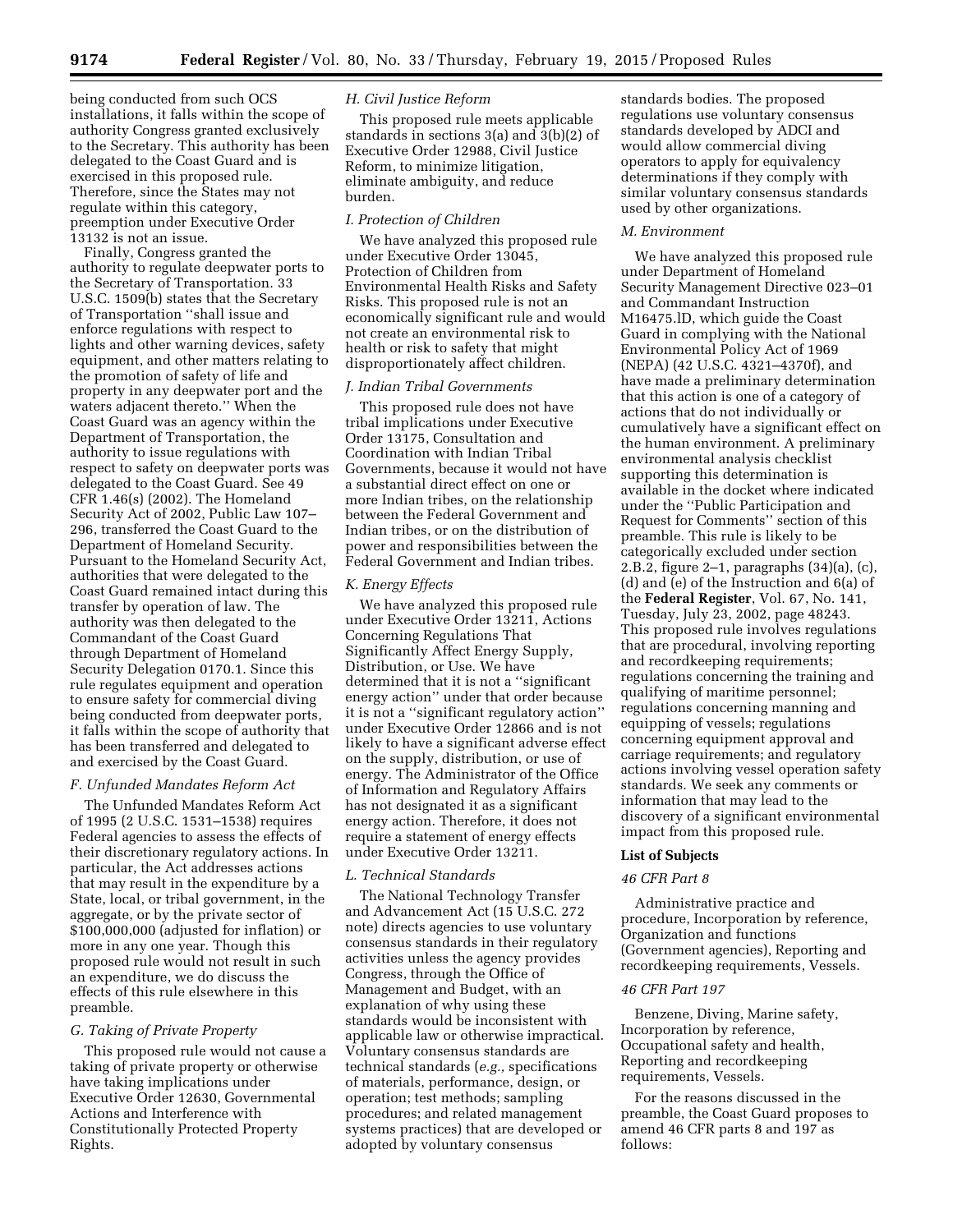# **PART 8—VESSEL INSPECTION ALTERNATIVES**

■ 1. Revise the authority citation for part 8 to read as follows:

**Authority:** 46 U.S.C. 3103, 3306, 3316, 3703; Department of Homeland Security Delegation No. 0170.1(92.a), (92.b).

- 2. Amend § 8.320 as follows:
- a. In paragraph (b)(13), remove the word ''and'';

■ b. In paragraph (b)(14), after the word ''Certificate;'', remove the period and add in its place ''; and''; and

- $\blacksquare$  c. Add paragraph (b)(15).
- The addition reads as follows:

#### **§ 8.320 Classification society authorization to issue international certificates.**

\* \* \* \* \* (b) \* \* \* (15) International Diving System Safety Certificate.

\* \* \* \* \*

#### **PART 197—GENERAL PROVISIONS**

■ 3. Revise the authority citation for part 197 to read as follows:

**Authority:** 33 U.S.C. 1509; 43 U.S.C. 1333; 46 U.S.C. 3306, 3703, 6101; Department of Homeland Security Delegation No. 0170.1 (75), (90), (92.b), (92.d).

■ 4. Revise subpart B to read as follows:

## **Subpart B—Commercial Diving Operations**

Sec.

# **General**

- 197.200 Applicability.
- 197.201 Definitions.<br>197.202 Incorporatio
- 197.202 Incorporation by reference.<br>197.203 Equivalents.
- 197.203 Equivalents. Commercial diving operations
- conducted in foreign waters.
- 197.205 Enforcement.
- 197.206–197.208 [Reserved]

#### **Audits**

- 197.209 Third-party audits. 197.210 Internal audits. 197.211 External audits. 197.212 Pre-audit notification. 197.213 Audit reporting.
- 197.214–197.219 [Reserved]

## **Operational Duties**

- 197.220 Commercial diving operators.
- 197.221 Persons in charge.
- 197.222 Dive supervisors.
- 197.223 Operations manual.
- 197.224 Operational duties in the event of marine casualty or serious marine incident.
- 197.225 Safety management system.
- 197.226–197.239 [Reserved]

## **Personnel Training and Qualifications**

- 197.240 General requirements.
- 197.241 Standby divers.
- 197.242 Dive supervisors.
- 197.243 Divers and dive tenders.
- 197.244 Life-support technicians.<br>197.245 Saturation technicians.
- 197.245 Saturation technicians.<br>197.246 Individuals conducting Individuals conducting underwater
- burning, welding, or exothermic cutting. 197.247 Diver medical technicians.
- 197.248–197.249 [Reserved]

# **Health and Medical Requirements**

- 197.250 Medical examinations.<br>197.251 Pre-operational verifica
- Pre-operational verification.
- 197.252 Work hours.
- 197.253 Ascent to altitude after diving or flying after diving.
- 197.255–197.259 [Reserved]

#### **Specific Operations**

- 197.260 Operations with potential for differential pressures in adjacent areas.
- 197.261 Operations conducted from a dynamic positioning vessel.
- 197.262 Operations conducted from a vessel that is liveboating.
- 197.263 Operations involving SCUBA.
- 197.264 Operations involving multiple dives by a diver.
- 197.265 Operations in which a diver's decompression is required, but has been omitted.
- 197.266 Operations in contaminated water.
- 197.267 Operations involving underwater
- welding and burning. 197.268–197.269 [Reserved]

#### **Equipment**

- 
- 197.270 General requirements.<br>197.271 Commercial diving op Commercial diving operator's general equipment duties.
- 197.272 Person in charge's equipment duties.
- 197.273 Dive supervisor's equipment maintenance logbook duties.
- 197.274 Diver's equipment duties.<br>197.275 Volume tanks.
- Volume tanks.
- 197.276 Compressed gas cylinders.<br>197.277 Pressure vessels for human
- Pressure vessels for human
- occupancy.<br>197.278 Pressu
- 197.278 Pressure piping.
- 197.279 First aid and treatment equipment.<br>197.280 Diving ladders and stages.
- 
- 197.280 Diving ladders and stages.<br>197.281 Surface-supplied helmets Surface-supplied helmets and masks.
- 197.282 Diver's safety harness.
- 197.283 Buoyancy-changing devices.<br>197.284 Inflatable flotation devices.
- Inflatable flotation devices.
- 197.285 Oxygen safety.
- 197.286 Miscellaneous equipment requirements.

#### **Dive Team Staffing**

197.290 Dive team staffing requirements. 197.303–197.309 [Reserved]

# **Subpart B—Commercial Diving Operations**

#### **General**

#### **§ 197.200 Applicability.**

(a) Except as provided in paragraph (b) of this section, this subpart applies to commercial diving operations taking place at or from any—

- (1) Deepwater port or safety zone thereof as defined in 33 CFR part 150;
- (2) Artificial island, installation, or other device on the Outer Continental

Shelf (OCS) as defined in 33 CFR part 140 and their safety zones defined in 33 CFR part 147;

(3) Vessel operating on the navigable waters of the United States, as defined in 33 CFR part 2;

(4) United States vessel required to have a certificate of inspection issued by the Coast Guard, including a mobile offshore drilling unit regardless of its geographic location or;

(5) Foreign-flagged vessel engaged in an OCS activity as defined in 33 CFR part 140, or connected to a deepwater port as defined in 33 CFR part 150.

(b) This subpart does not apply to commercial diving operations performed solely for—

(1) Marine scientific research and development purposes by an educational institution;

(2) Research and development for the advancement of diving equipment and technology; or

(3) Search and rescue or related public safety purposes conducted by or under the control of a governmental agency.

(c) A commercial diving operation may deviate from the requirements of this subpart to the extent necessary to prevent or minimize a situation that is likely to cause death, injury, or major environmental damage. The circumstances leading to the situation, the deviations made, and the corrective action taken, if appropriate, to reduce the possibility of recurrence must be recorded by the diving supervisor in the logbook required by 46 CFR 197.221(c)(10).

(d) The owner or operator of a foreignflagged vessel to which this part applies shall submit documentation specified in this section to the cognizant OCMI before that vessel enters the navigable waters of the United States, engages in OCS activities, or performs work connected to a deepwater port. Acceptable forms of documentation are as follows:

(1) An international diving systems safety certificate issued by the vessel's flag administration or a party acting on behalf of the flag administration. (2) Certification from the vessel's flag

administration or party acting on behalf of the flag administration that the vessel complies with the regulations found in this part or the requirements of a recognized classification society that

has been determined by the Commandant, Office of Design and Engineering (CG–ENG) to provide an

equivalent level of safety. **§ 197.201 Definitions.** 

As used in this subpart— *Accredited school* means a commercial diving educational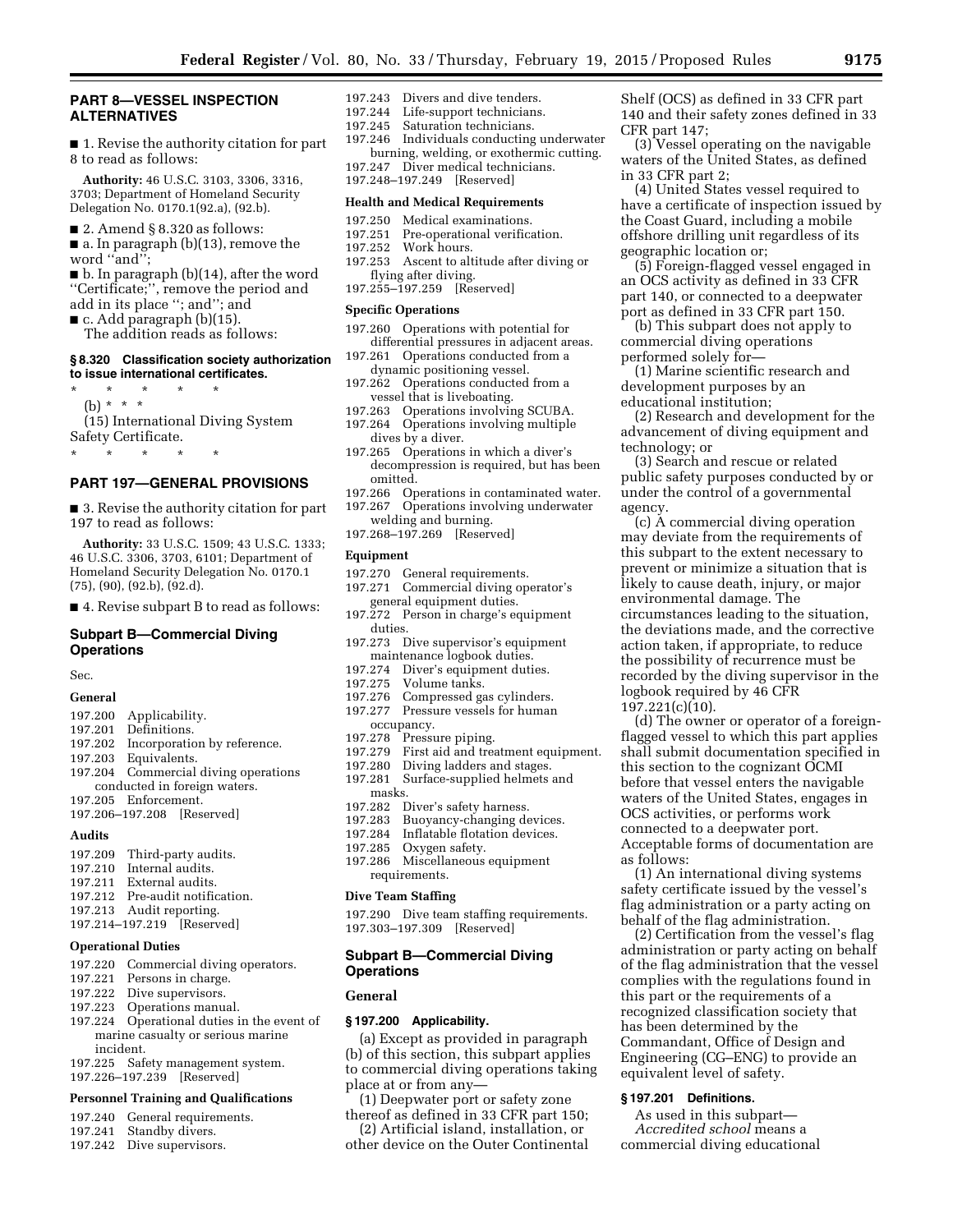organization recognized by the Association of Commercial Diving Educators as meeting the standards of ANSI/ACDE–001–2009.

*Alcohol* means any form or derivative of ethyl alcohol (ethanol).

*Approved third-party organization*  means an organization approved by the Commandant.

*Audit* has the meaning defined in 46 CFR 197.209.

*Auditor* means a person meeting the qualifications set forth in 46 CFR 197.209(d).

*Barotrauma* means injury of a body part or organ as a result of changes in barometric pressure.

*Bell* means a compartment either at ambient pressure (open bell) or pressurized (closed bell) that allows a diver to be transported to and from an underwater work site, allows the diver access to the surrounding environment, and is capable of being used as a refuge during diving operations.

*Breathing gas* means a gas supplied to a diver for aspiration.

*Commandant* means the Office of Commercial Vessel Compliance, Commandant (CG–CVC), 2703 Martin Luther King Jr. Ave. SE., Stop 7501, Washington, DC 20593–7501 unless otherwise specified.

*Commercial diver* means a diver engaged in underwater work for hire, excluding sport, fishing, and recreational diving or the instruction or supervision thereof.

*Commercial diving employee* means any person providing commercial diving services or support to a commercial diving operator, and includes any commercial diver employed by or working on behalf of a commercial diving operator.

*Commercial diving operation* means all activities in support of a commercial diver.

*Commercial diving operator* or *CDO*  means any person or entity that employs, contracts, or secures the services of commercial divers to undertake commercial diving operations.

*Cylinder* means a pressure vessel for the storage of gas under pressure.

*Dangerous drug* means a narcotic drug, a controlled substance, or a controlled substance analog, as defined in section 102 of the Comprehensive Drug Abuse and Control Act of 1970, 21 U.S.C. 802.

*Decompression chamber* means a pressure vessel for human occupancy, such as a surface decompression chamber, closed bell, or deep diving system especially equipped to recompress, decompress, and treat divers.

*Decompression table* means a profile or set of profiles of depth-time relationships for ascent rates and breathing mixtures to be followed after a specific depth-time exposure or exposures.

*Deepwater port* has the meaning defined in 33 CFR 148.5.

*Deficiency* means a failure to meet minimum requirements of an applicable statute or regulation.

*Depth* means the depth of a dive, the maximum pressure expressed in feet of seawater attained by a diver.

*Dive* means work performed by a diver or the activity that is taken in support of that work and that is the subject of a dive plan.

*Dive location* means a distinct geographic location or a portion of a vessel or facility from which a diving operation is conducted.

*Dive mode* or *diving mode* means a type of diving defined by the equipment used and supported by the relevant procedures, techniques, and processes, and includes self-contained underwater breathing apparatus, saturation, surfacesupplied air, or surface-supplied mixedgas modes.

*Dive plan* is the written plan described in 46 CFR 197.220(i).

*Dive planning meeting* means the meeting described in 46 CFR 197.220(i).

*Diver,* unless otherwise modified, means a commercial diver working beneath the surface, exposed to hyperbaric conditions, and using underwater breathing apparatus.

*Dive supervisor* means the person responsible to the commercial diving operator for planning, resourcing, supervising, and approving a dive to ensure its safety and directly responsible for the safety and health of all dive team members during the dive.

*Dive team* means the working divers, dive tenders, standby divers, dive supervisors, persons in charge, life support and saturation technicians, and diver medical technicians, when provided, that are engaged in a specific diving operation.

*Dive tender* means a properly trained and certified individual acting (dive tending) in support of a working or standby diver.

*Diving systems safety certificate*  means a certificate issued to a U.S. flag vessel subject to inspection under 46 U.S.C. 3301, or for a foreign flag vessel by or on behalf of its flag administration, pursuant to the International Code of Safety for Diving Systems;

*Dynamic positioning* or *DP* refers to systems designed to maintain a vessel in a fixed position and heading that incorporates computerized control

systems, thrusters, propulsion machinery, and advanced tracking systems in order to maintain that fixed position.

*External audit* means an audit conducted by an approved third-party organization.

*Facility* means a deepwater port, or an artificial island, installation, or other device on the Outer Continental Shelf subject to Coast Guard jurisdiction.

*FSW* means feet of sea water (or equivalent static pressure head).

*Hyperbaric condition* means a pressure condition in excess of surface atmospheric pressure.

*Internal audit* means an audit that is conducted by a party that has a direct affiliation to the vessel, facility, owner or managing operator, or organization being audited.

*Life support technician* means a properly trained and certified dive support person responsible for the safe operation of a hyperbaric system, gas blending system, or gas control and delivery system, and who is responsible for providing for the medical wellness of the dive team.

*Liveboating* means the support of a surfaced-supplied diver from a vessel underway without DP ability.

*Major non-conformity* means an identifiable deviation that poses a serious threat to personnel or vessel safety, or a serious risk to the environment that requires immediate corrective action.

*Marine casualty or accident* means any casualty or accident as defined in 46 CFR 4.03–1.

*Mixed-gas dive* means a dive mode in which the diver in the water is supplied with a breathing gas other than air.

*New dive location* means a specific dive location from which no dive operation has been conducted in the last 90 days.

*No-decompression limits* means the depth-time limits of the nodecompression limits and repetitive dive group designation table for nodecompression air dives, U.S. Navy Diving manual or equivalent.

*Non-conformity* means an observed situation where objective evidence indicates the non-fulfillment of a specified requirement.

*Objective evidence* means quantitative or qualitative information, records, or statements of fact pertaining to safety or to the existence and implementation of a safety management system element, which is based on observation, measurement, or testing that can be verified. This information may include, but is not limited to, equipment certificates and maintenance documents, training records, repair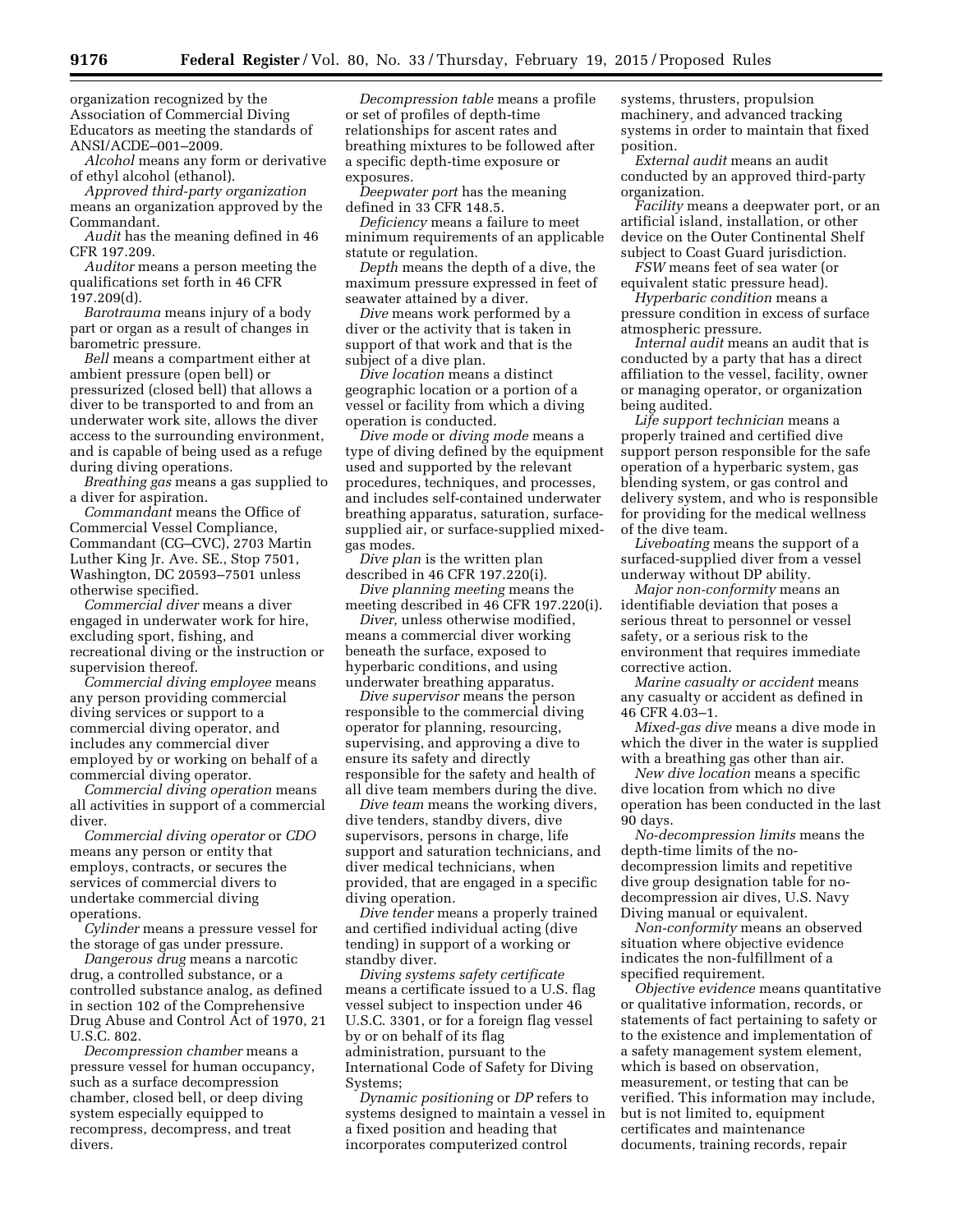records, Coast Guard documents and certificates, surveys, or recognized class society reports.

*OCS activity* has the meaning defined in 33 CFR 140.10.

*OCS facility* has the meaning defined in 33 CFR 140.10.

*Officer in Charge, Marine Inspection or OCMI* means any person designated as such by the Commandant of the Coast Guard and delegated the authority to perform the functions described in 33 CFR 1.01–20.

*Operations manual* means the operations manual required by 46 CFR 197.223.

*Person in charge* or *PIC* means a vessel's master or the person acting or designated as such in accordance with § 197.221(a) of this subpart.

*Pressure vessel* means a container capable of withstanding an internal maximum working pressure of more than 15 psi(g).

*Psi (g)* means pounds per square inch (gauge).

*Pressure vessel for human occupancy*  or *PVHO* means a pressure vessel that encloses a human being within its pressure boundary and includes diving bells, personnel transfer capsules, decompression chambers, recompression chambers, and hyperbaric chambers. The term does not include pressure vessels for human occupancy that may be subjected to external pressures in excess of 15 psi(g) but can only be subjected to maximum internal pressures of 15 psi(g) or less (*i.e.*, submersibles, or one atmosphere observation bells).

*Procedure* means an established series of actions, acts, or operations which must be executed in the same manner in order to achieve a uniform approach to compliance with applicable policies.

*Risk management measure* means the assignment of additional or different personnel, equipment, or other resources, the implementation of effective policies or practices, or any other measure appropriate for the management or reduction of risks that may be anticipated during a dive.

*Safety management system* means a structured and documented system enabling a commercial diving operation to effectively implement the commercial diving operator's safety and environmental protection policies and that is routinely exercised and audited in a way that ensures the policies and procedures are incorporated into the daily performance of the commercial diving operation.

*Saturation diving* means a dive mode that involves saturating a diver's tissues with an inert gas in the breathing

mixture to allow an extension of bottom time without additional decompression.

*Self-contained underwater breathing apparatus* or *SCUBA* means a dive mode in which the diver is supplied with a compressed breathing mixture from diver-carried equipment.

*Serious marine incident* has the meaning defined in 46 CFR 4.03–2.

*Third-party auditor* means a person who conducts external audits for an approved third-party organization.

*Third-party organization* means an entity that may be approved by the Coast Guard to act on behalf of the Coast Guard for the purpose of verifying compliance with applicable requirements outlined in Titles 33 or 46 of the Code of Federal Regulations, and that is not directly connected to the Coast Guard, an owner or operator of a vessel, facility, or operation of a vessel or facility.

*Unit*, in the context of a unit on the Outer Continental Shelf, has the meaning defined in 33 CFR 140.10.

*Vessel* has the meaning given it by 33 CFR 140.10.

*Working pressure* means the pressure to which a pressure containment device is exposed at any particular instant during normal operating conditions.

## **§ 197.202 Incorporation by reference.**

(a) Certain material is incorporated by reference into this subpart with the approval of the Director of the Federal Register under 5 U.S.C. 552(a) and 1 CFR part 51. To enforce any edition other than that specified in this section, the Coast Guard must publish notice of change in the **Federal Register** and the material must be available to the public. All approved material is available for inspection at the U.S. Coast Guard by calling the Office of Regulations and Administrative Law at 202–372–3870 or emailing *[HQS-SMB-](mailto:HQS-SMB-CoastGuardRegulationsLaw@uscg.mil)[CoastGuardRegulationsLaw@uscg.mil](mailto:HQS-SMB-CoastGuardRegulationsLaw@uscg.mil)*, and is available from the sources listed below. It is also available for inspection at the National Archives and Records Administration (NARA). For information on the availability of this material at NARA, call 202–741–6030 or go to *[http://www.archives.gov/federal](http://www.archives.gov/federal_register/code_of_federal_regulations/ibr_locations.html)*\_ *[register/code](http://www.archives.gov/federal_register/code_of_federal_regulations/ibr_locations.html)*\_*of*\_*federal*\_*regulations/ ibr*\_*[locations.html.](http://www.archives.gov/federal_register/code_of_federal_regulations/ibr_locations.html)* 

(b) Association of Diving Contractors International, 5206 Cypress Creek Parkway, Suite 202, Houston, TX 77069, *<http://adc-int.org/>*.

(1) International Consensus Standards for Commercial Diving and Underwater Operations, 6th Edition, 2010 (''ADCI Standards''), IBR approved for: 46 CFR 197.220, 197.222, 197.240, 197.242, 197.243, 197.244, 197.245, 197.250, 197.260, 197.261, 197.262, 197.263,

197.266, 197.267, 197.270, 197.275, 197.276, 197.277, 197.279, 197.280,

197.281, and 197.282. (2) [Reserved]

(c) International Maritime Organization (IMO), 4 Albert Embankment, London SE1 7SR, United Kingdom, *[http://www.imo.org.](http://www.imo.org)* 

 $(1)$  IMO Resolution A.831 $(19)$ International Code of Safety for Diving Systems, 1995, IBR approved for 46 CFR 197.204.

(2) IMO Resolution A.692(17), Guidelines and Specifications for Hyperbaric Evacuation Systems, IBR approved for 46 CFR 197.270.

(d) American Society of Mechanical Engineers (ASME), Three Park Avenue, New York, NY 10016–5990, *[http://](http://www.asme.org/) [www.asme.org/](http://www.asme.org/)*.

(1) ASME PVHO–1–2013, Safety Standard for Pressure Vessels for Human Occupancy, 2013 (''ASME PVHO–1''), IBR approved for 46 CFR 197.277 and 197.286.

(2) ASME B31.1–2010, ASME Code for Pressure Piping, Power Piping, 2010 (''ASME B31.1''), IBR approved for 46 CFR 197.278 and 197.286.

(3) ASME National Board Inspection Code, NBBPVI, NB23–2011 (''ASME NBBPVI''), IBR approved for 46 CFR 197.286.

(e) American National Standards Institute (ANSI), 25 West 43rd Street, Fourth Floor, New York, NY 10036, *[http://www.ansi.org.](http://www.ansi.org)* 

(1) ANSI/ISO 15618–1:2001, Qualification testing of welders for underwater welding—Part 1: Diverwelders for hyperbaric wet welding (''ANSI/ISO 15618''), IBR approved for 46 CFR 197.246.

(2) ANSI/ACDE–01–2009, Divers— Commercial Diver Training—Minimum Standards, (''ANSI/ACDE–01–2009''), IBR approved for 46 CFR 197.209, 197.243, and 197.246.

(f) Compressed Gas Association, 14501 George Carter Way, Suite 103, Chantilly, VA 20151–2923, *[http://](http://www.cganet.com/) [www.cganet.com/](http://www.cganet.com/)*.

(1) Publication G–4.1, Cleaning Equipment for Oxygen Service, 2009 (''Compressed Gas Association Publication G–4.1''), IBR approved for 46 CFR197.286.

(2) Publication G–7, Compressed Air for Human Respiration, 6th Edition, 2008, (Compressed Gas Association Publication G–7''), IBR approved for 46 CFR197.286.

(3) Publication G–7.1, Commodity Specification for Air, 6th Edition, 2011, (Compressed Gas Association Publication G–7.1), IBR approved for 46 CFR197.286.

(g) U.S. General Services Administration, One Constitution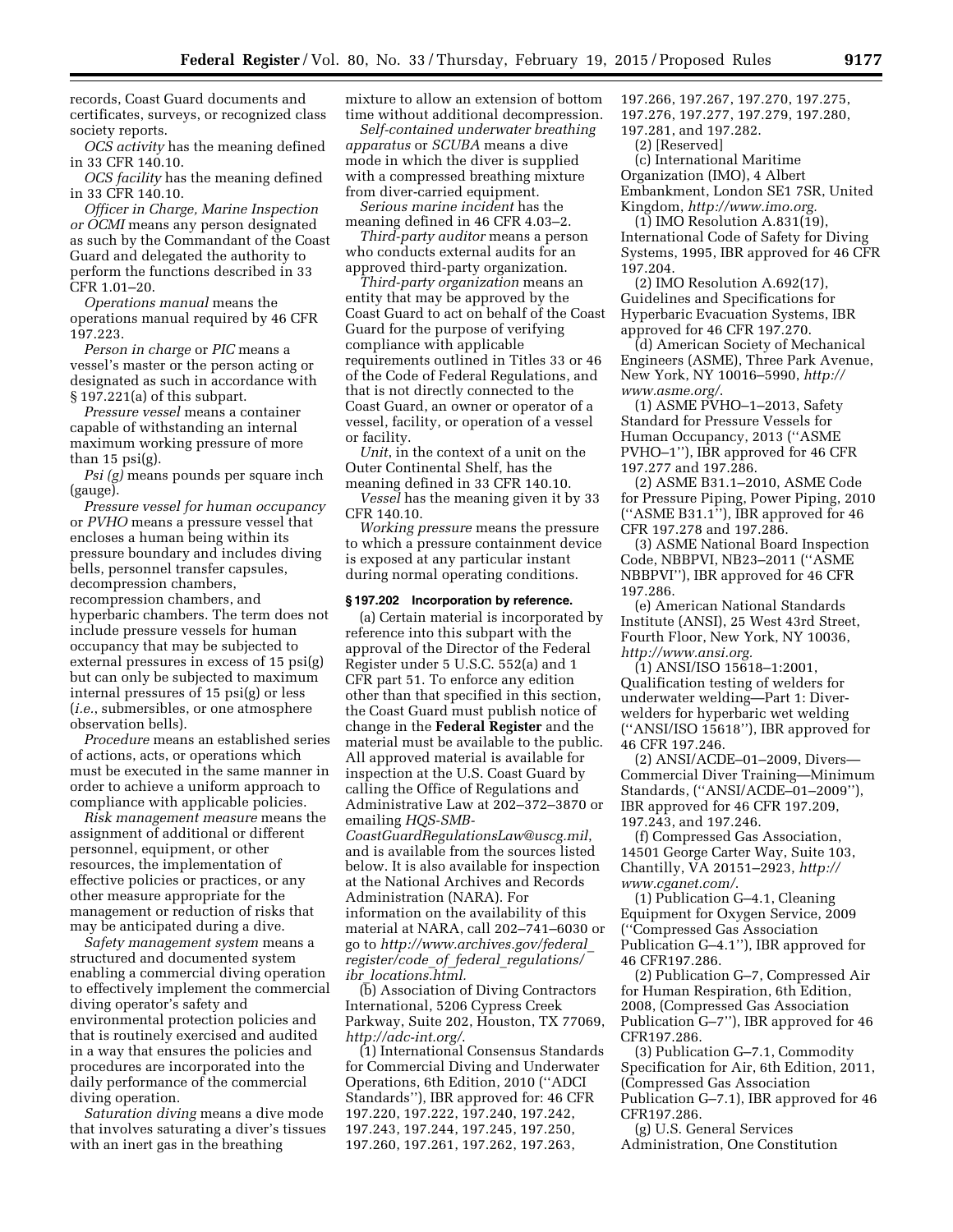Square, 1275 First St. NE., Washington, DC 20417, *[http://www.gsa.gov/portal/](http://www.gsa.gov/portal/category/100000) [category/100000.](http://www.gsa.gov/portal/category/100000)* 

(1) Federal Specification, BB–N–411C, Nitrogen Technical, 2000 (''Federal Specification BB–N–411C''), IBR approved for 46 CFR 197.286.

(2) Federal Specification, Oxygen, Technical, Gas and Liquid, BB–O–925a, 1961 (''Federal Specification BB–O– 925a''), IBR approved for 46 CFR 197.286.

(h) International Organization for Standardization (ISO), 1, ch. de la Voie-Creuse, CP 56–CH–1211 Geneva 20, Switzerland.

(1) ISO 9001–2008, American National Standard, Quality Management Systems—Requirements, IBR approved for 46 CFR 197.209 and 197.225.

(2) ISO 15618—2001, Qualification testing of welders for underwater welding—Part 1: Diver-welders for hyperbaric wet welding, IBR approved for 46 CFR 197.246.

(i) U.S. Government Printing Office, 723 North Capitol St. NW., Washington, DC 20401, *<http://www.gpo.gov/>*.

(1) U.S. Navy Diving Manual, 6th Edition, April 2008, IBR approved for 46 CFR 197.264 and 197.265. (2) [Reserved]

# **§ 197.203 Equivalents.**

(a) The Commandant may accept substitutes for equipment, materials, apparatus, arrangements, procedures, or tests required in this subpart if the substitute provides an equivalent level of safety.

(b) The person or entity receiving the equivalency determination must keep a copy of that determination and make it available to any of the person's or entity's employees, an approved thirdparty organization, or Coast Guard personnel upon request.

# **§ 197.204 Commercial diving operations conducted in foreign waters.**

A U.S. vessel that is conducting commercial diving operations in foreign waters, and a foreign vessel that is conducting commercial diving operations on the OCS of the U.S., must have diving systems that comply with the International Code of Safety for Diving Systems (incorporated by reference, see 46 CFR 197.202) and possess a valid international diving systems safety certificate issued by the vessel's flag administration or a party acting on that flag administration's behalf. U.S. vessels needing an international diving systems safety certificate must contact a recognized classification society authorized by the Coast Guard to issue international certificates in accordance with 46 CFR 8.320.

#### **§ 197.205 Enforcement.**

(a) For the purpose of enforcing this subpart, and to the extent needed to verify compliance with this subpart, the Officer in Charge, Marine Inspection (OCMI) may at any time inspect the records and observe the operations of any commercial diving operator (CDO) or third-party organization (TPO), and may interview any employee or person working on behalf of the CDO or TPO.

(b) For noncompliance with this subpart, the OCMI may suspend or revoke a U.S. vessel's certificate of inspection in accordance with 46 CFR part 2, or may suspend a U.S. vessel's international diving systems safety certificate.

(c) Vessels, OCS facilities, or deepwater ports that do not comply with these regulations are subject to the following enforcement actions:

(1) The District Commander or the Captain of the Port (COTP) may prohibit a noncompliant vessel from engaging in commercial diving operations. A noncompliant vessel conducting commercial diving operations on the navigable waters of the United States, as defined in 33 CFR 2.36, is subject to orders and penalties authorized by the Ports and Waterways Safety Act and its implementing regulations.

(2) The OCMI may prohibit a noncompliant vessel or OCS facility from engaging in commercial diving operations. A noncompliant OCS facility, or vessel engaged in an OCS activity, is subject to penalties and orders authorized by the Outer Continental Shelf Lands Act and its implementing regulations.

(3) The OCMI may prohibit a noncompliant deepwater port from engaging in commercial diving operations. A noncompliant deepwater port, or a vessel connected to a deepwater port, is subject to penalties and orders authorized by the Deepwater Port Act and its implementing regulations.

# **§§ 197.206–197.208 [Reserved]**

# **Audits**

# **§ 197.209 Third-party audits.**

(a) As used in this section, an ''audit'' means a systematic, independent, and documented process for obtaining audit evidence, which can be evaluated objectively to determine the extent to which audit criteria are fulfilled. An audit may be limited to random selection of a representative sampling throughout the system that presents the auditor with sufficient objective evidence of system compliance. It includes a thorough review of appropriate reports, documents, records, and other objective evidence to verify compliance with applicable regulations. It may include, but is not limited to—

(1) Examining records;

(2) Asking responsible persons how they accomplish specific tasks;

(3) Observing persons performing required tasks;

(4) Examining equipment to insure proper maintenance and operation; and

(5) Checking training records and work environments.

(b) This section establishes procedures for third-party organizations (TPOs) to obtain the Commandant's approval to perform audits on behalf of the Coast Guard for the purpose of determining regulatory compliance of vessels, personnel, and equipment with Coast Guard regulations issued under this part, and establishes criteria for the performance of those audits.

(c) A TPO that the Commandant approves may—

(1) Conduct audits of logs, records, documents, equipment, drills, or other data to verify compliance with applicable Coast Guard regulations;

(2) Conduct audits of specific vessel operations and interview a TPO's personnel to verify compliance with applicable Coast Guard regulations; and

(3) Issue reports detailing the results of audits.

(d) To receive the Commandant's approval to perform audits in accordance with this section, a TPO must demonstrate the skills and experience necessary to assess compliance with the requirements of this part. It must demonstrate, without consideration for any recreational diving experience, that each of its auditors has—

(1) Successfully completed a commercial diving training course meeting the requirements of ANSI/ ACDE–01–2009 (incorporated by reference, see 46 CFR 197.202);

(2) Served as a diving supervisor overseeing the specific diving mode to be audited, with an auditor of commercial SCUBA, surface-supplied air, or mixed-gas diving having overseen at least 500 commercial dives in that mode and an auditor of saturation diving having overseen at least 100 commercial dives in that mode;

(3) Successfully completed a lead auditor/assessor course that meets the requirements of International Organization for Standardization (ISO) 9001–2008 (incorporated by reference, see 46 CFR 197.202) or a Coast Guardrecognized equivalent; and

(4) Either conducted at least eight audits within the past 5 years of a commercial diving operation utilizing a recognized consensus standard, or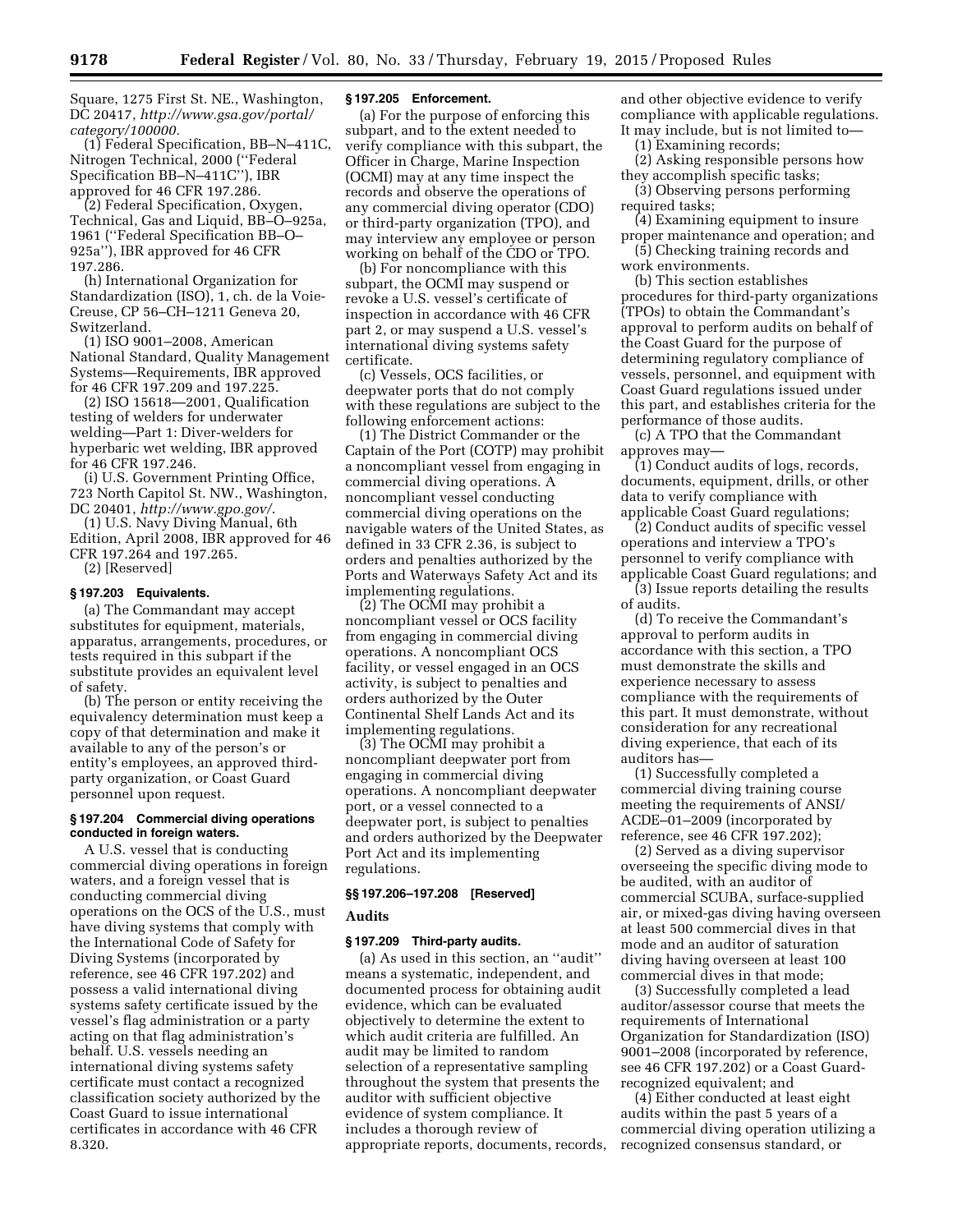successfully completed a required auditor apprenticeship consisting of at least four audits under the direction of a lead auditor.

(e) A TPO that the Commandant approves must notify the Commandant when it adds or removes an auditor. For each new auditor, the organization must demonstrate that the auditor qualifications specified in paragraph (c) of this section have been met.

# **§ 197.210 Internal audits.**

(a) Each commercial diving operator (CDO), and vessel or facility owner that permits a commercial diving operation to take place on board, must perform an annual internal audit using one or more designated employees or persons contracted to perform the audit.

(b) The internal audit is not necessarily conducted as one event, and may be performed in segments over time, not to exceed 1 year.

(c) The internal audit must be of sufficient depth and breadth to ensure the CDO or vessel or facility owner that permits a commercial diving operation to take place on board has established adequate procedures and documentation to validate and maintain compliance with this subpart.

(d) Each internal auditor must have the authority to examine documentation, question personnel, examine vessel equipment, witness system testing, and observe personnel training as necessary to verify compliance.

#### **§ 197.211 External audits.**

(a) Each commercial diving operator (CDO), and vessel or facility owner that permits a commercial diving operation to take place on board, must have an external compliance audit conducted by an approved third-party organization at least twice in each 5-year period. Additionally, an external compliance audit must be conducted as soon as possible after any commercial diving casualty that is a serious marine incident.

(b) The external audit must be of sufficient depth and breadth to ensure that the CDO or vessel or facility owner that permits a commercial diving operation to take place on board complies with the requirements of this subpart.

(c) Each external auditor must be provided access to examine any requested documentation, question personnel, examine equipment, witness system testing, and observe personnel training, to the extent necessary to verify compliance with this subpart.

(d) The external auditor may broaden the scope of the audit if he or she finds a condition that is inconsistent with the records maintained or identifies an unsafe condition.

(e) The external auditor may verify compliance through a review of objective evidence and may conduct a visual sampling onboard vessels or facilities where commercial diving operations are conducted to determine whether or not the conditions onboard the vessel or at the facility are consistent with the records reviewed.

#### **§ 197.212 Pre-audit notification.**

(a) Each commercial diving operator (CDO) or vessel or facility owner that permits a commercial diving operation to take place on board must notify the cognizant Officer in Charge, Marine Inspection (OCMI) at least 5 working days before the start of any external audit conducted under 46 CFR 197.211.

(b) The OCMI may require that a Coast Guard representative accompany the auditor during part, or all, of an external audit.

(c) The Coast Guard may conduct an audit of the CDO or vessel or facility at any time.

# **§ 197.213 Audit reporting.**

(a) An approved third-party organization conducting external audits in accordance with this subpart must submit an audit report to the cognizant Officer in Charge, Marine Inspection (OCMI) within 30 days after completing each audit under 46 CFR 197.211, except that any major non-conformity must be reported to the local OCMI upon completion of the audit.

(b) Each audit report must contain the name of the auditor, the audit results,

and any continuing actions such as resolution of deficiencies and nonconformities.

(c) The TPO must keep each audit report for 5 years and make it available to the Coast Guard upon request.

(d) CDOs must retain copies of TPO audit reports and make them available for examination by the Coast Guard upon request.

#### **§§ 197.214–197.219 [Reserved]**

## **Operational Duties**

# **§ 197.220 Commercial diving operators.**

Each commercial diving operator (CDO) must ensure that—

(a) Commercial diving operations comply with or exceed the requirements of the ADCI Standards (incorporated by reference, see 46 CFR 197.202) as modified by this subpart;

(b) Each commercial diving operation or support function is conducted in a way that minimizes any prevailing or anticipated risk to life, property, or the environment;

(c) Each commercial diving operation is conducted with the required equipment and the proper operational procedures to ensure the safety of all commercial diving employees involved in the commercial diving operation;

(d) Each commercial diving employee taking part in a commercial diving operation receives written designation of the employee's individual roles and responsibilities for each commercial diving operation and has the equipment, knowledge, skills, experience, training, and certification necessary to perform the duties to which he or she is assigned;

(e) The name of the dive supervisor for each commercial diving operation is provided to the person in charge (PIC) of the vessel or facility before beginning the operation;

(f) Drills are conducted in accordance with table 197.220(f) in this section, and compliance documented by logging the date, location, nature, and scope of each drill and the name and job title of each drill participant;

## TABLE 197.220(F)—DRILL REQUIREMENTS

| Requirement                                                                                   | Detail                                                                                                                                                                                                                                                                                                                                                                                                                               |
|-----------------------------------------------------------------------------------------------|--------------------------------------------------------------------------------------------------------------------------------------------------------------------------------------------------------------------------------------------------------------------------------------------------------------------------------------------------------------------------------------------------------------------------------------|
| Ensure that each dive team mem-<br>ber can perform his or her as-<br>signed dive team duties. | Drill at least once every 30 calendar days, before initiating a commercial diving operation at a new dive lo-<br>cation, when adding a new member to the dive team, or whenever you change an emergency drill pro-<br>cedure or emergency response equipment described in the operations manual. Note: For each dive<br>mode used, drill using the unique equipment, personnel, and operational procedures required by that<br>mode. |
|                                                                                               | At least once every 90 days, drill on: (1) Deployment of standby divers; (2) recovery of a diver from depth<br>to a decompression chamber and first aid station; and (3) for dive systems utilizing hyperbaric rescue<br>chambers or hyperbaric rescue craft, a full launch and recovery drill at least every 90 days or when add-<br>ing a new member to the dive team or when initiating a new dive location.                      |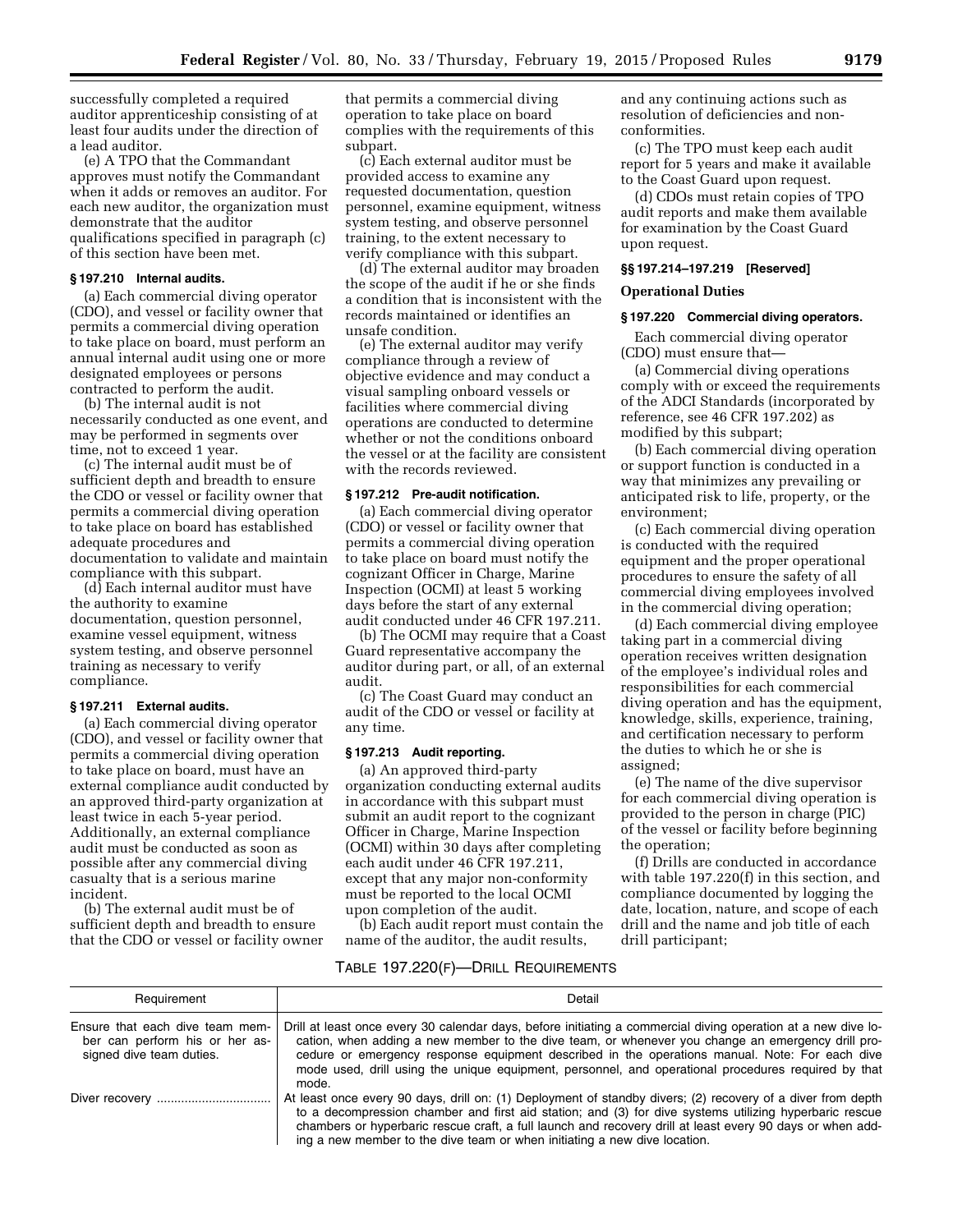| TABLE 197.220(F)-DRILL REQUIREMENTS-Continued |  |
|-----------------------------------------------|--|
|-----------------------------------------------|--|

| Requirement | Detail                                                                                                                                                                                                                                                                                                                                          |
|-------------|-------------------------------------------------------------------------------------------------------------------------------------------------------------------------------------------------------------------------------------------------------------------------------------------------------------------------------------------------|
|             | Drill at least once every 30 calendar days. Ensure that personnel can successfully deploy the equipment<br>and perform the procedures described in the operations manual for emergency rescue (it is not nec-<br>essary to deploy the emergency aviation resources or vessels required to transport divers to offsite med-<br>ical facilities). |

(g) Each commercial diving employee's compliance with this subpart is documented, that the documentation is retained for at least 5 years, and that the documentation is made available upon request to the Coast Guard or approved third-party organizations operating under this subpart;

(h) The dive supervisor complies with this subpart and prepares and updates the operations manual described in 46 CFR 197.223; the operations manual is provided at the dive site; and all dive team members, including the dive supervisor, are trained in, familiar with,

and compliant with the operations manual's contents;

(i) All dive team members participate in a dive planning meeting before each dive, that the meeting ensures that a dive plan is prepared specific to each dive identifying the person in charge of the vessel or facility, the dive supervisor, and the roles and responsibilities of all dive team members, the anticipated conditions and risks that could affect the dive and risk management measures implemented to reduce risks; and that each dive team member reviews and signs the plan to document participation in the meeting and agreement with the plan;

(j) All dive team members have access to approved documentation, manuals, guidance, policies, procedures, checklists, and any other publications for use in planning or conducting the dive and for properly using equipment in connection with the dive; and

(k) The local Officer in Charge, Marine Inspection is provided with a dive notice containing the contents specified in table 197.220(k) of this section at least 24 hours before any commercial diving operation begins.

## TABLE 197.220(K)—DIVE NOTICE, REQUIRED CONTENTS

| Content                          | Detail                                                                                                                    |  |  |
|----------------------------------|---------------------------------------------------------------------------------------------------------------------------|--|--|
| Contact information              | For the CDO, dive supervisor, and PIC: Name, telephone or e-mail, or other contact information.                           |  |  |
|                                  | Scheduled start and end date and time.                                                                                    |  |  |
|                                  | Geographic position (latitude and longitude).                                                                             |  |  |
| Diving system safety certificate | Certificate number, date of expiration, flag administration, and issuing authority if other than the administra-<br>tion. |  |  |
|                                  | Mode of diving to be used.                                                                                                |  |  |
|                                  | Name of each vessel or facility providing dive support.                                                                   |  |  |
|                                  | Description of work to be performed including maximum depth and exposure time.                                            |  |  |

# **§ 197.221 Persons in charge.**

(a) The owner or operator of a vessel or facility must designate in writing an individual to be the person in charge (PIC) of the vessel or facility.

(b) Where a master is designated, the master is the PIC.

(c) The PIC must—

(1) Participate in the dive planning meeting and sign the dive plan;

(2) Not allow any commercial diving operation to begin until—

(i) The operation's dive supervisor has been designated;

(ii) The dive supervisor provides the PIC with a report on the nature and planned times of the planned operation; and the planned involvement of the vessel or facility, its equipment, and its personnel in the operation;

(3) Not permit any commercial diving operation involving dynamic positioning or liveboating to begin without first—

(i) Establishing a means of rapid communication with the dive supervisor while the diver is entering, in, or leaving the water; and

(ii) Ensuring a boat and crew for diver pickup is provided in the event of an emergency;

(4) Ensure that a boat and crew for SCUBA diver pickup is provided when SCUBA divers are not line-tended from the dive location;

(5) Coordinate the activities of the vessel or facility with the dive supervisor;

(6) Ensure that the vessel or facility equipment and personnel are kept clear of the dive location except after coordinating with the dive supervisor;

(7) Provide accurate and detailed plans of the area of the facility, infrastructure, or vessel that is the subject of the work to be performed;

(8) Ensure that any structures or components being worked on are prepared so as to minimize any danger that could pose a threat to the members of the dive team;

(9) Anticipate and monitor all conditions and risks that may affect the commercial diving operation, ensure the availability of risk management measures if needed, and terminate the

operation if an unsafe condition exists; and

(10) Maintain a logbook and make it available to the Coast Guard or approved TPOs upon request. For vessels subject to 46 U.S.C. 11301, this may be the logbook required by that section and kept on form CG–706. The following must be included in the logbook:

(i) Date, time, and location at the start and completion of dive operations;

(ii) Approximate underwater and surface conditions (weather, visibility, temperatures, and currents);

(iii) Name of the dive supervisor;

(iv) General nature of work performed; and

(v) Maximum depth and exposure time.

#### **§ 197.222 Dive supervisors.**

Each dive supervisor for a commercial diving operation has the final authority to determine the required diving equipment, personnel, procedures, and diving modes needed to safely accomplish the intended task, and must—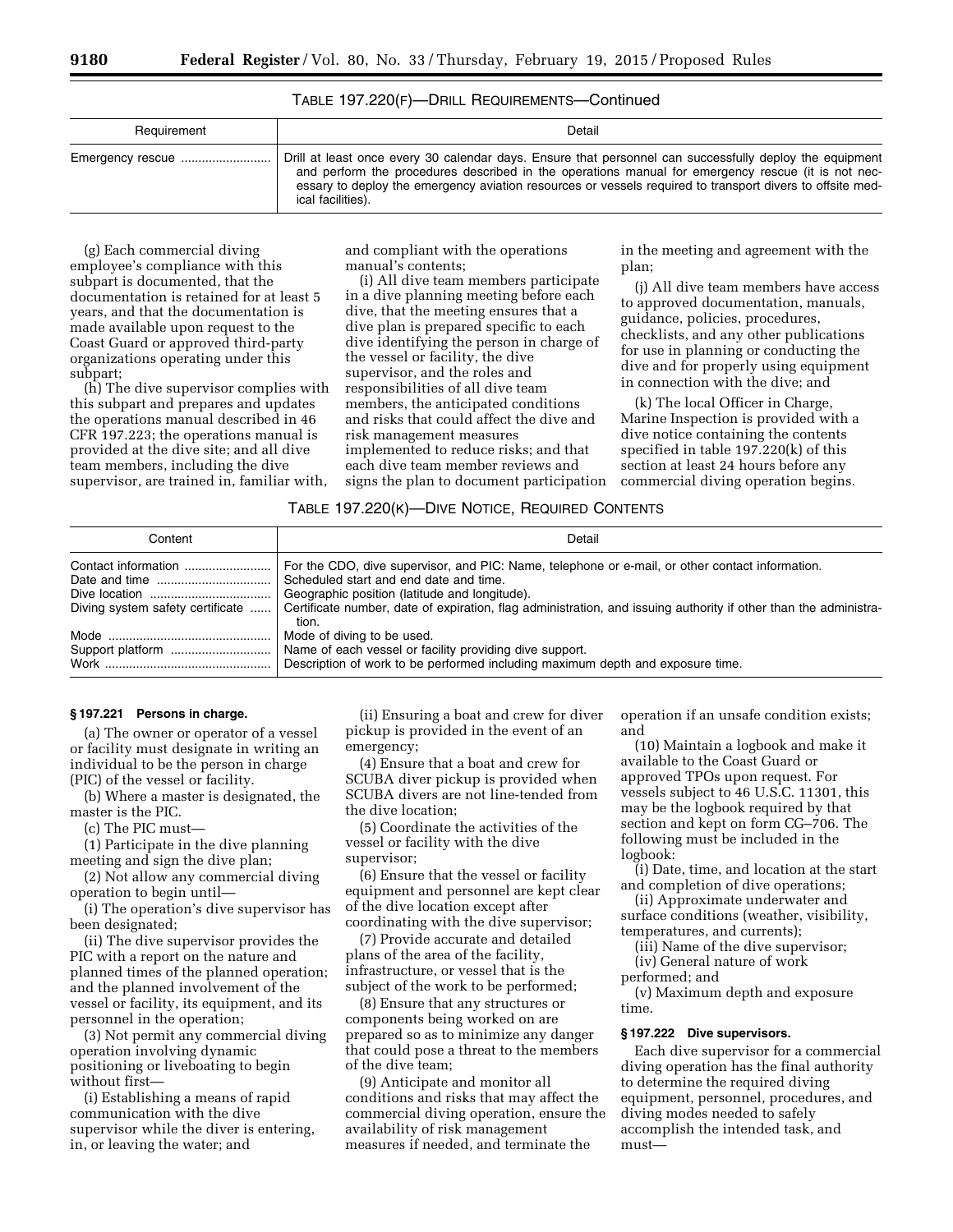(a) Comply with this subpart and the applicable requirements for dive supervisors and diving modes outlined in sections 3.0 and 4.0 of the ADCI Standards (incorporated by reference, see 46 CFR 197.202) for the specific modes of diving for which supervision is provided;

(b) Ensure that diving operations conducted from a vessel or facility subject to this subpart comply with this subpart;

(c) Before beginning any commercial diving operation, give the person in charge (PIC) the report required by 46 CFR  $197.221(c)(2)(ii)$ , and coordinate with the PIC any changes that are made to that report;

(d) Anticipate and monitor all conditions and risks that may affect the dive, implement risk management measures as needed, and terminate the dive if necessary to ensure dive team safety;

(e) Conduct the dive planning meeting required by 46 CFR 197.220(i) and draft and sign the dive plan;

(f) Be properly trained and qualified to operate each diving system or mode used in the operation;

(g) Be able to read and communicate in a language clearly understood by all members of the dive team;

(h) Supervise and direct the actions of each dive team member;

(i) Coordinate with the PIC to ensure that clear and prompt notice of the commercial diving operation is given to any person, vessel, installation, or organization whose work could interfere with or affect the planned dive;

(j) Maintain an official dive log with information outlined in section 5.13 of the ADCI Standards and the—

(1) Dive mode used;

(2) PIC's name; and

(3) Name, date, time, treatment, circumstances, and extent of any fatality, injury, or illness that results in incapacitation of more than 72 hours or requires any dive team member to be hospitalized for more than 24 hours;

(k) Ensure that, for each diving operation deviating from the requirements of this subpart, the dive log records the—

(1) Circumstances leading to the situation;

(2) Deviation made; and

(3) Corrective action taken to reduce the possibility of recurrence;

(l) Keep a record in the dive log noting where and when testing occurred for each of the following, along with the test results—

(1) Medical kit check (monthly);

(2) Air compressor test;

(3) Breathing mixture check;

(4) Breathing supply system check;

(5) Cleaning of diving equipment for oxygen service, including which equipment was cleaned, the general cleaning procedure, and the names of persons involved;

(6) Breathing supply hose and system tests;

(7) Breathing gas supply system inspection;

(8) Depth gauge and timekeeping device test;

(9) Pressure vessel for human occupancy test and inspection;

(10) Diving equipment inspection; (11) Pressure piping test and

inspection; and

(12) Volume tank and cylinder test and inspection;

(m) Supervise the planning and execution of the diving operation, including the responsibility for the safety and health of the dive team; and

(n) Notify the PIC whenever decompression sickness or gas embolism is suspected or symptoms are evident, and provide a written report on the assessment of the decompression procedure that includes the following:

(1) Details of the investigation completed for each incident including dive and decompression profiles and the composition, depth, and time of breathing mixture changes;

(2) Symptoms, including depth and time of onset;

(3) Nature and results of the treatment;

(4) Evaluation of each incident based on the investigation, consideration of the past performance of the decompression table used, and individual susceptibility; and

(5) The corrective action taken to reduce the probability of recurrence.

#### **§ 197.223 Operations manual.**

(a) Each dive supervisor must provide the operations manual to the person in charge (PIC) prior to commencement of any diving operation and make it available at the dive location to all members of the dive team.

(b) The dive supervisor must modify the operations manual to reflect any change in the configuration or operation of the vessel or facility or in the specific diving operation as planned.

(c) The operations manual must provide for the safety and health of the divers, and must address the—

(1) Safety procedures and checklists for each diving mode used;

(2) Assignments and responsibilities of each dive team member for each diving mode used;

(3) Equipment procedures and

checklists for each diving mode used; (4) Dive team members' drills and training;

(5) Procedures for conducting a job safety analysis; and

(6) Procedures to be taken before, during, and after a dive for each diving mode conducted.

(d) The operations manual must also provide emergency procedures in the event of—

(1) Fire;

(2) Equipment failure;

(3) Adverse environmental conditions including, but not limited to, weather and sea state;

(4) Medical illness;

(5) Injuries; and

(6) Barotrauma.

(e) The operations manual must also provide procedures dealing with the use of—

(1) Hand-held power tools;

(2) Welding and burning equipment; and

(3) Explosives.

#### **§ 197.224 Operational duties in the event of marine casualty or serious marine incident.**

(a) In the event of a marine casualty or a serious marine incident the commercial diving operator must—

(1) Ensure that the commercial diving operation is suspended as soon as all actions have been taken to protect the safety of life and the environment, and resumed only after all commercial diving employees have fully complied with the reporting requirements of 46 CFR part 4 and this section;

(2) Analyze the event and take all reasonable action required to prevent further events from occurring;

(3) Arrange for a timely post-casualty audit to be conducted in accordance with 46 CFR 197.211;

(4)(i) Ensure that any equipment that may have contributed to the event is immediately removed from service and secured against unauthorized access and any change in its material condition is recorded;

(ii) Ensure that any repair to the equipment described in paragraph (a)(4)(i) of this section and any deviation from the requirements of paragraph (a)(4)(i) are reported to the local Officer in Charge, Marine Inspection (OCMI) as soon as possible;

(iii) Ensure that any equipment described in paragraph (a)(4)(i) of this section and any documentation relating to the event is retained, made available to the OCMI upon request, and not disposed of until the OCMI gives written permission; and

(5) Ensure that the commercial diving operation and all commercial diving employees comply with any conditions imposed by the OCMI to protect life, property, or the environment.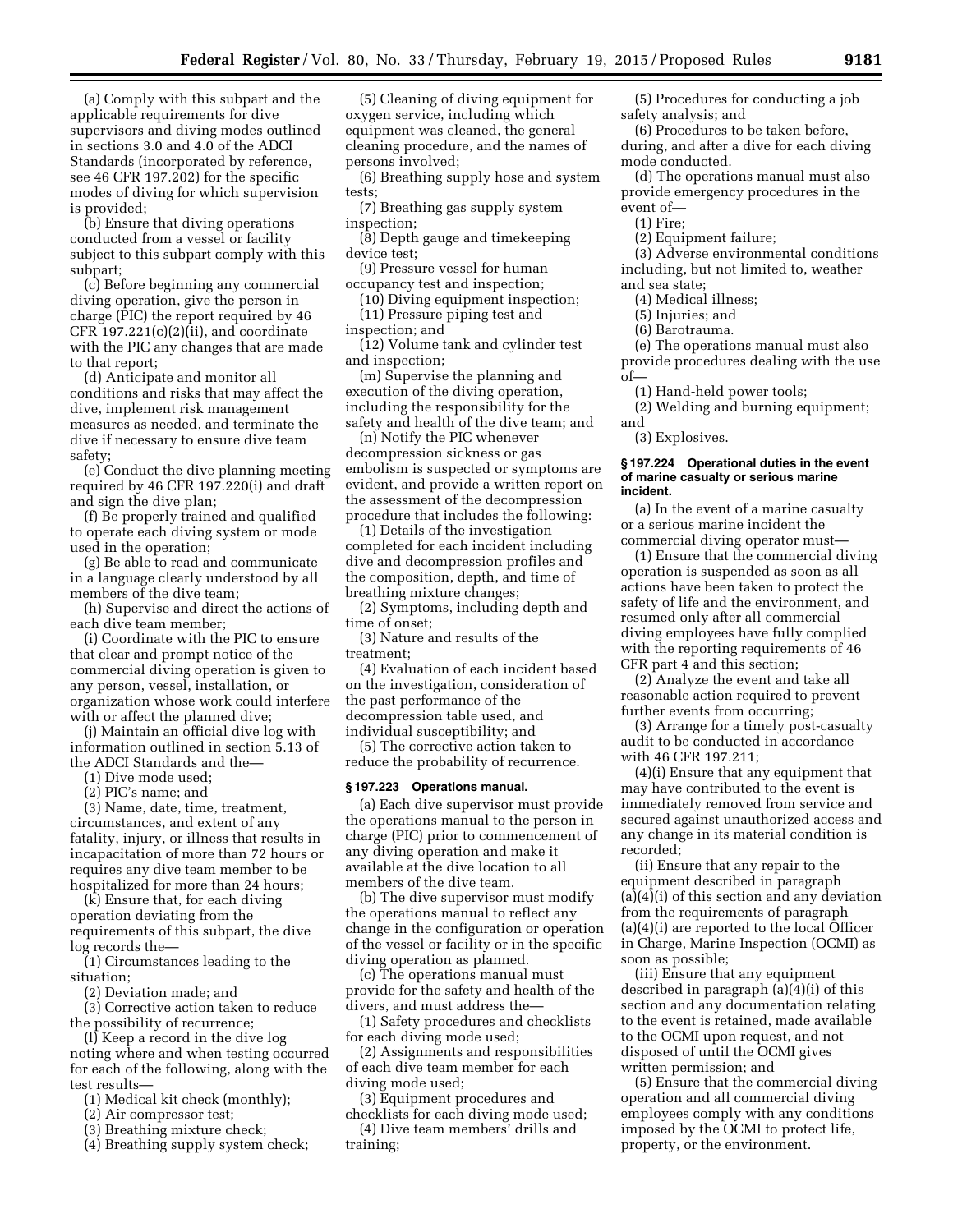(b) In addition to the reporting requirements of 46 CFR subpart 4.05 and 33 CFR 146.30 and 150.815, the person in charge (PIC) must notify the OCMI as soon as possible after a diving casualty occurs if the casualty involves loss of life or a diving-related injury that causes incapacitation for more than 72 hours or hospitalization for more than 24 hours.

(c) The notice required in paragraph (b) of this section must contain the—

(1) Name and official number (if applicable) of the vessel or facility;

(2) Name of the owner or operator of the vessel or facility;

(3) Name of the PIC;

(4) Name of the dive supervisor;

(5) Description of the casualty

including presumed cause;

(6) Maximum depth and exposure time; and

(7) Nature and extent of the injury. (d)(1) In addition to the notice required in paragraph (b) of this section, the PIC must provide a written report in accordance with 46 CFR subpart 4.05 within 5 days of the casualty.

(2) When the marine casualty or serious marine incident occurs on a vessel's diving installation, the report must be submitted on Form CG2692. When the marine casualty or serious marine incident occurs on a facility's diving installation, the report can be in narrative written form if it contains the information required in paragraph (c) of this section and the information required to be submitted on Form CG2692.

(3) The report must be accompanied by a copy of the dive supervisor investigation report required in 46 CFR 197.222(n) when decompression sickness is involved.

(4) The report must include information relating to alcohol or drug involvement as required in 46 CFR 4.05–12.

(e) Each dive supervisor must promptly notify the PIC of any divingrelated casualty, accident, or injury.

(f) The owner, agent, or PIC of a vessel or facility for which a report of casualty is made under paragraph (d) of this section must retain all records onboard that are maintained on the vessel or facility and those records required by this subpart, including all logbooks and reports, for 6 months after the report of a casualty is made or until advised by the OCMI that records need not be retained onboard, and must make them available for examination by any Coast Guard official or approved third-party organization authorized to investigate the casualty.

(g) Each CDO and owner of a vessel or facility that determines that a

casualty or incident is, or is likely to become, a serious marine incident, must comply with the applicable chemical testing and reporting requirements outlined in 46 CFR subpart 4.06.

#### **§ 197.225 Safety management system.**

(a) Each commercial diving operator, and each vessel or facility owner that permits a commercial diving operation to take place on board or at the facility, must conduct the internal and external audits required by 46 CFR 197.210 and 197.211 and must conduct operations in accordance with a safety management system meeting the requirements of ISO 9001–2008, or equivalent standard recognized by the Office of Design and Engineering Standards, Commandant (CG–ENG).

(b) Each vessel engaged on an international voyage and subject to the International Convention for the Safety of Life at Sea must be operated in accordance with a Safety Management System meeting the requirements of the International Safety Management Code. §§ 197.226–197.239 [Reserved]

#### **Personnel Training and Qualifications**

197.240 General requirements. (a) Each commercial diving employee employed in a commercial diving operation must have the knowledge, skills, experience, training, and certification necessary to perform the duties to which he or she is assigned and must meet the requirements of the role to which he or she is assigned as outlined in section 3 of the ADCI Standards (incorporated by reference, see 46 CFR 197.202), except insofar as it has been modified by this subpart.

(b) Each commercial diving team member must be trained in and maintain valid certification for cardiopulmonary resuscitation (CPR) and first aid (American Red Cross standard course or equivalent).

#### **§ 197.241 Standby divers.**

(a) No standby diver may perform any other duty that might interfere with his or her duties as a standby diver while another diver is in the water.

(b) Each standby diver must—

(1) Be fully dressed and able to enter the water in less than 1 minute and when directed to do so by the dive supervisor;

(2) Stay in the immediate location of the dive and dive support equipment

while a diver is in the water; and (3) Stay aware of events and conditions relevant to the dive.

# **§ 197.242 Dive supervisors.**

(a) Except insofar as it has been modified by this subpart, each dive supervisor of a commercial diving operation must meet the requirements for the specific mode of diving being supervised, as outlined in section 3 of the ADCI Standards (incorporated by reference, see 46 CFR 197.202).

(b)(1) A surface-supplied air dive supervisor must meet the requirements of a surface-supplied air diver, and complete at least 150 dives serving as a qualified surface-supplied air diver.

(2) A mixed-gas dive supervisor must meet the requirements of a mixed-gas diver and—

(i) Complete at least 150 mixed-gas dives as a qualified mixed-gas diver; and

(ii) Complete at least 150 dives as a surface-supplied air diving supervisor.

(3) A saturation dive supervisor must meet the requirements of a saturation diver, and—

(i) Complete at least 150 dives as a saturation diver; and

(ii) Complete at least 150 dives as a mixed-gas diving supervisor.

#### **§ 197.243 Divers and dive tenders.**

(a) Except insofar as it has been modified by this subpart, each diver and dive tender for a commercial diving operation must meet the commercial diving training requirements of section 2.2 and the diving personnel responsibilities, qualifications and certification requirements of section 3 of the ADCI Standards (incorporated by reference, see 46 CFR 197.202).

(b) In lieu of the requirements in section 3.5.3(a) and (b) of the ADCI Standards (incorporated by reference, see 46 CFR 197.202), a mixed-gas diver must complete at least 100 dives as an air diver; and complete at least 50 dives as tender to a mixed-gas diver.

(c) In lieu of the requirements in section 3.7.3(a) and (b) of the ADCI Standards (incorporated by reference, see 46 CFR 197.202), a saturation diver must complete at least 200 dives as an air or mixed-gas diver; and complete at least 100 dives as a mixed-gas diver.

(d) A commercial diver or dive tender conducting diving operations prior to (30 DAYS AFTER DATE OF PUBLICATION OF FINAL RULE) and having more than 5 years of commercial diving experience is exempt from having to meet the formal training requirements specified in section 2.2.1 of the ADCI Standards (incorporated by reference, see 46 CFR 197.202).

(e) A commercial diver or dive tender conducting diving operations prior to (30 DAYS AFTER DATE OF PUBLICATION OF FINAL RULE) and having less than 5 years of commercial diving experience must meet the formal training requirements specified in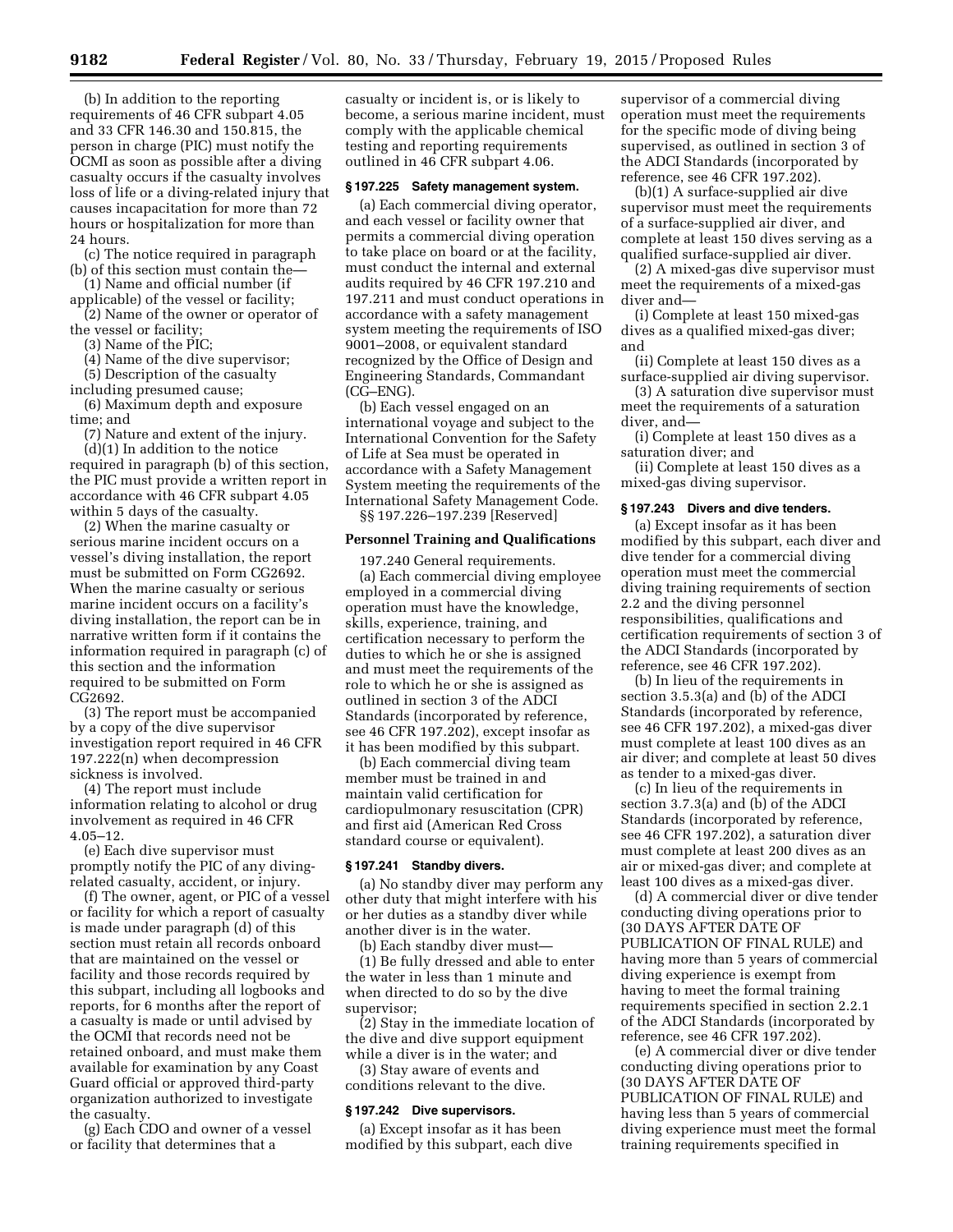section 2.2.1 of the ADCI Standards (incorporated by reference, see 46 CFR 197.202) not later than 3 years after (30 DAYS AFTER DATE OF PUBLICATION OF FINAL RULE).

#### **§ 197.244 Life-support technicians.**

Each life-support technician for a commercial diving operation must meet the requirements of section 3.9 of the ADCI Standards (incorporated by reference, see 46 CFR 197.202).

## **§ 197.245 Saturation technicians.**

Each saturation technician for a commercial diving operation must meet the requirements of section 3.10 of the ADCI Standards (incorporated by reference, see 46 CFR 197.202).

#### **§ 197.246 Individuals conducting underwater burning, welding, or exothermic cutting.**

Each individual conducting underwater burning, welding, or exothermic cutting must provide the commercial diving operator and dive supervisor with documentation showing successful completion of a course for underwater welding, burning, and cutting containing curriculum based on ANSI/ACDE–01–2009 (incorporated by reference, see 46 CFR 197.202) and successful completion of a written and practical exam based on ANSI/ISO 15618 (incorporated by reference, see 46 CFR 197.202).

#### **§ 197.247 Diver medical technicians.**

Each individual acting as a diver medical technician must meet the requirements for commercial divers outlined in 46 CFR 197.243(a), be trained as an emergency medical technician according to the National Association of Emergency Medical Technicians, and be trained as a certified medical technician according to the National Board of Diving and Hyperbaric Medical Technology.

#### **§§ 197.248–197.249 [Reserved]**

# **Health and Medical Requirements**

# **§ 197.250 Medical examinations.**

(a) Except insofar as it has been modified by this subpart, each commercial diving employee subjected to hyperbaric conditions must comply with section 2.3 of the ADCI Standards (incorporated by reference, see 46 CFR 197.202).

(b) Each commercial diving employee subjected to hyperbaric conditions must—

(1) Be physically and mentally able to safely wear and operate any required equipment, tools, and safety gear necessary to accomplish diving operations or otherwise be exposed to

hyperbaric activities without undue danger to themselves or others;

(2) At the time of hire, and at least once every 12 months thereafter, undergo a medical examination by a licensed physician to determine the employee's physical and cognitive ability to meet the standard described in paragraph (b)(1) of this section, and must ensure that he or she provides the commercial diving operator and the dive supervisor with a written medical report from his or her attending physician that includes the—

(i) Date of the examination;

(ii) Physician's name, business address, and telephone number; and

(iii) Physician's medical determination of fitness for diving or otherwise being subjected to hyperbaric conditions, and any restrictions or limitations that would apply to work activities.

# **§ 197.251 Pre-operational verification.**

(a) Before each commercial diving operation, the commercial diving operator (CDO) and the dive supervisor must ensure that each person who may be subjected to hyperbaric conditions has complied with 46 CFR 197.250.

(b) No CDO or dive supervisor may knowingly—

(1) Expose an employee to hyperbaric conditions if the employee has not complied with the requirements of this subpart; or

(2) Use the employee in a manner that is not consistent with any restrictions or limitations listed by a physician under 46 CFR 197.250(b)(2)(iii).

(c) Each CDO and dive supervisor must ensure that no dive team member is under the influence of alcohol, a dangerous drug, or a legal prescription or non-prescription medication whose use is inadvisable by a medical physician while performing the duty to which the person is assigned.

#### **§ 197.252 Work hours.**

Each commercial dive operator and dive supervisor must ensure that each dive member is provided the opportunity to obtain at least 12 hours of rest within any 24-hour period, except in an emergency or drills that may be required in accordance with 46 CFR 15.710(d).

## **§ 197.253 Ascent to altitude after diving or flying after diving.**

Commercial divers leaving a dive site and traveling over mountains or departing by air must comply with Chapter 9–14 of the U.S. Navy Diving Manual (incorporated by reference, see 46 CFR 197.202).

# **§§ 197.254–197.259 [Reserved]**

#### **Specific Operations**

## **§ 197.260 Operations with potential for differential pressures in adjacent areas.**

Each commercial diving operator performing a commercial diving operation that has the potential for developing differential pressures in adjacent areas must comply with section 5.17 of the ADCI Standards (incorporated by reference, see 46 CFR 197.202), and ensure that the recommendations outlined in section 5.17.3 of the ADCI Standards are implemented.

## **§ 197.261 Operations conducted from a dynamic positioning vessel.**

(a) Each commercial diving operator (CDO) performing commercial diving operations from a vessel using a dynamic positioning (DP) system must comply with section 8.3 of the ADCI Standards (incorporated by reference, see 46 CFR 197.202).

(b) Each CDO to whom this section applies must—

(1) Ensure that the DP system for the vessel is periodically inspected, tested, and maintained in accordance with the applicable manufacturer and/or classification society requirements for the specific DP system used;

(2) Ensure that periodic inspections, tests, and maintenance for the DP system on the vessel are recorded in the logbook required by 46 CFR 197.221(c)(10); and

(3) Ensure that the onboard dive location is not located within 5 meters of a propulsion source.

#### **§ 197.262 Operations conducted from a vessel that is liveboating.**

Each commercial diving operator performing commercial diving operations from a vessel that is liveboating must comply with section 8.2 of the ADCI Standards (incorporated by reference, see 46 CFR 197.202) and must notify the person in charge before a diver enters or exits the water.

## **§ 197.263 Operations involving SCUBA.**

Each commercial diving operator performing commercial diving operations involving the use of a selfcontained underwater breathing apparatus must comply with section 4.2 of the ADCI Standards (incorporated by reference, see 46 CFR 197.202), and must ensure that a boat is available for diver pickup when a diver is not linetended from the dive location.

# **§ 197.264 Operations involving multiple dives by a diver.**

Each commercial diving operator requiring divers to engage in multiple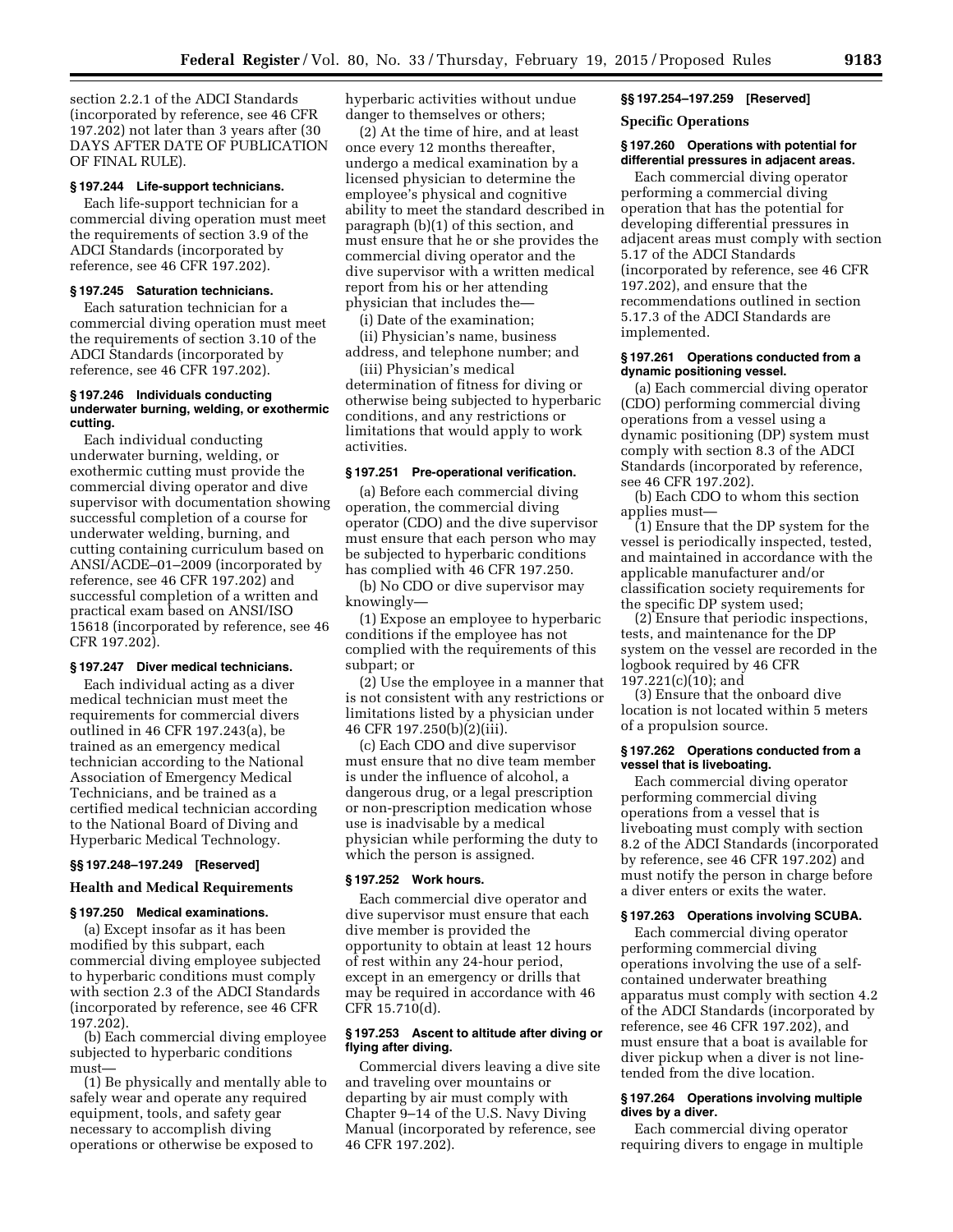dives must first make sure that equivalent air depth calculations are determined by the dive supervisor and the diver, and that those calculations are entered into the Standard Navy Air Tables contained in the U.S. Navy Dive Manual (incorporated by reference, see 46 CFR 197.202) to determine the subsequent dive profile.

#### **§ 197.265 Operations in which a diver's decompression is required, but has been omitted.**

Commercial diving operators must ensure that the procedures identified in the U.S. Navy Diving Manual, Sixth Edition (incorporated by reference, see 46 CFR 197.202) are followed when a diver's decompression is required but has been omitted.

#### **§ 197.266 Operations in contaminated water.**

Commercial diving operations conducted in contaminated water must comply with section 5.38 of the ADCI Standards (incorporated by reference, see 46 CFR 197.202).

## **§ 197.267 Operations involving underwater welding and burning.**

Commercial diving operations involving underwater welding and burning must comply with section 5.31 of the ADCI Standards (incorporated by reference, see 46 CFR 197.202).

#### **§§ 197.268–197.269 [Reserved]**

# **Equipment**

# **§ 197.270 General requirements.**

(a) Each diving installation used on each vessel or facility subject to this subpart must comply with this subpart.

(b) In addition to the requirements of this subpart, equipment that is permanently installed on vessels and is part of the diving installation must comply with subchapters F and J of this chapter or other equivalent standards acceptable to the Office of Design and Engineering Standards, Commandant (CG–ENG).

(c) All equipment used to support a commercial diving operation, including, but not limited to, breathing gas hoses, umbilicals, compressor systems, volume tanks, compressed-gas cylinders, pressure vessels for human occupancy, diving ladders and stages, launch and recovery systems, entry and egress systems, emergency evacuation systems, helmets, masks, harnesses, gauges, timekeeping devices, and diver's dress must meet the applicable equipment requirements outlined in the ADCI Standards (incorporated by reference, see 46 CFR 197.202), in addition to the requirements of this subpart.

(d) A modular or packaged commercial diving unit placed aboard a vessel for use in a commercial diving operation must have documentation indicating that the unit and its installation have been reviewed and approved for its intended use by a recognized classification society that meets the requirements of 46 CFR part 8, or by another organization acceptable to the Office of Design and Engineering Standards, Commandant (CG–ENG).

(e) Where a hyperbaric lifeboat is provided as an emergency evacuation system it must—

(1) Be used for no other purpose; (2) Not be counted to meet applicable

carriage requirements for survival craft;

(3) Meet the hyperbaric evacuation system requirements of IMO Resolution A.692(17) (incorporated by reference, see 46 CFR 197.202); and

(4) Be type-approved by a recognized classification society as defined in 46 CFR 8.100, or issued a Coast Guard approval certificate under approval series 160.135.

#### **§ 197.271 Commercial diving operator's general equipment duties.**

(a) Each commercial diving operator (CDO) must ensure all commercial diving employees comply with this subpart and document compliance with paragraphs (b) through (e) of this section in an equipment maintenance logbook.

(b) The CDO must maintain, inspect, test, and use all equipment in accordance with the manufacturer's recommendations.

(c) The CDO must inspect, maintain, and repair all equipment in accordance with a documented maintenance system that designates the person or persons authorized to perform inspection and maintenance and that includes the following for each item of equipment—

(1) A permanently marked (by the manufacturer or equipment owner) unique identification number; except that no number is required for consumable supplies;

(2) A description and timeframes for periodic tests and maintenance, whether regularly scheduled or to be performed after repair or modification;

(3) Cable and lifting component certificates; and

(4) Manufacturer service life specifications, including the equipment's date of entry into dive service and recommended date of removal from service.

(d) The CDO must ensure that all equipment used for commercial diving operations is repaired or modified in accordance with manufacturer's recommendations by technicians certified by the manufacturer to make repairs or modifications.

(e) The CDO must ensure that any non-conforming equipment is physically destroyed, stored, displayed, or otherwise removed from service to prevent its use and marked or tagged to indicate why it was removed and whether the removal is temporary or permanent.

#### **197.272 Person in charge's equipment duties.**

Each person in charge (PIC) of a facility or a vessel providing equipment or support systems identified in this subpart and used by the commercial diving operator must document compliance with the manufacturer's equipment maintenance requirements in an equipment maintenance logbook. The PIC must keep the logbook for at least 5 years and make it available for inspection by the dive supervisor at the dive location.

## **197.273 Dive supervisor's equipment maintenance logbook duties.**

Each dive supervisor must keep the equipment maintenance logbook required by 46 CFR 197.272 and make it available for inspection at the dive location.

# **197.274 Diver's equipment duties.**

Each diver using personal dive equipment must maintain, inspect, and use the equipment in accordance with the manufacturer's specifications and this subpart. Before using personal equipment, the diver must provide the person in charge and the dive supervisor with documentation showing compliance with this requirement.

#### **§ 197.275 Volume tanks.**

(a) Each commercial diving operator (CDO) must ensure that each volume tank used in a diving system for a commercial diving operation complies with section 6.11.1 of the ADCI Standards (incorporated by reference, see 46 CFR 197.202).

(b) Each CDO must ensure that each volume tank—

(1) Is equipped with intakes located away from areas containing internal combustion engine exhaust fumes or other hazardous contaminants; and

(2) Has an efficient filtration system if the tank is in a compressor used to supply breathing air to a diver.

#### **§ 197.276 Compressed gas cylinders.**

Each commercial diving operator must ensure that each compressed gas cylinder—

(a) Complies with section 6.11.2 of the ADCI Standards (incorporated by reference, see 46 CFR 197.202);

(b) Complies with the applicable requirements of 49 CFR part 173,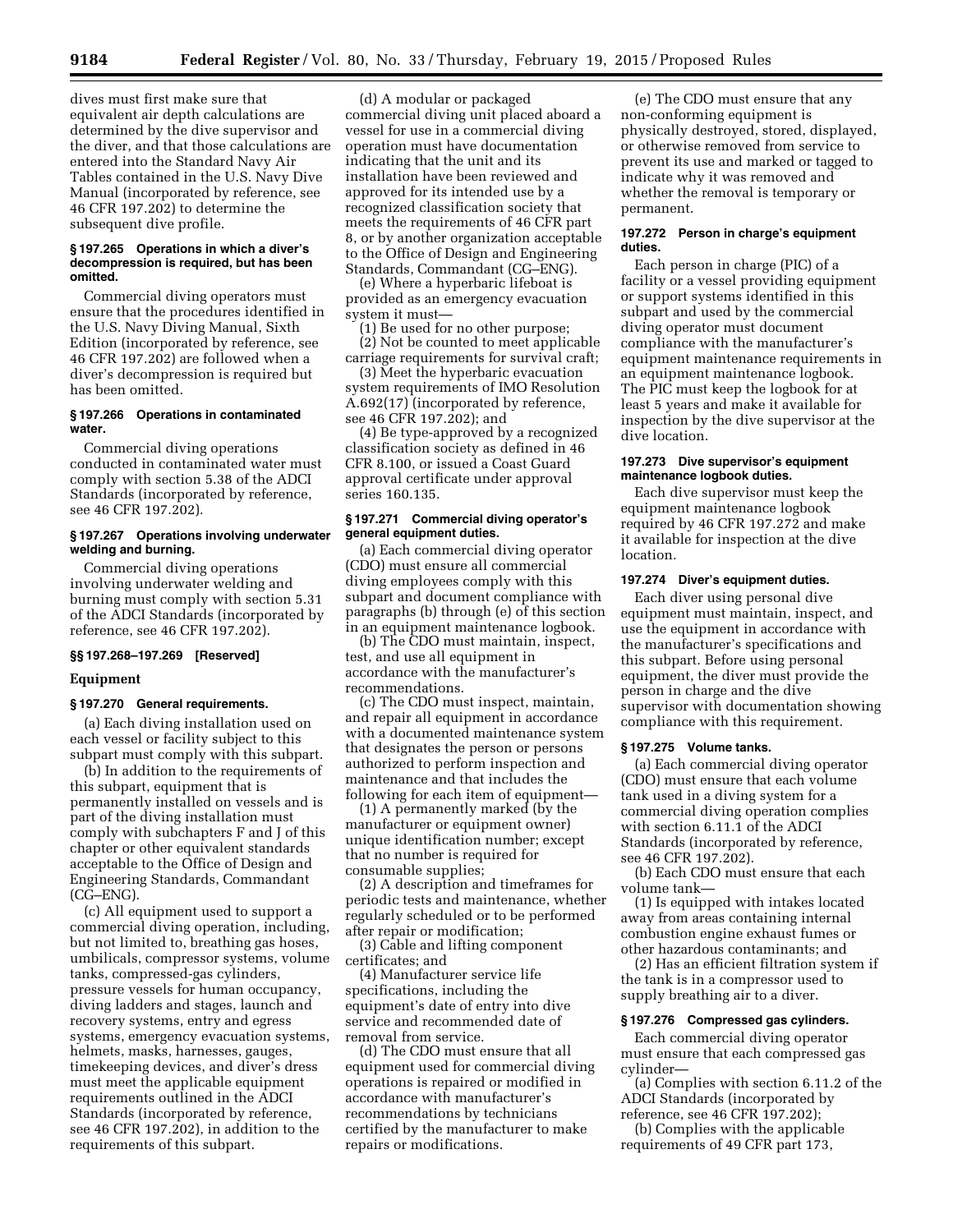subpart G; 46 CFR part 178, subpart C; and 46 CFR part 180, subpart C; and

(c) Is tested after any repair, modification, or alteration to the pressure boundaries.

## **§ 197.277 Pressure vessels for human occupancy.**

(a) Each commercial dive operator must ensure that each pressure vessel for human occupancy (PVHO) complies with section 6.12 of the ADCI Standards (incorporated by reference, see 46 CFR 197.202); is designed, constructed, tested, and maintained (including any pressure relief device and associated systems) in accordance with ASME PVHO–1 (incorporated by reference, see 46 CFR 197.202); or complies with the design and classification requirements of a classification society recognized in accordance with 46 CFR part 8; and complies with paragraphs (b) through (g) of this section.

(b) Each PVHO must—

(1) Have a check valve located on the outside of the PVHO within 1 foot of the pressure boundary on all piping exclusively carrying fluids into the PVHO;

(2) Have a pressure gauge in the

interior of each compartment that is— (i) Designed for human occupancy; and

(ii) Capable of having the compartment pressure controlled from inside the PVHO;

(3) Have a protective device on the inlet side of PVHO exhaust lines; and

(4) Have a means of overriding and controlling from the exterior all interior breathing and pressure supply controls.

(c) Each closed bell must meet the requirements of this section and have lifting equipment attached to the closed bell capable of returning the occupied closed bell when fully flooded to the dive location.

(d) Each closed bell must have a life support capability for the intact closed bell and its occupants for:

(1) Twelve hours after an accident severing the umbilical to the surface when the umbilical to the surface is the only installed means of retrieving the closed bell; or

(2) A period of time, at least equal to 1 hour plus twice the time required to retrieve the bell from its designed operating depth and attach an auxiliary life support system, after an accident severing the umbilical to the surface when the umbilical is one of the two independent installed means of retrieving the closed bell, each meeting the requirements of this paragraph (d).

(e) Each closed bell must be capable of attachment to another PVHO that allows the transfer of personnel and

diver's equipment under pressure from the closed bell to a PVHO that— (1) Meets the requirements of this

section; (2) Is capable of attachment to a

decompression chamber meeting the requirements of this section; and

(3) Allows the transfer of personnel and diver's equipment under pressure from the PVHO to the decompression chamber.

(f) Each open bell must meet the requirements of section 6.8.2 of the ADCI Standards or other equivalent standard accepted by the Office of Design and Engineering Standards, Commandant (CG–ENG).

#### **§ 197.278 Pressure piping.**

Each piping system that is not an integral part of the vessel or facility, but is carrying fluids under pressures exceeding 15 pounds per square inch gauge, must be designed, maintained, and repaired in accordance with ASME B31.1 (incorporated by reference, see 46 CFR 197.202) or other equivalent standard accepted by the Office of Design and Engineering Standards, Commandant (CG–ENG), and must have the point of connection to the integral piping system of the vessel or facility clearly marked.

#### **§ 197.279 First aid and treatment equipment.**

(a) First aid and treatment equipment used at a commercial diving operation must comply with sections 5.4 and 5.20 of the ADCI Standards (incorporated by reference, see 46 CFR 197.202) or other equivalent standard accepted by the Office of Operating and Environmental Standards, Commandant (CG–OES) and must comply with this subpart.

(b) The location of each commercial diving operation must have—

(1) A medical kit approved by a physician that includes any additional supplies necessary to treat minor trauma and illnesses resulting from hyperbaric exposure;

(2) A copy of an American Red Cross Standard First Aid handbook or equivalent; and

(3) The capability to remove an injured diver from the water.

(c) Each commercial diving operation must have a two-way communications system to obtain emergency assistance, except when the vessel or facility shipto-shore, two-way communications system is readily available.

(d) Each dive location supporting mixed-gas dives, dives deeper than 100 feet of sea water, or dives outside the no-decompression limits must meet the requirements of paragraph (b) of this section and have—

(1) A decompression chamber that complies with 46 CFR 197.277;

(2) Decompression tables;

(3) A supply of breathing gasses sufficient to treat for decompression sickness;

(4) A medical kit as required by paragraph (b)(1) of this section that can be carried into the decompression chamber and that is suitable for use under hyperbaric conditions; and

(5) The capability to assist an injured diver into the decompression chamber.

#### **§ 197.280 Diving ladders and stages.**

(a) Each diving ladder and stage must meet the requirements of section 6.8 of the ADCI Standards (incorporated by reference, see 46 CFR 197.202) or other equivalent standard accepted by the Office of Operating and Environmental Standards, Commandant (CG–OES) and must comply with this subpart.

(b) Each diving ladder must be firmly in place and available at the dive location for a diver to enter or exit the water unless a diving stage or bell is provided.

(c) Each diving stage must have an open-grating platform and must be available for a diver to enter or exit the water from the dive location and must be available for in-water decompression if the diver is—

(1) Wearing a heavyweight diving outfit; or

(2) Diving outside the nodecompression limits, except when a bell is provided.

#### **§ 197.281 Surface-supplied helmets and masks.**

(a) Each surface-supplied helmet or mask must meet the requirements of section 6.4 of the ADCI Standards (incorporated by reference, see 46 CFR 197.202) or other equivalent standard accepted by the Office of Operating and Environmental Standards, Commandant (CG–OES) and must comply with this subpart.

(b) Each surface-supplied air helmet or mask must—

(1) Ventilate at least 4.5 atmospheric cubic feet per minute at any depth at which it is operated; or

(2) Be able to maintain the diver's inspired carbon dioxide partial pressure below 0.02 atmospheres absolute when the diver is producing carbon dioxide at the rate of 1.6 standard liters per minute; and

(3) Have an exhaust valve.

#### **§ 197.282 Diver's safety harness.**

Each safety harness used in surfacesupplied diving must meet the requirements of section 6.3.4 of the ADCI Standards (incorporated by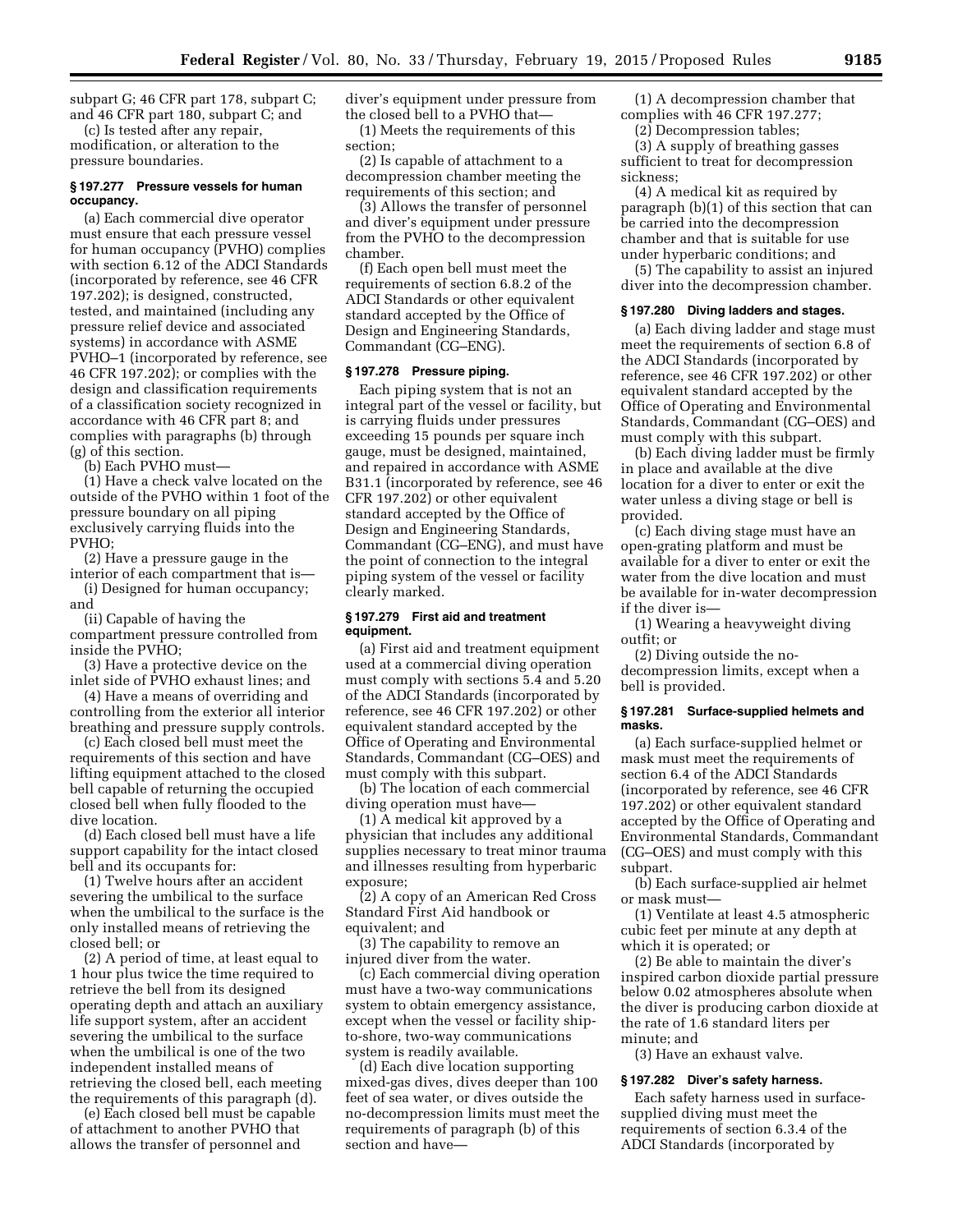reference, see 46 CFR 197.202) or other equivalent standard accepted by the Office of Operating and Environmental Standards, Commandant (CG–OES), and it must have an attachment point for the umbilical life line that distributes the pulling force of the umbilical over the diver's body and prevents strain on the mask or helmet.

#### **§ 197.283 Buoyancy-changing devices.**

(a) A dry suit or other buoyancychanging device not directly connected to the exhaust valve of the helmet or mask must have an independent exhaust valve.

(b) When used for SCUBA diving, a buoyancy-changing device must have an inflation source separate from the breathing gas supply.

# **§ 197.284 Inflatable flotation devices.**

An inflatable flotation device for SCUBA diving must—

(a) Be capable of maintaining the diver at the surface in a face-up position;

(b) Have a manually activated inflation device;

(c) Have an oral inflation device; (d) Have an over-pressure relief

device; and

(e) Have a manually operated exhaust valve.

# **§ 197.285 Oxygen safety.**

(a) Equipment used with oxygen or oxygen mixtures greater than 40 percent by volume must be designed for that use.

(b) Oxygen systems with pressures greater than 125 pounds per square inch gauge must have slow-opening shut-off valves; except that pressure boundary shut-off valves may be ball valves.

(c) The dive supervisor must ensure that equipment used with oxygen or oxygen mixtures greater than 40 percent by volume is cleaned of flammable materials, both before being placed into service, and after any repair, alteration, modification, or suspected contamination.

## **§ 197.286 Miscellaneous equipment requirements.**

Each commercial diving operator must ensure that the commercial diving operation equipment listed in table 197.286 of this section complies with the requirements shown in that table.

| Equipment                                                                         | Requirement                                                                                                                                                                                                                                                                                                                                                                                                      |  |  |
|-----------------------------------------------------------------------------------|------------------------------------------------------------------------------------------------------------------------------------------------------------------------------------------------------------------------------------------------------------------------------------------------------------------------------------------------------------------------------------------------------------------|--|--|
| Breathing gas supply, diver-carried<br>reserve.                                   | Must be sufficient to allow diver to reach surface, or another source of breathing gas if primary supply fails,<br>or be reached by a standby diver equipped with another source of breathing gas for the diver. Unused<br>ports must be capped off to prevent unintended loss of watertight integrity.                                                                                                          |  |  |
| Breathing gas supply, primary                                                     | Must be sufficient to support the diver, the standby diver, and the open or closed bell when provided, for<br>duration of planned dive; and sufficient to supply the decompression chamber, for duration of the dive,<br>or the treatment of an injured diver plus 1 hour after dive's completion. Unused ports must be capped off<br>to prevent unintended loss of watertight integrity.                        |  |  |
| Breathing gas supply, secondary                                                   | Must be sufficient to support the diver while returning to the surface, the diver during decompression, the<br>standby diver, the open or closed bell when returning the diver to surface, and the decompression<br>chamber for duration of dive plus 1 hour after dive's completion. Unused ports must be capped off to<br>prevent unintended loss of watertight integrity.                                     |  |  |
|                                                                                   | Oxygen used for breathing mixtures must meet the requirements of Federal Specification BB-O-925a, (in-<br>corporated by reference, see 46 CFR 197.202), and be type 1 (gaseous) grade A or B.                                                                                                                                                                                                                    |  |  |
|                                                                                   | Nitrogen used for breathing mixtures must meet the reguirements of Federal Specification BB-N-411c, (in-<br>corporated by reference, see 46 CFR 197.202), be type 1 (gaseous); class 1 (oil free); and grade A, B,<br>or C.                                                                                                                                                                                      |  |  |
|                                                                                   | Helium used for breathing mixtures must be grades A, B, or C produced by the Federal government, or<br>equivalent.                                                                                                                                                                                                                                                                                               |  |  |
|                                                                                   | Compressed air used for breathing mixtures must meet the standards of the Compressed Gas Association<br>Publications G-7 and G-7.1 (incorporated by reference, see 46 CFR 197.202).                                                                                                                                                                                                                              |  |  |
| Diving system power                                                               | Must minimize risk of injury, fire, explosion, or exposure of personnel to emissions or negative interaction<br>with other equipment. Provide independent backup supply that, if the primary supply is disabled, will not<br>interfere with the power requirements of the vessel or facility that supplies the backup, is ready for im-<br>mediate use, and is sufficient to support safe termination of diving. |  |  |
| Equipment to which a manufactur-<br>er's service life specification ap-<br>plies. | The date the equipment entered into service, underwent repairs, and the date the service life expires must<br>be entered into the equipment logbook.                                                                                                                                                                                                                                                             |  |  |
| Equipment used with oxygen mix-<br>ture greater than 23.5 percent by<br>volume.   | Must be marked "FOR OXYGEN USE ONLY" and cleaned in accordance with Compressed Gas Associa-<br>tion Publication G-4.1 (incorporated by reference, see 46 CFR 197.202).                                                                                                                                                                                                                                           |  |  |
| Gauges and timekeeping devices                                                    | A diver depth gauge (if the dive is surface supplied) and timekeeping device must be at each dive location.<br>All gauges and timepieces must be calibrated according to manufacturer's specifications. Devices for<br>monitoring diver exposure time under pressure must be easily readable.                                                                                                                    |  |  |
| Oxygen system, pressure greater<br>than $125$ psi(g).                             | Slow-opening shut-off valves must be provided, except for pressure boundary shut-off valves, which may<br>be ball valves.                                                                                                                                                                                                                                                                                        |  |  |
| Pressure piping repairs                                                           | Must be in accordance with ASME B31.1 (incorporated by reference, see 46 CFR 197.202) or 46 CFR part<br>56, as applicable.                                                                                                                                                                                                                                                                                       |  |  |
| Pressure vessel repairs                                                           | Must be in accordance with ASME NBBPVI, ASME PVHO-1, (incorporated by reference, see 46 CFR<br>197.202), 46 CFR part 54, or 49 CFR part 180 subpart C, as applicable.                                                                                                                                                                                                                                            |  |  |

# **Dive Team Staffing**

#### **§ 197.290 Dive team staffing requirements.**

(a) Each commercial diving operator and dive supervisor must ensure that

each diving operation is conducted with enough personnel to keep all personnel safe, to offset anticipated risks, and to properly perform the work. Diving

operations lasting less than 12 hours, unless otherwise specified, must meet the minimum dive team requirements set forth in table 197.290 of this section.